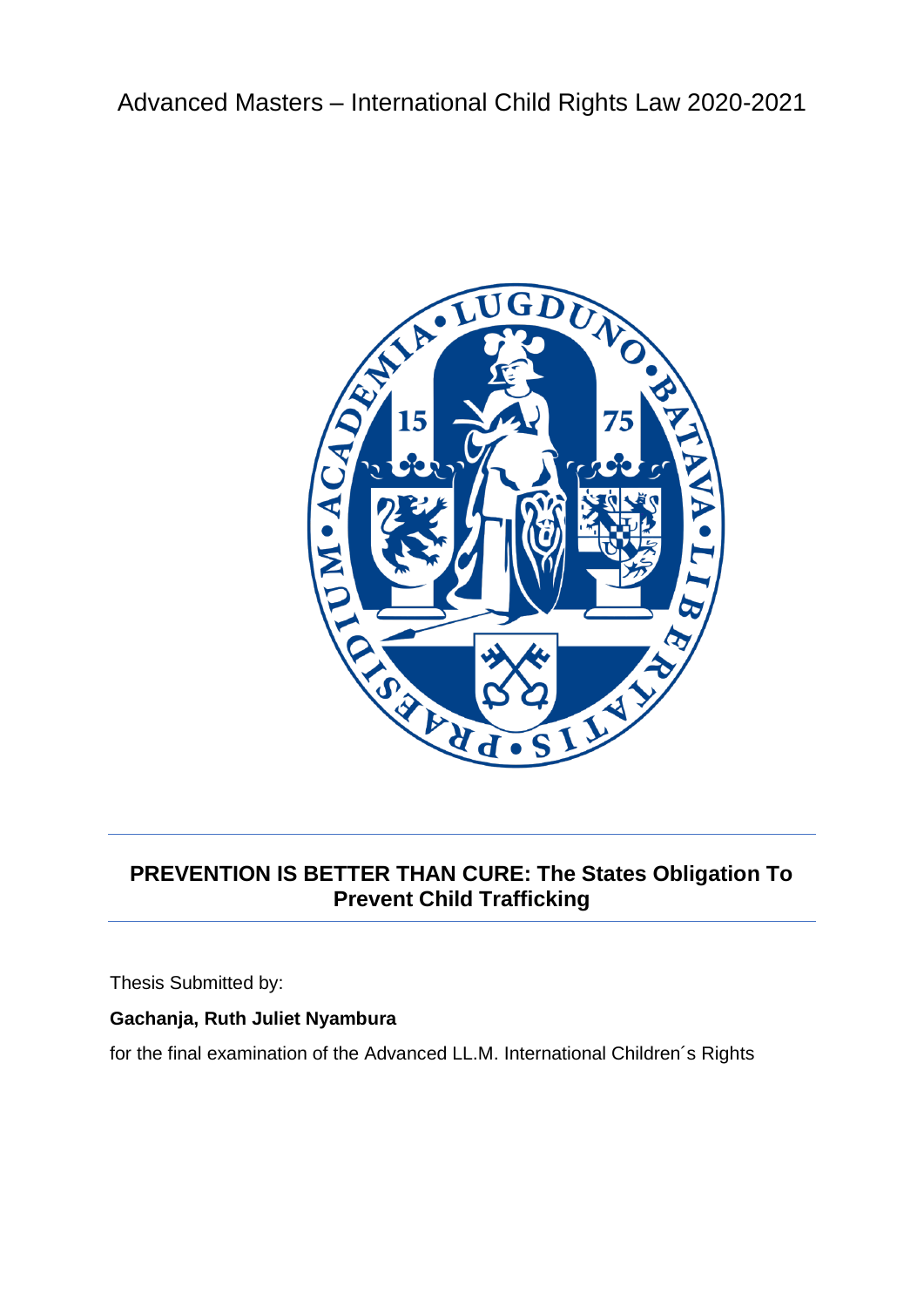

Date: 9<sup>th</sup> July 2021 Location: Leiden, Netherlands

## **Declaration Statement**

I further hereby certify that this is an original work, that this thesis does not contain any materials from other sources unless these sources have been clearly identified in footnotes, and any and all quotations have been properly marked as such and full attribution made to the author('s) thereof.

I further authorise Leiden University, the Faculty of Law, the LL.M. Adv. Programme in International Children´s Rights, its Programme Board and Director, and/or any authorised agents of the Institution, and persons named here in and above, to place my thesis in a library or other repository including but not limited to associated websites, for the use of the visitors to or personnel of said library or other repository. Access shall include but not be limited to hard copy or electronic media

Name Typed: Ruth Juliet N. Gachanja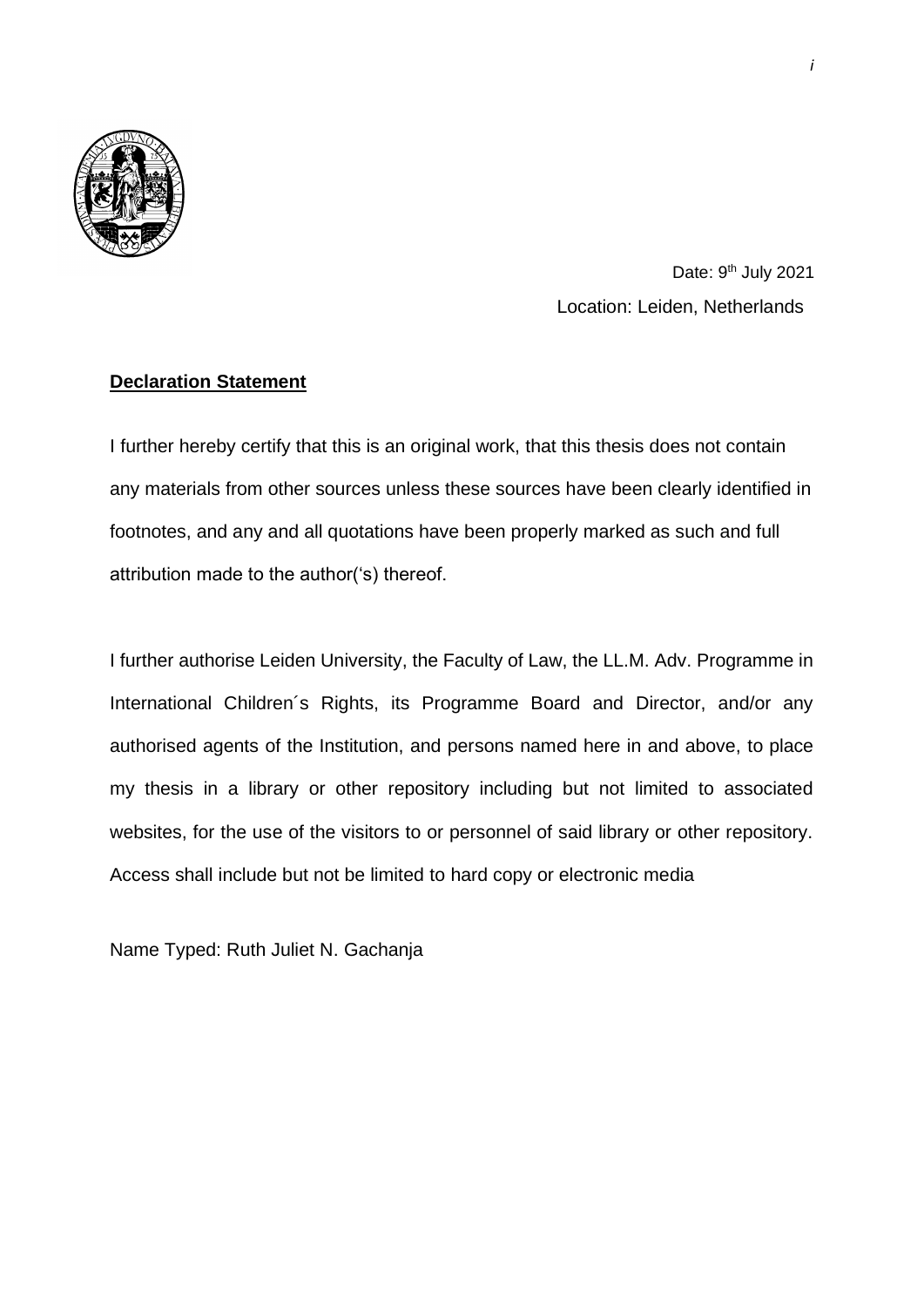# **Table of Contents**

| 1.1   |                                                                                                                                                                                     |  |
|-------|-------------------------------------------------------------------------------------------------------------------------------------------------------------------------------------|--|
| 1.2   | Child trafficking trends: Children are 3 out of 10 of the people being trafficked. 8                                                                                                |  |
| 1.3   |                                                                                                                                                                                     |  |
| 1.4   |                                                                                                                                                                                     |  |
| 1.4.1 |                                                                                                                                                                                     |  |
| 1.4.2 |                                                                                                                                                                                     |  |
| 1.4.3 |                                                                                                                                                                                     |  |
| 1.4.4 |                                                                                                                                                                                     |  |
| 1.4.5 |                                                                                                                                                                                     |  |
| 1.5   |                                                                                                                                                                                     |  |
|       |                                                                                                                                                                                     |  |
|       |                                                                                                                                                                                     |  |
| 2.1   |                                                                                                                                                                                     |  |
| 2.2   | UN Convention the Rights of the Child and the Optional Protocol to the Convention on the<br>Rights of the Child on the sale of children, child prostitution and child pornography19 |  |
| 2.3   | Protocol to Prevent, Suppress and Punish Trafficking in Persons Especially Women and                                                                                                |  |
| 2.4   |                                                                                                                                                                                     |  |
| 2.5   | Obligation to prevent through the European Court of Human Rights 27                                                                                                                 |  |
| 2.6   |                                                                                                                                                                                     |  |
|       |                                                                                                                                                                                     |  |
|       | Preventing Child trafficking: A contextualised view from Kenya and Nepal 29                                                                                                         |  |
| 3.1   |                                                                                                                                                                                     |  |
| 3.1.1 |                                                                                                                                                                                     |  |
| 3.1.2 |                                                                                                                                                                                     |  |
| 3.2   |                                                                                                                                                                                     |  |
| 3.2.1 |                                                                                                                                                                                     |  |
| 3.2.2 |                                                                                                                                                                                     |  |
| 3.3   |                                                                                                                                                                                     |  |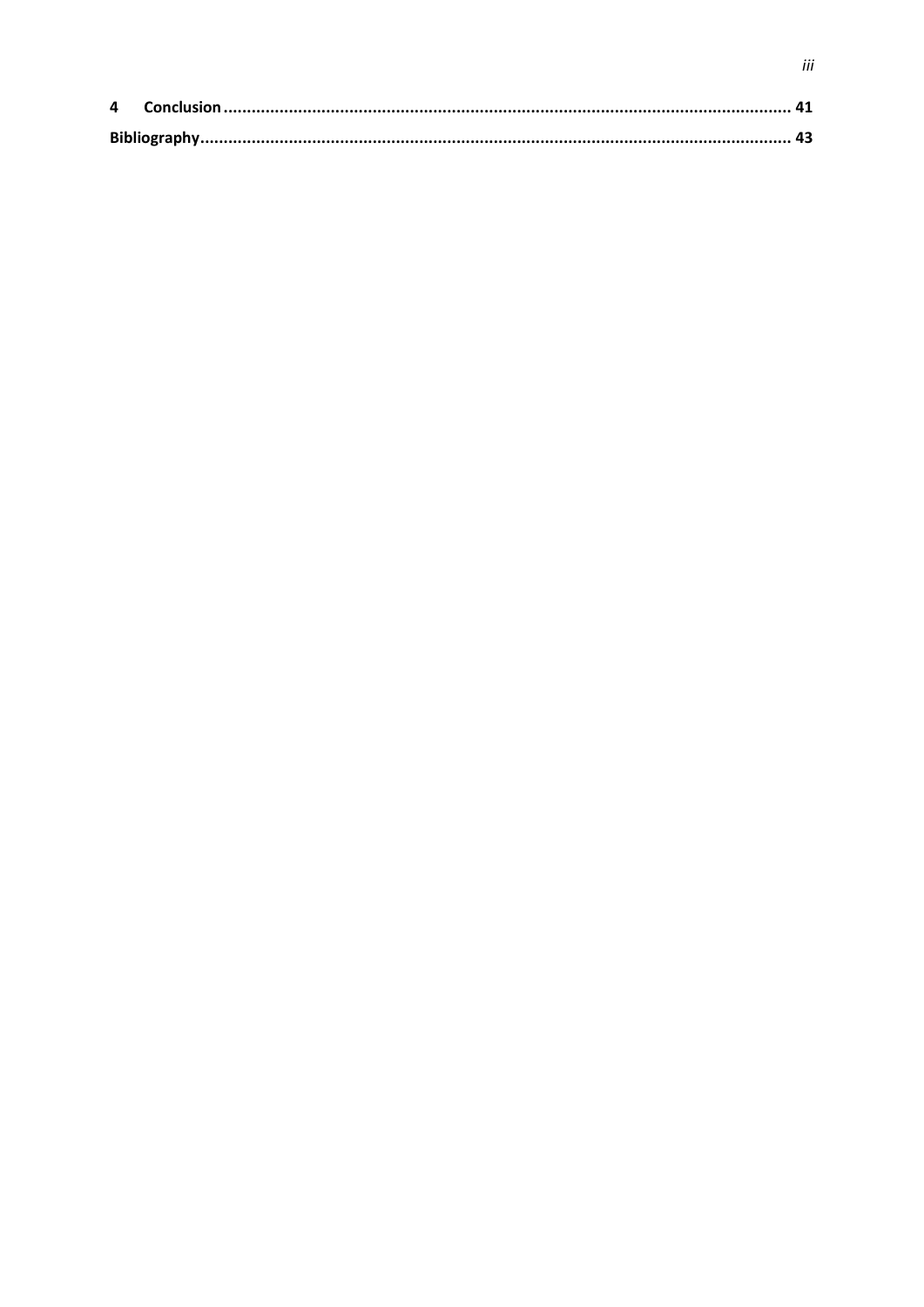#### **Executive Summary**

<span id="page-4-0"></span>Working in the area combating human trafficking for about 8 years has led me into questioning the efficacy of the work that I am doing. Why is it that every report that is produced every year is dammed? The dynamics of child trafficking are changing and even though the driving factors are well known, the need to address them is not addressed comprehensively. This is therefore the inspiration of this thesis, to establish why should the states re-orient the focus on the strategies to end child trafficking? What is the extent of legal obligation of the states to prevent child trafficking, and how can the states, for example, Kenya and Nepal, fulfil their legal obligation?

Chapter one therefore provides a foundation of the topic at hand. It focusses on the intricacies of child trafficking stemming from the compounded definition; manifestation; and the different approaches that are needed to combat it. For example, the differences in definitions of child trafficking adopted by states, as well as the aspect of defining the age of majority which acts as a hindrance to concerted efforts towards preventing child trafficking. This chapter highlights the trends and the drivers of child trafficking, ranging from age, lack of socio-economic opportunities, gender inequalities; domestic violence; amongst other factors that exacerbate the vulnerabilities of children. This is followed by an analysis of the 3P-Prevention, Protection and Prosecution, known as the UN Global Action Plan against Human trafficking and the Sustainable development goals agenda 5.2, 8.7, and 16.2 . This chapter demonstrates that focusing on the reactionary strategies such as protection and prosecution, which are somewhat driven by demand from the international community, leads to an unwinnable situation. By likening child trafficking to a jigsaw puzzle I propose that it requires a thorough approach, one that is focused on prevention, if we are going to make traction towards the fight against it.

Having established thus, the thesis then sets to understand what the legal obligation of the states is towards preventing child trafficking. The second chapter in this regard, focuses on the development of the law towards child trafficking, going as far back as 1904 to the present age. This overview reveals that the states response mechanisms and gendered perspective is based on the initial need for a law to protect girl children and women in Europe who were being trafficked across the international borders for sexual exploitation. As revealed through the travaux preparatoires, these notions have changed overtime. Therefore, the international and regional instruments, require states to protect both girls and boys from child trafficking. The second chapter posits that the Palermo Protocol, the CRC and the ACRWC impose a positive obligation on the state towards preventing child trafficking. The positive obligation can be deduced as substantive requiring the development of policies and programs to ensure that states deal with the drivers of child trafficking and procedural obligations ensuring that require states to undertake administrative measures to operationalise the said programs. These obligations have been buttressed by the CRC Committee, the African Committee of experts, and the European Court of Human Rights.

To offer a contextualised discourse on the subject matter, Chapter three offers a synopsis into the child trafficking situation in Nepal and Kenya, which are both signatories to the CRC and the Palermo Protocol. The two countries present a unique angle to child trafficking, in that while Kenya is an origin, transit and destination country, Nepal is mostly a country of origin and transit. In fact, in the recent past, a number of victims from Nepal have been found working in Kenya's entertainment clubs. The synopsis shows that despite enactment of laws and policies on child trafficking, the states' actions remain more reactionary as opposed to proactive, in fact as documented in their plans and programs minimal emphasis is made towards prevention. This therefore lays the foundation for the argument of the need to reorient their plans and programs to refocus on child prevention strategies. To this end, the chapter offers a two-pronged approach dubbed prevention is better than cure. This entails taking actions towards reducing vulnerabilities through examples provided by CRC Committee in General comment Number 13, secondly by applying transit border monitoring mechanisms to intercept child trafficking, a project that was started in Nepal but is currently being implemented in various countries with tremendous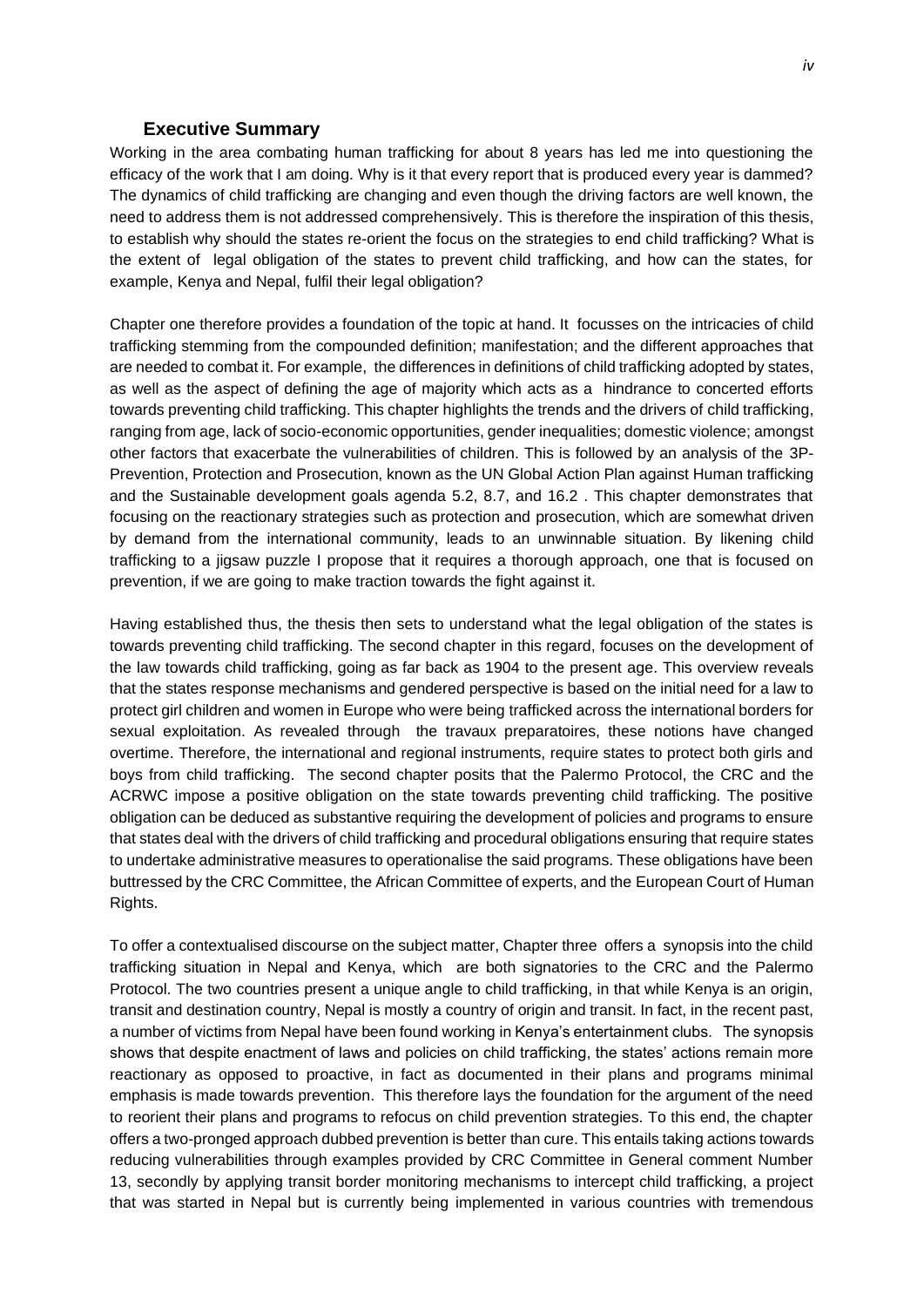success. These proposals do not claim to be a fail-proof plan to prevent child trafficking, instead, they offer to raise awareness of some aspects of prevention that States like Kenya and Nepal which are countries of origin, can do to develop a comprehensive prevention-oriented approach to child trafficking.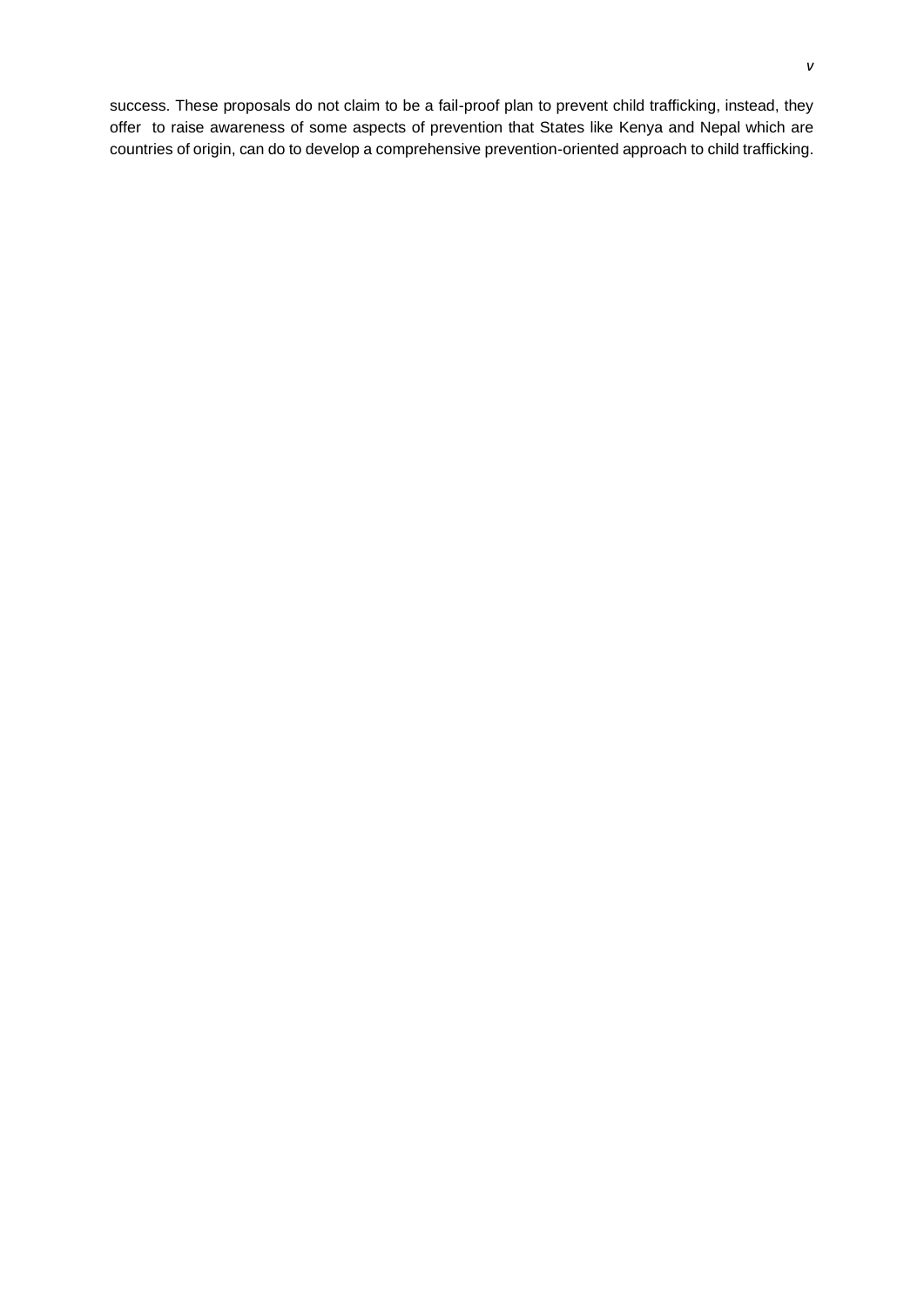# **Key words:**

<span id="page-6-0"></span>*Child trafficking, Vulnerability, Sexual Exploitation, Child Labour, Poverty, Prevention*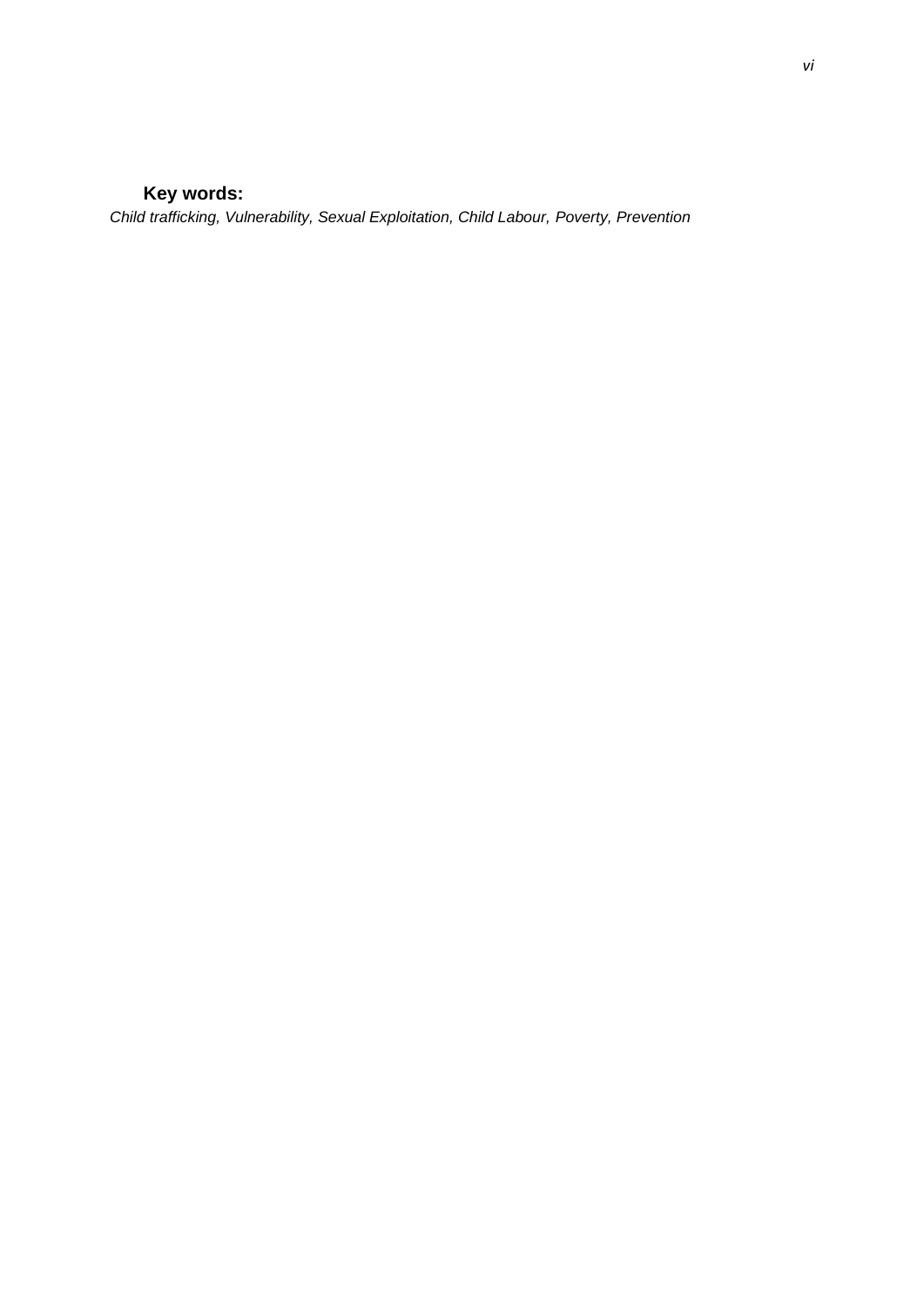## <span id="page-7-0"></span>**Overview of the main Findings:**

#### **Prevention is better than Cure.**

Ending child trafficking as is the motto of various campaigns and achieving SDG agenda, 5.2,8.7 and 16.2 will certainly not be done by waiting to see how many trafficked children are rescued, and the number of cases brought to court or number of perpetrators found guilty. This paper asserts that it can only be achieved by a re-orientation of the strategies, from responding to preventing.

To make a case for this, the paper first established the states positive obligations towards preventing child trafficking. Article 9 of the Palermo protocol, Article 19 and 35 CRC, Article 1 and 29 of the African Charter and Article 4 of ECHR, give rise to both substantive and procedural duties of the state towards. The substantive obligation is to develop and/or strengthen existing policies and programs and the procedural obligation is to ensure that they are addressing demand and the factors that make children vulnerable to trafficking. The states are required to go beyond simple acknowledgment of trafficking by ratifying treaties and domesticating them, but making tangible progress towards child trafficking, including administrative measures.

To fulfil the said obligations, the thesis proposes a two-pronged approach towards preventing child trafficking, first, is in reducing vulnerabilities through examples provided by CRC Committee in General comment Number 13 . Secondly is applying transit border monitoring mechanisms to intercept child trafficking, a project that was started in Nepal but is currently being implemented in various countries with tremendous success.

#### **1. Minimizing Vulnerabilities to child trafficking:**

#### a)Strengthening household economies

Social economic inequalities have a ripple effect on the lives of children, best described by the butterfly effect analogy. Children born in economically challenged families are susceptible to domestic violence, lack of education, lack of access to social assistance and their quality of life is severely diminished, all of which increase vulnerabilities to child trafficking. In this regard, the CRC committee through GC.13 recommends that state integrate child caregiving and protection measures into mainstream of social policy by providing financial and social support to families at risk. In this regard, this paper proposes that cash transfer programs is one of the tried and tested methods of strengthening household economies.

#### b) Education

The right to education is central to the realisation of the rights of the child. It is the way through which children find their voice and agency. The CRC committee urges states to put in place educational measures that addressing attitudes, traditions, customs, and behavioural practices which condone violence against children. This is important as it has been established that child trafficking is sometimes driven by traditions such as child marriage and child labour. The form of education here, however, is not limited to institutional and formal education, but also includes age-appropriate knowledge on life skills, self-protection and on specific risks including those associated with the technological advancements. This paper asserts that seeing as child victims of trafficking are mostly those who cannot access formal education, the states must therefore adopt education measures that are available, accessible, and adaptable for all categories of children.

#### c) Coordination, cooperation, and budgetary allocations

In responding to organised crime such as child trafficking, there is need to for the state and its partners to be organised, otherwise the cracks in the systems and the silo mentality discussed in this thesis increases opportunities for children to be trafficked. An effective prevention strategy requires adequate budgetary allocation as provided in para. 40 of the GC.13. The thesis further recommends that all prevention measures ought to be designed into a comprehensive national coordinating framework with prevention as its central focus.

**2 Transit Border Monitoring**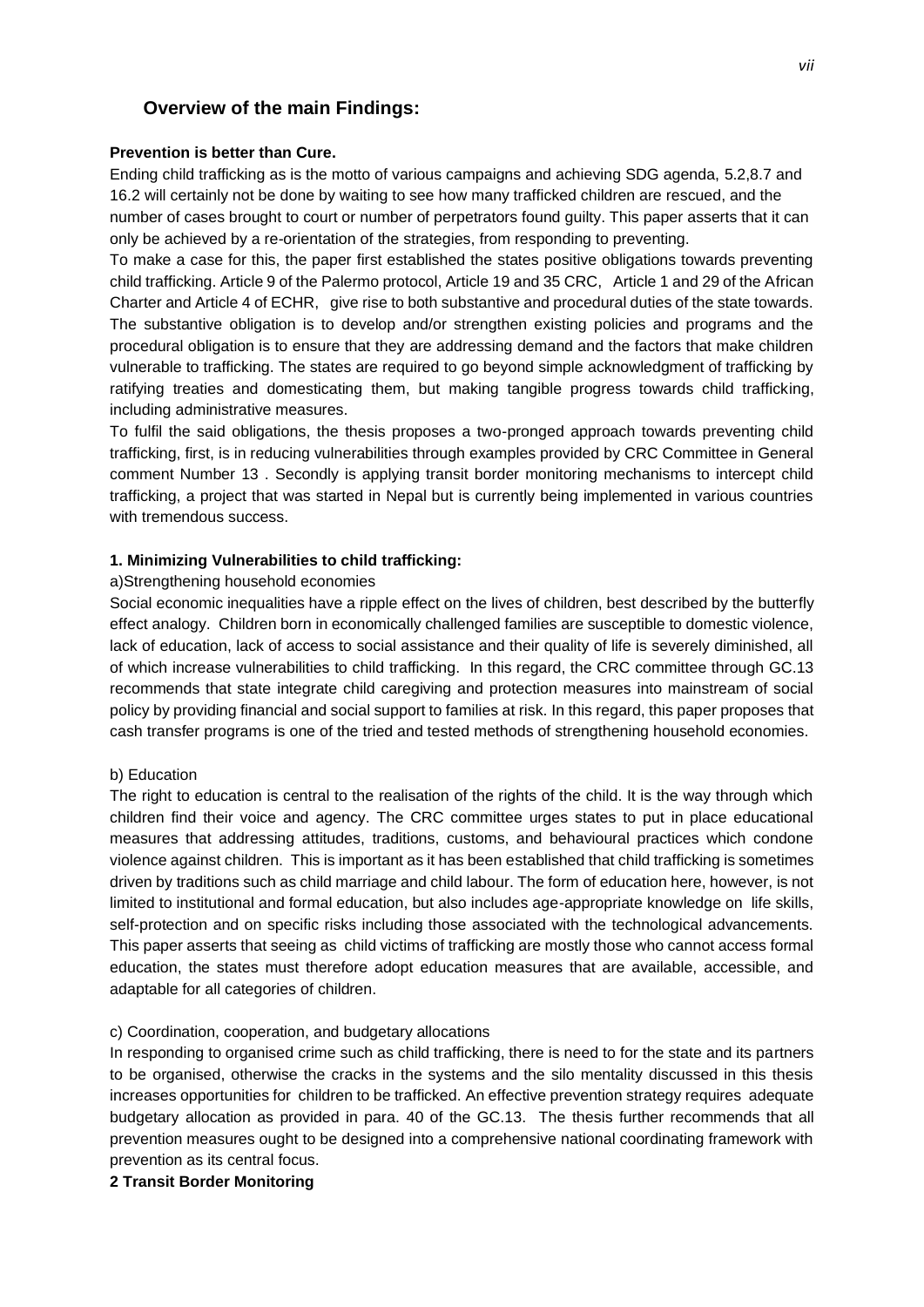The second proposed approach is anchored on Article 11 of the Palermo protocol, which requires states to strengthen border controls as may be necessary to prevent trafficking in persons. To this end, the paper proposes that States ought to adopt the transit monitoring as tool to prevent child trafficking . It is premised on the fact that it is possible and preferrable to identify victims and potential victims of trafficking, both children and adults while they are on transit and before they are exploited. This approach has a three-step process consisting of: (a) of visual identification of suspicious signs of trafficking, (b) of a conversation with possible victims or traffickers aimed at obtaining responses to specific questions, through a form known as Intercept record form, and (c) verification of the responses given through independent sources. The proposed concept is based on a project by Love Justice International (LJI) which, has since its inception 11 years ago, has intercept over 24,000 individuals, preventing them from being trafficked.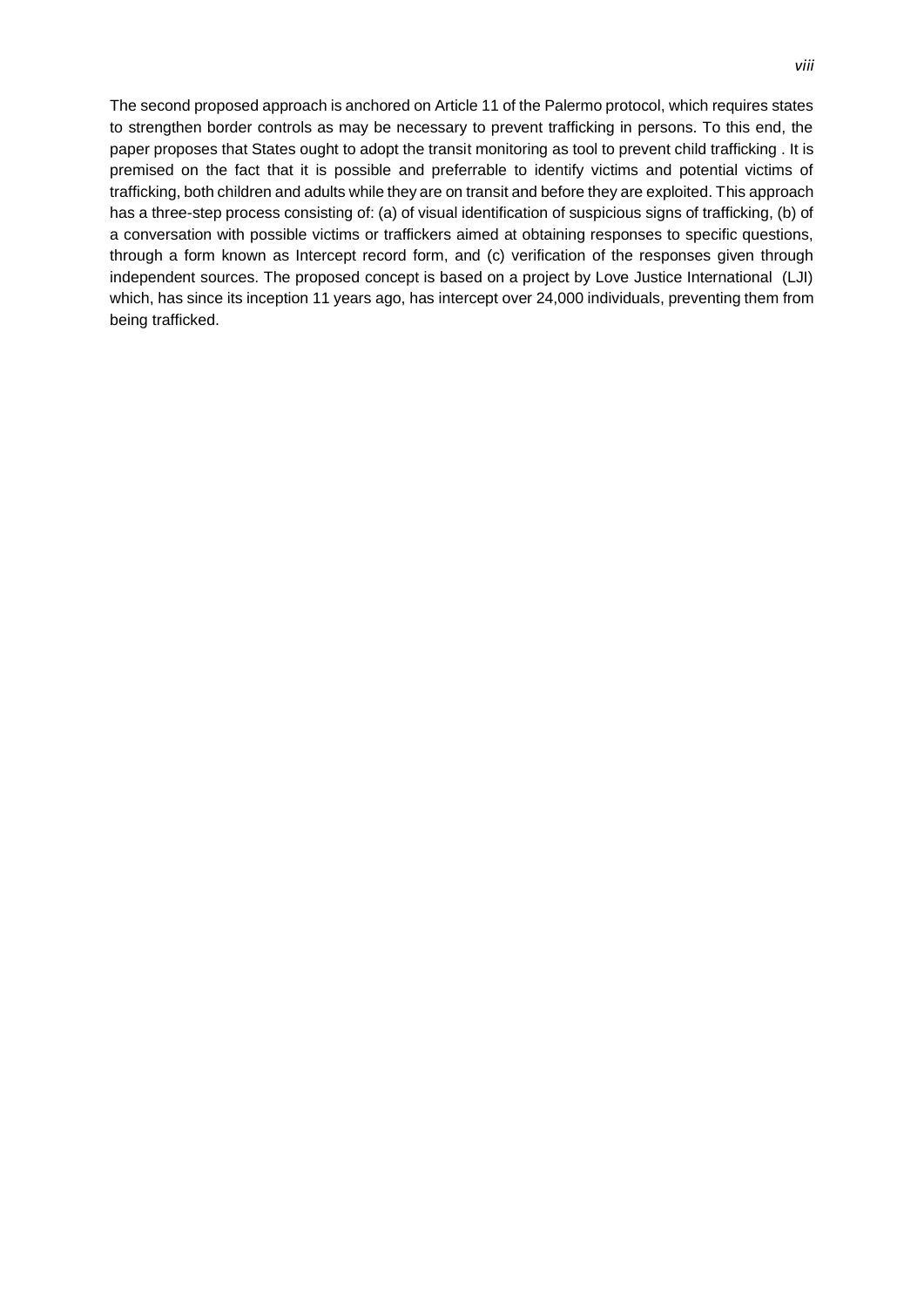## **List of Abbreviations**

ILO-International Labour Organisation ACRWC- African Charter on the rights and the welfare of the child ACERWC- African Committee of Experts on the rights and the welfare of the child CRC- UN Convention on the rights of the Child ECHR- European Convention on Human Rights ECtHR- European Court on Human Rights US TIP- US Trafficking in Persons (report)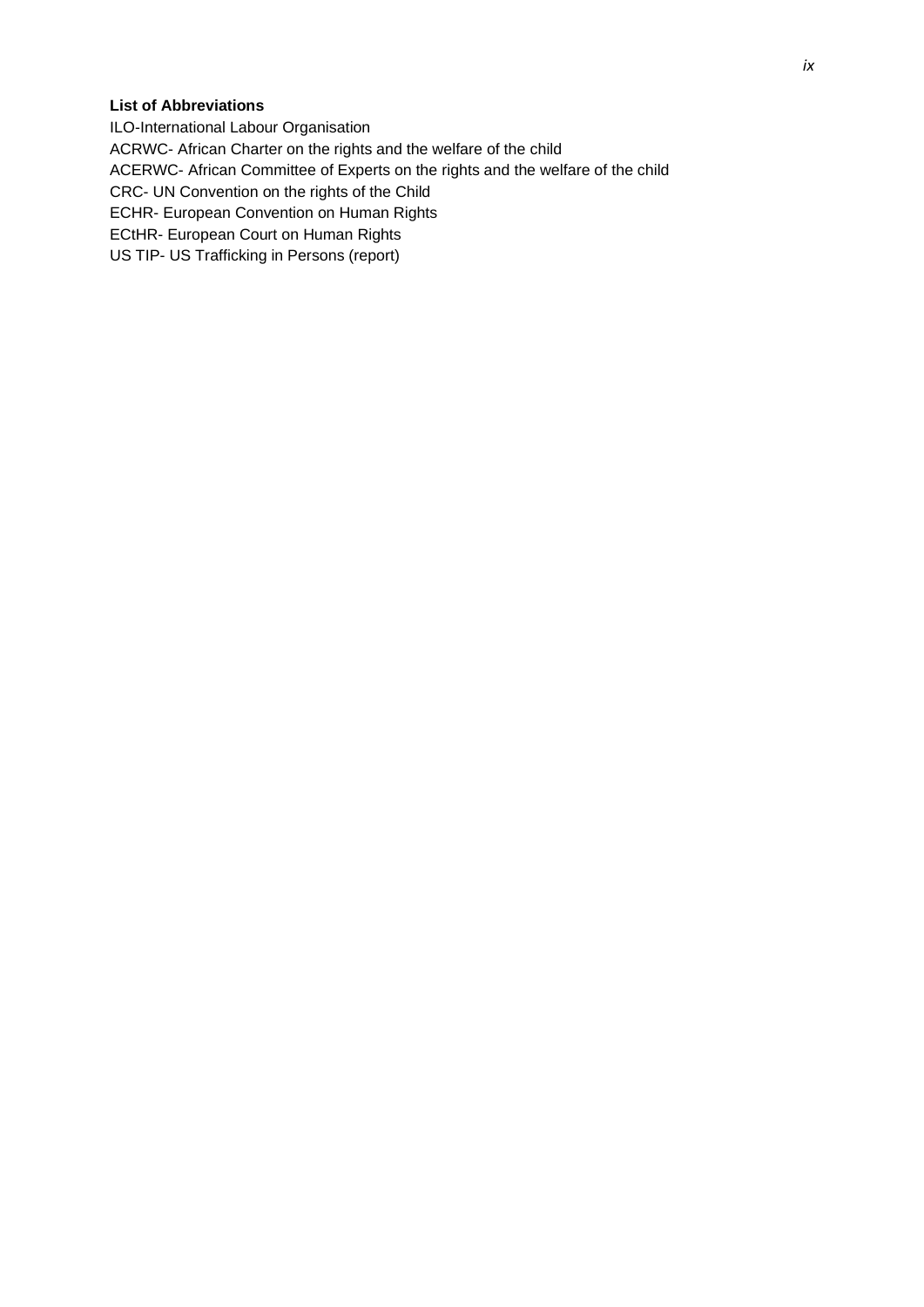## <span id="page-10-0"></span>**Introduction**

A 2016 report on forced labour by the ILO, estimated 40.3 million victims are trapped in modern-day slavery<sup>1</sup>. The 2020 UNODC Global Report on Trafficking in Persons<sup>2</sup> estimates that about one third of the overall victims of trafficking in persons are children, and that out of every 10 victims of trafficking detected globally, two were girls. Children are trafficked for various forms of exploitation. For girls, it is sexual exploitation, and for boys, it is mainly forced labour.<sup>3</sup> Children fall prey to the hands of traffickers as a result of their vulnerability, exacerbated various factors, including poverty, gender inequalities, harmful cultural practices, instability within their homes and lack of access to economic, social and cultural rights. All of these factors have been heightened by the COVID-19 pandemic, which as a result of the various measures taken by the government in a bid to curb it, have increased the rate of poverty, which has a direct correlation with child labour.<sup>4</sup> This said, the crime of human trafficking is one of the most dynamic and complex crimes which takes place in a wide variety of contexts, therefore rendering it difficult to detect<sup>5</sup> and to combat.

To tackle its multi layered nature, there have been various strategies at the international, regional and national levels to combat human trafficking. In 2010, the General Assembly adopted the United Nations Global Plan of Action to Combat human trafficking<sup>6</sup> which urges governments worldwide to take coordinated and consistent measures to try to defeat it through a three-pronged approach, famously dubbed as the 3Ps: Prevention, Protection and Prosecution. Further, the UN member states committed through the Sustainable development goals agenda 5.2, 8.7 and 16.2 to take immediate and effective measures to eradicate forced labour, modern slavery, human trafficking, child labour, abuse, exploitation, and all forms of violence against children by 2030. These plans have since become guiding tools through which states develop their action plans and measure their progress in combating child trafficking. Nonetheless, in adopting the said measures, a quick study of the implementation of action plans reveal that states have primarily focused on the criminalization and investigative aspect of combating child trafficking with a subpar focus on preventing trafficking. Whilst this approach has been somewhat effective, it is crucial to note that it has been 20 years since The Protocol to Prevent, Suppress and Punish Trafficking in Persons Especially Women and Children (Palermo protocol) was passed, and five years since UN Member States committed to taking action against modern slavery and human trafficking by 2030, and the worst forms of child labour by 2025. Yet, the global incidences of child trafficking are rife and the means through which children are trafficked are diversifying, as indicated in various reports. This therefore begs the question, are the efforts by the international, regional community and the states "*really working"* (emphasis mine)? Is it time to change the strategy? In support the ILO director during the launch of the ILO report stated that,

> "*…the world won't be in a position to achieve the Sustainable Development Goals, unless we dramatically increase our efforts to fight these scourges. These new global*

<sup>1</sup> International Labour Office (ILO), Geneva, Global estimates of modern slavery: Forced labour and forced marriage 2017

<sup>2</sup> UNODC, Global Report on Trafficking in Persons 2020 (United Nations publication, Sales No. E.20.IV.3): at 31

<sup>3</sup> Ibid at 33

<sup>4</sup> International Labour Organization and United Nations Children's Fund, 'COVID-19 and Child Labour: A time of crisis, a time to act', ILO and UNICEF, New York, 2020 at 8

<sup>5</sup> <https://migrationdataportal.org/themes/human-trafficking> accessed on 18th May 2021

<sup>6</sup>United Nations Global Plan of Action to Combat Trafficking in Persons A/RES/64/293, 12/08/2010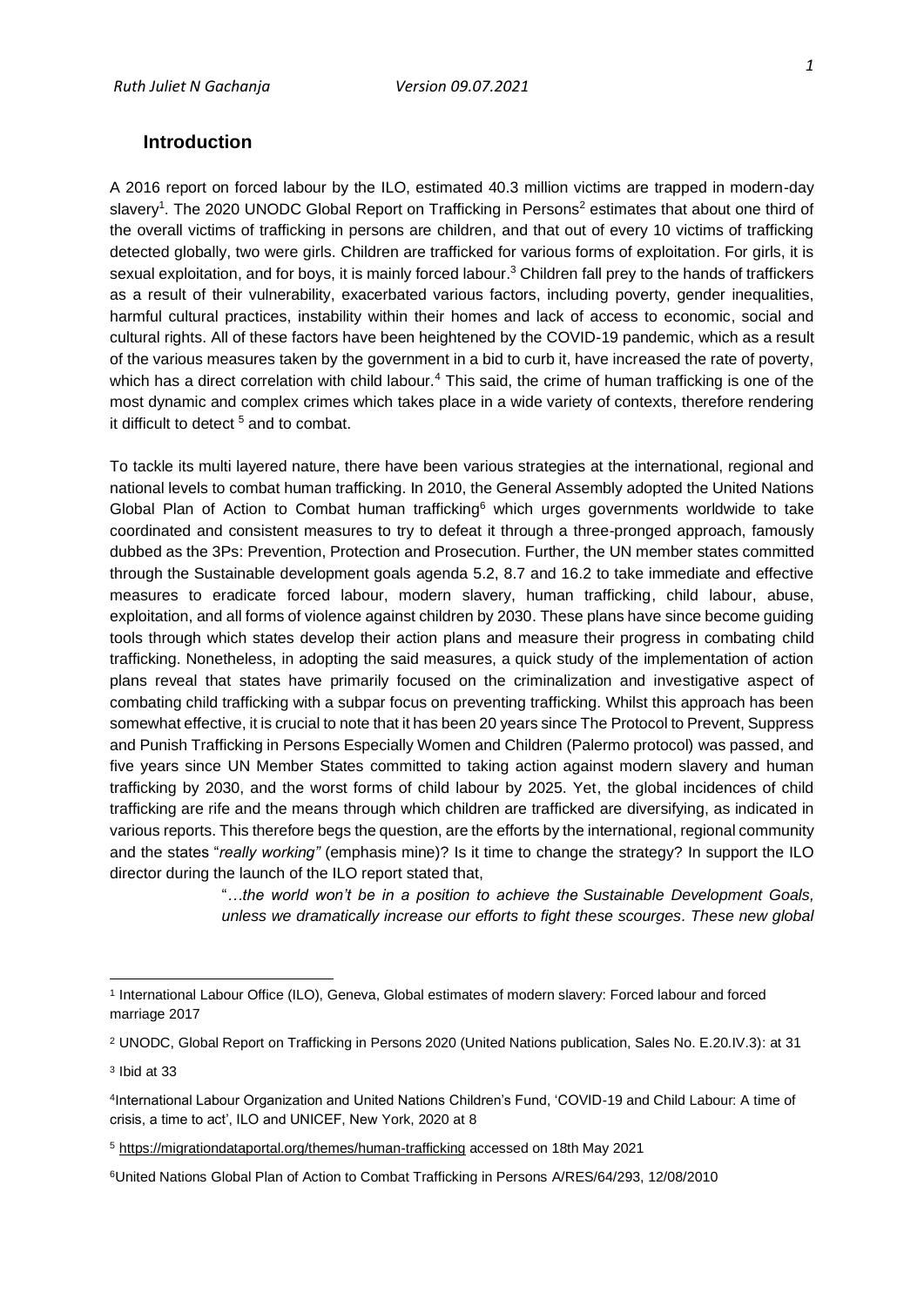## *estimates can help shape and develop interventions to prevent both forced labour and child labour<sup>7</sup>* .

The said approaches are embedded within international, regional and national laws. The Palermo protocol was the first law to address the crime of trafficking in persons, in its totality. It provides the definition of child trafficking in Article 3(c) as the recruitment, transportation, transfer, and harbouring of a minor for the purpose of exploitation. It further enunciates states' obligations towards combating trafficking in Article, 5-13, through putting in place mechanisms to criminalize and investigate trafficking, to protect and support victims and to prevent it by addressing factors that increase vulnerabilities to trafficking. The UN Convention on the Rights of the Child (CRC), which is the of children rights', also lays out legal obligations of the states towards combating child trafficking. Articulated in Article 19, 32, 34, and 36 of the CRC, the states are obligated to protect children from all forms of violence and exploitation. Towards prevention, A. 35 of the CRC obligates states parties to: "[T]ake all appropriate national, bilateral and multilateral measures to prevent the abduction of, the sale of or traffic in children for any purpose or in any form." A clear picture of what prevention entails is captured under the General comment Number 13<sup>8</sup>, where the Committee on the Rights of the Child denotes that Child trafficking is a form of violence that states have an obligation of due diligence.

Despite the adoption of the international laws, states have been reluctant to view the issues of child trafficking from the perspective of a child and vulnerabilities that children who are at risk are exposed to; discrimination and/or migration issues. States view trafficking in persons as a problem requiring aggressive criminal justice response and therefore address it as such<sup>9</sup> with minimal efforts going into addressing the factors that make the children vulnerable to trafficking. The problem with such efforts is that they firstly deal with the aftermath of child trafficking.<sup>10</sup> This means that by the time the state has acted, the child is under the control of the trafficker, and most often than not, he or she is already exploited.

In this regard, the paper will seek to examine the chasm in the strategies towards ending child trafficking, premised on the fact that the states' current actions are "after the fact". The analysis that follows can be construed to contribute to a wider discourse on the need for a reorientation of strategies towards ending child trafficking, beyond migration control and crime prevention. The consistent focus of states towards only responding to child trafficking is worrying and quite aptly a violation of the rights of Children. The state has the ultimate responsibility to ensure the rights of the child are fulfilled, respected and protected. This paper asserts that failure of the states to prevent child trafficking by addressing the vulnerabilities is a failure to fulfil the rights of the child, particularly economic social and cultural rights, and a failure to protect the child from violation by 3<sup>rd</sup> parties. The paper posits that due to the intricacies of child trafficking, a comprehensive, prevention-oriented approach is needed to make real progress towards ending child trafficking. By analysing already existing strategies and the legal obligation to prevent, we can start drawing out some practical measures that the states must undertake towards pre-emptive

<sup>7</sup>Guy Ryder, ILO Director-General https://www.ilo.org/global/about-the-ilo/newsroom/news/WCMS\_574717/lang- en/index.htm

<sup>8</sup> UN Committee on the Rights of the Child (CRC), General comment No. 13 (2011): The right of the child to freedom from all forms of violence, 18 April 2011, CRC/C/GC/13,

<sup>9</sup> Chuang, Janie, "Beyond a Snapshot: Preventing Human Trafficking in the Global Economy" (2006). Articles

in Law Reviews & Other Academic Journals. 1053

<sup>10</sup> David A. Feingold, *Think Again: Human Trafficking,* FOREIGN POL'Y, Sept.-Oct. 2005, at 26, 30 (discussing national and international efforts to prosecute sex traffickers).; See also, US TIP report 2019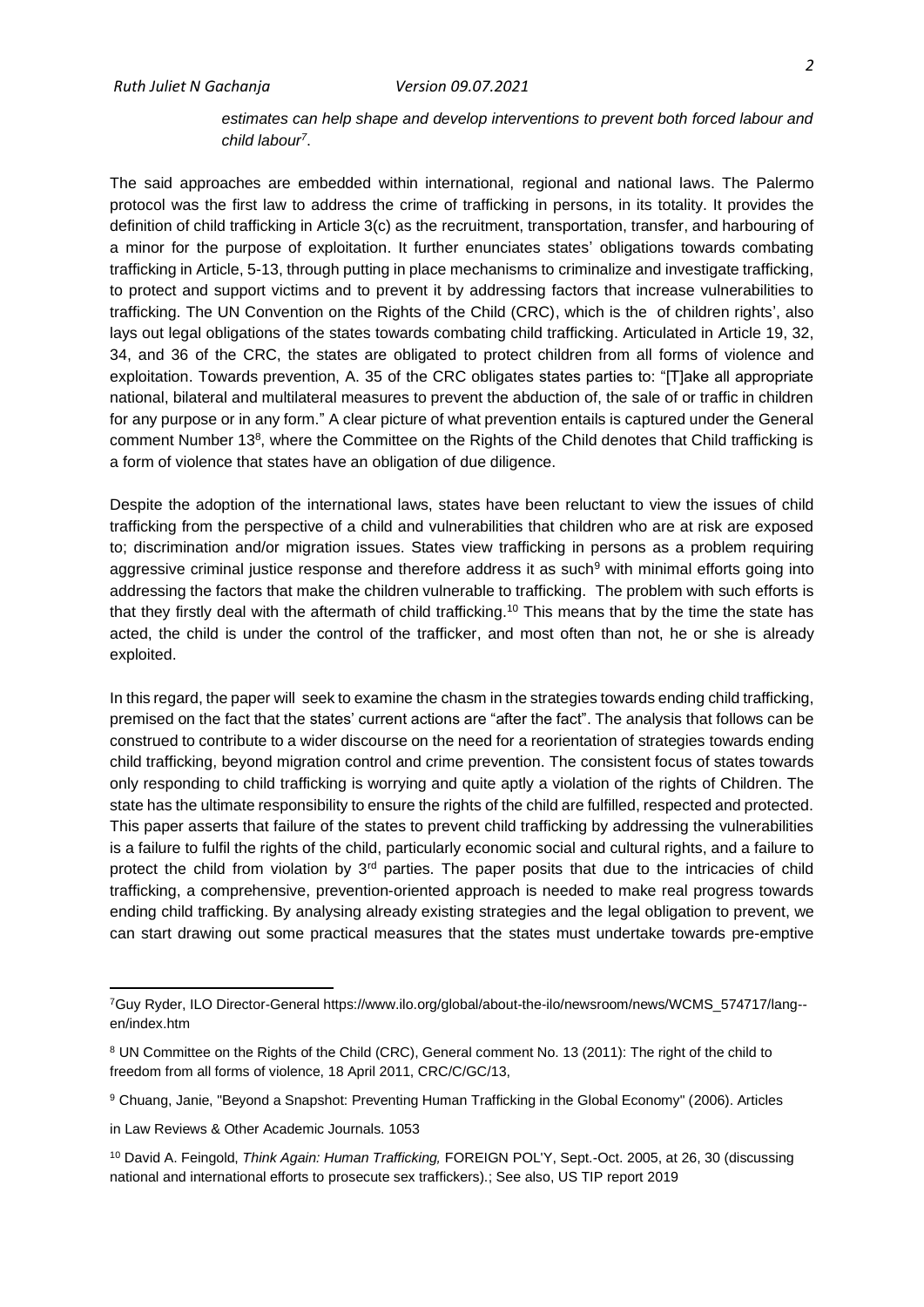action, instead of waiting to intervene. This paper will then demonstrate the implementation of said practical approaches towards prevention in Kenya and Nepal.

#### **Research questions and methods**

<span id="page-12-0"></span>For over a decade, the media has been awash with campaigns dubbed "end Child trafficking", "stop child trafficking", or "children are not for sale", to mention a few. Despite the formulation of policies, awareness initiatives, training and the number of traffickers imprisoned annually, the incidences of child trafficking are not decreasing. Due to the word count, this thesis barely scratches the surface on the question of the states' legal responsibility towards preventing child trafficking. In this regard, the thesis will to address the following research questions:

Why Should the states re-orient their strategies towards ending child trafficking? What are the states' international legal obligations towards prevention of child trafficking What do the obligations mean for Kenya and Nepal, and what are the practical solutions that can be applied towards fulfilling them?

To tackle the research questions, the paper shall employ a doctrinal approach through analysing social legal discourses on the subject of child trafficking and a hermeneutical analysis of legislative texts. Conducted through desk review, the research will include analysis of the law, case law, journal articles, NGO reports, Government reports and International organization reports on the complexities of fight towards ending child trafficking.

Chapter one will discuss the intricacies of child trafficking, stemming from the compounded definition; manifestation; and the different approaches that are needed to combat it. The chapter will lay the foundation of the thesis by elaborating the trends and driving factors of child trafficking. Followed by an analysis of the Prevention, Prosecution, Protection and Partnership (3P) strategy and the Sustainable development goals, in a bid to establish if the form a fool proof plan to defeat the scourge that is child trafficking.

Chapter two provides an analysis of the legal framework and aims to establish the obligations of the states towards preventing child trafficking. In discussing the extent of the states' obligation towards combating child trafficking through prevention, this chapter will view the development of child trafficking laws, and the application and interpretation of the Palermo protocol through the lens of child rights, enunciated in the UNCRC and other regional instruments.

To offer a contextualised discourse on the subject matter, Chapter three will analyse the child trafficking situation in Nepal and Kenya, which are both signatories to the CRC and the Palermo Protocol. The two countries present a unique angle to child trafficking, in that while Kenya is an origin, transit and destination country, Nepal is mostly a country of origin and transit. In fact, in the recent past, several victims of trafficking from Nepal have been found working in Kenya's entertainment clubs. This analysis is to seek to establish the need to reorient their plans and programs to refocus on child prevention strategies. In the end, the seeks to raise awareness for mechanisms that states can adopt to prevent child trafficking. A two-pronged approach dubbed prevention is better than cure founded on the General comment Number 13 and Article 11 of the Palermo protocol will be proposed.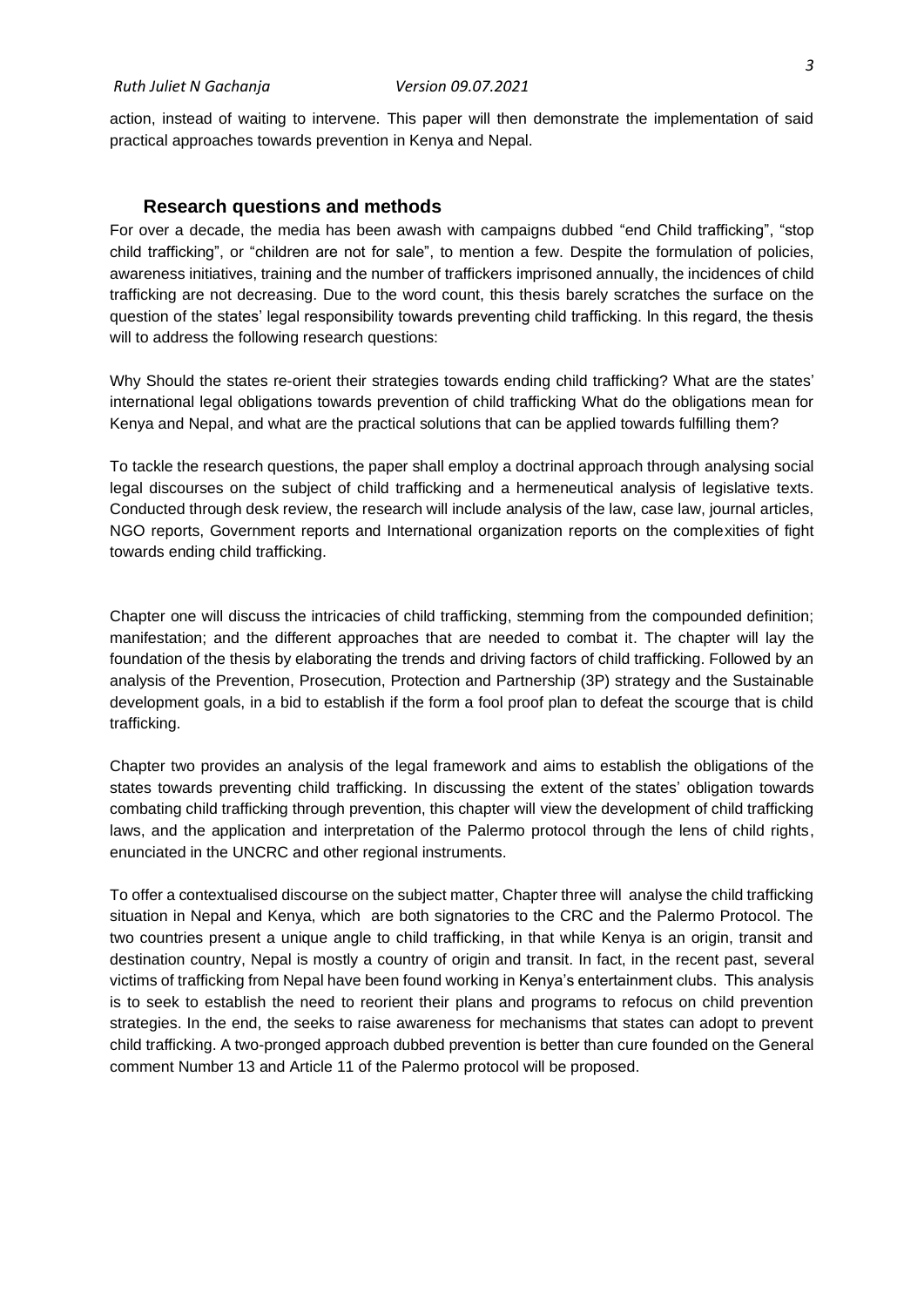## <span id="page-13-0"></span>**Background**

"Poverty is the greatest injustice"<sup>11</sup> This statement is justified by simply taking a look at the world around us. As observed by Gary Haugen, "Poor people by virtue of their poverty are not only susceptible to hunger, disease, homelessness, illiteracy and a lack of opportunity, they are also susceptible to violence."<sup>12</sup> The forms of violence referred to here include sexual exploitation, forced labour*,* police brutality, assault, amongst others. This is in congruence with the various reports that have been issued concerning trafficking of persons. UNODC reports that people in economic need, children in dysfunctional families, and persons who are marginalized are among those susceptible to traffickers. In addition, the COVID-19 pandemic has amplified social and economic inequalities and hence increased the amount of people at risk of human trafficking.<sup>13</sup>

Human trafficking, also referred to as modern slavery, where men, women and children are reduced to commodities to be bought and sold to the highest bidder, is pernicious. Human trafficking, is an amalgamation of many crimes inflicted on a human being. The then General assembly president referred to trafficking in persons as: a heinous crime, robbing the men, women and children of their safety, freedom and dignity<sup>14</sup>. What is disconcerting and repugnant is that the perpetrators of the offence target, not just the socio-economically vulnerable adults but also children of all ages, especially those coming from poor households, dysfunctional families and or those who are abandoned with no parental care.

Though there is difficulty in measuring human trafficking, as there is no one source that provides comprehensive information on all forms of slavery, various organizations have attempted to collate and package data on human trafficking. The ILO estimated that 40.3 million individuals were victims of trafficking on any given day in 2016. Women and girls were largely over-represented making up to 71% of the victims.<sup>15</sup> The UNODC 2020 further showed that out of 10 victims, five were adult women, two were girls under the age of 18 years, and 20% were adult men.<sup>16</sup> It is important to note however that the profile of victims changes in different parts of the world. For example, there was a higher prevalence of child trafficking in sub-Saharan Africa, as compared to Eastern Europe and Central Asia where the shares of adults victims were greater<sup>17</sup>.

The purposes of trafficking are endless, hence the prevalence and profitability of the crime. Human trafficking earns a profit of \$150 billion, where \$90 billion is from commercial sexual exploitation and \$51 billion is from forced economic exploitation including domestic work, agriculture and other economic activities.<sup>18</sup> Women are mostly trafficked for sexual exploitation purposes and men for forced labour, this

<sup>11</sup> Mahatma Gandhi

<sup>12</sup> Garry Haugen (2013) The Locust effect at 50

<sup>13</sup> UNODC, Global Report on Trafficking in Persons 2020 (United Nations publication, Sales No. E.20.IV.3). at 18

<sup>14</sup> See Secretary-General Ban Ki-moon speech: https://www.unodc.org/unodc/en/frontpage/2010/September/unlaunches-global-plan-of-action-against-human-trafficking.html

<sup>15</sup> International Labour Office (ILO) & Walk Free 2017, Methodology of the global estimates of modern slavery: Forced labour and forced marriage, ILO. Available from: http://www.ilo.org/global/topics/forced-labour/ publications/WCMS\_586127/lang–en/index.htm. [7 February 2018]

<sup>16</sup> Supra note 2 at 31-33

<sup>17</sup> Supra note. 2

<sup>18</sup> Profits and poverty: the economics of forced labour / International Labour Office. - Geneva: ILO, 2014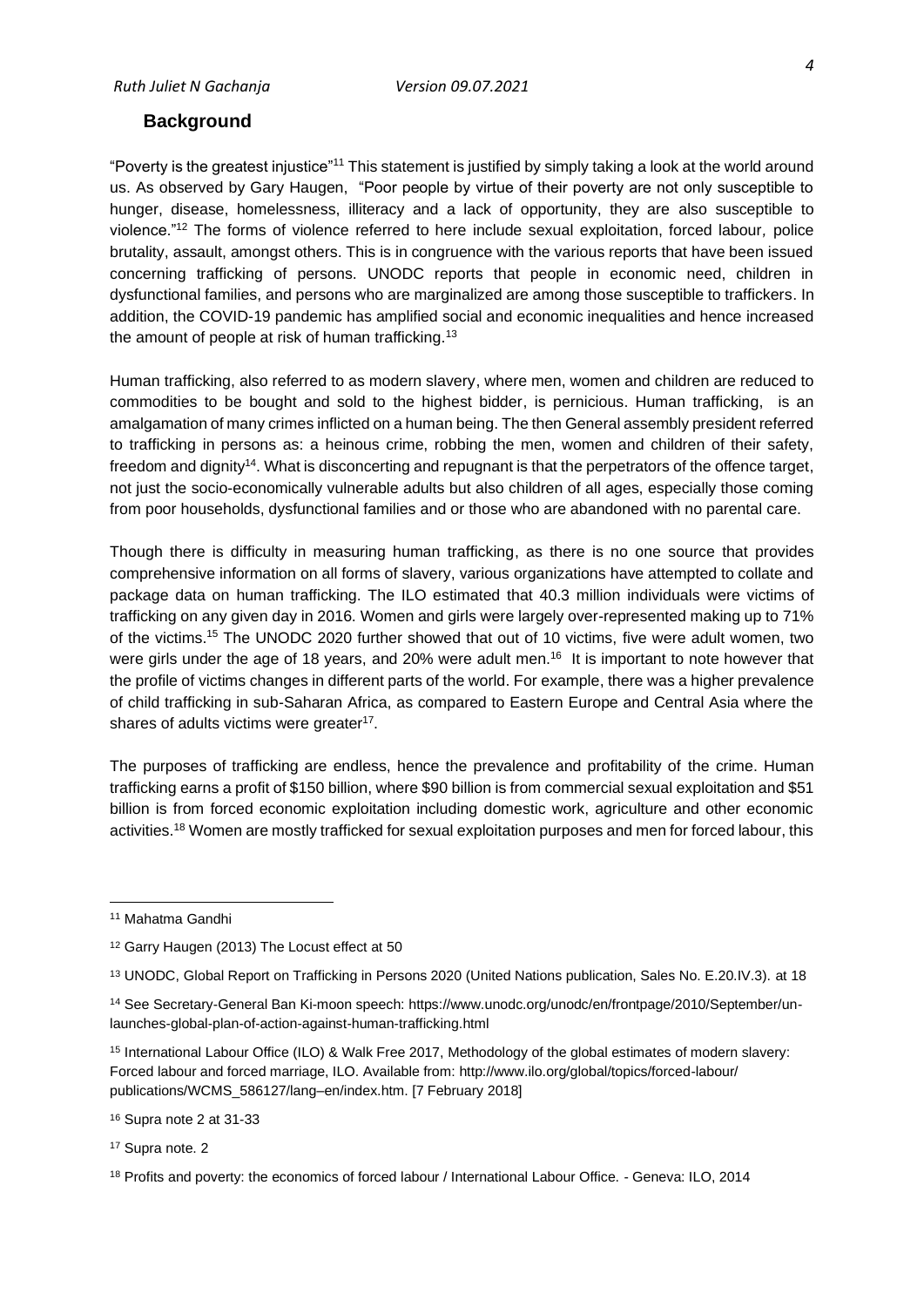#### *Ruth Juliet N Gachanja Version 09.07.2021*

is similar when it comes to child victims of trafficking.<sup>19</sup> Besides the horror stories told in movies like 'taken' and ''trafficked', child victims of trafficking not only find themselves in containers and brothels, also in households, working for more than 18 hours a day with little or no money to take home. There are young boys in the streets of Nairobi, Dakar, Kathmandu, chasing after cars, asking for "kitu-kidogo" ( Swahili slang for money) to take to the trafficker who has given them a daily target to bring back after a hard day of begging in the streets. Victims of trafficking are young girls who have moved from their homes to the big cities at the behest of a rich auntie or uncle who has promised to take her to school only for her to get there and find herself working as a domestic worker.

<sup>19</sup> Supra note 2 at 33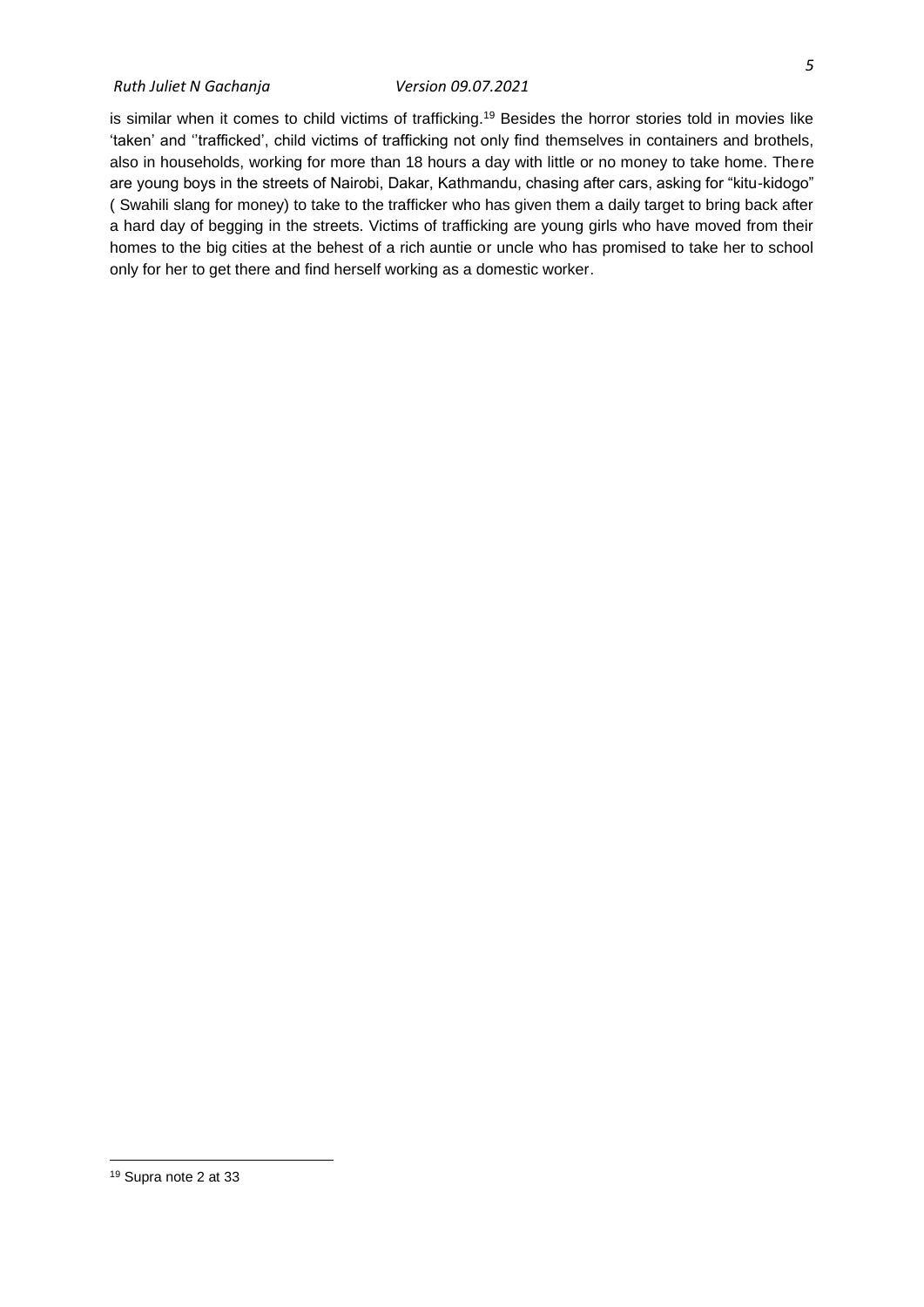## <span id="page-15-0"></span>**Chapter 1**

#### **Introduction**

Child trafficking, like human trafficking, is a complex crime. Its complexity is derived from various aspects: a compounded definition; manifestation; and the different approaches that are needed to combat it. Therefore, it is difficult to identify victims and the multileveled perpetrators through active measures and proposed strategies. Perpetrated by various actors, including organized criminal structures and opportunistic individual traffickers, trafficking of persons can occur within the country or across borders. Whichever the case, the UN, its member states and other international bodies recognize the need to fight this scourge through concerted efforts. Therefore, the UN Global Action Plan Against Trafficking (herein referred to as the Action Plan)<sup>20</sup> proposed the 3Ps approach in 2010 and also made it an agenda in the 2030 Sustainable Development Goals Blueprint. 20 years since the passing of the Palermo protocol<sup>21</sup>, 10 years since the development of the Action Plan and 10 years to go before the world reports whether the Sustainable development goals (SDGs) have been achieved, it seems like *la plus ça change, plus c'est la même chose*? The Palermo protocol has almost reached universal ratification, with 178 state parties, and that most of the countries have also domesticated the law by providing for a specific criminal offence of trafficking in persons.

The primary goal of this chapter is to establish the need for a reorientation of strategies towards child trafficking. The chapter first discusses what does the crime of child trafficking entail, the definition and trends of child trafficking. Thereafter, it will zoom into what fuels it, and finally provide an analysis of the Prevention, Prosecution, Protection and Partnership (3P) strategy and the sustainable development goals, in order to to establish it's efficacy in fighting the scourge that is child trafficking.

## <span id="page-15-1"></span>**1.1 Child trafficking definitions: A jigsaw puzzle**

The term child trafficking is foremost intertwined with the human rights discourse and unfortunately lost in a world of human trafficking. Arguably even in scholarship<sup>22</sup> there has been little contribution to the various aspects of the varying manifestations of child trafficking. Nevertheless, where child trafficking is mentioned there is a tendency to define it within the ambits of sex trafficking; particularly involving girls. However, this limited scope of defining child trafficking leaves many children susceptible to exploitation and many perpetrators going scot-free. Take for example the story of Lilian<sup>23</sup> below:

Lilian, a 15-year-old girl from Kenya, was the first child amongst her three siblings born into poverty deep in western Kenya. Lilian would help her mother with odd jobs during the weekend, but she would attend school during the week, albeit she was a bit behind compared to her peers. One evening, as recounted by Lilian, her mother's sister came to visit them and explained to her that she should accompany her to the city, where she would help her auntie with work over the weekend and attend a good school over the week. Excited, Lillian packed her bags and left with her auntie for the city. One year later, a leading organization on matters of trafficking was called

<sup>23</sup> Not her real name

<sup>20</sup> United Nations Global Plan of Action to Combat Trafficking in Persons A/RES/64/293, 12/08/2010

<sup>&</sup>lt;sup>21</sup> Protocol to Prevent, Suppress and Punish Trafficking in Persons, Especially Women and Children, supplementing the United Nations Convention against Transnational Organized Crime, New York, 15 November 2000

<sup>22</sup> West, Amanda. "Child Trafficking: A Concept Analysis." *International Journal of Social Science Studies*, vol. 4, no. 5, 2016, at 50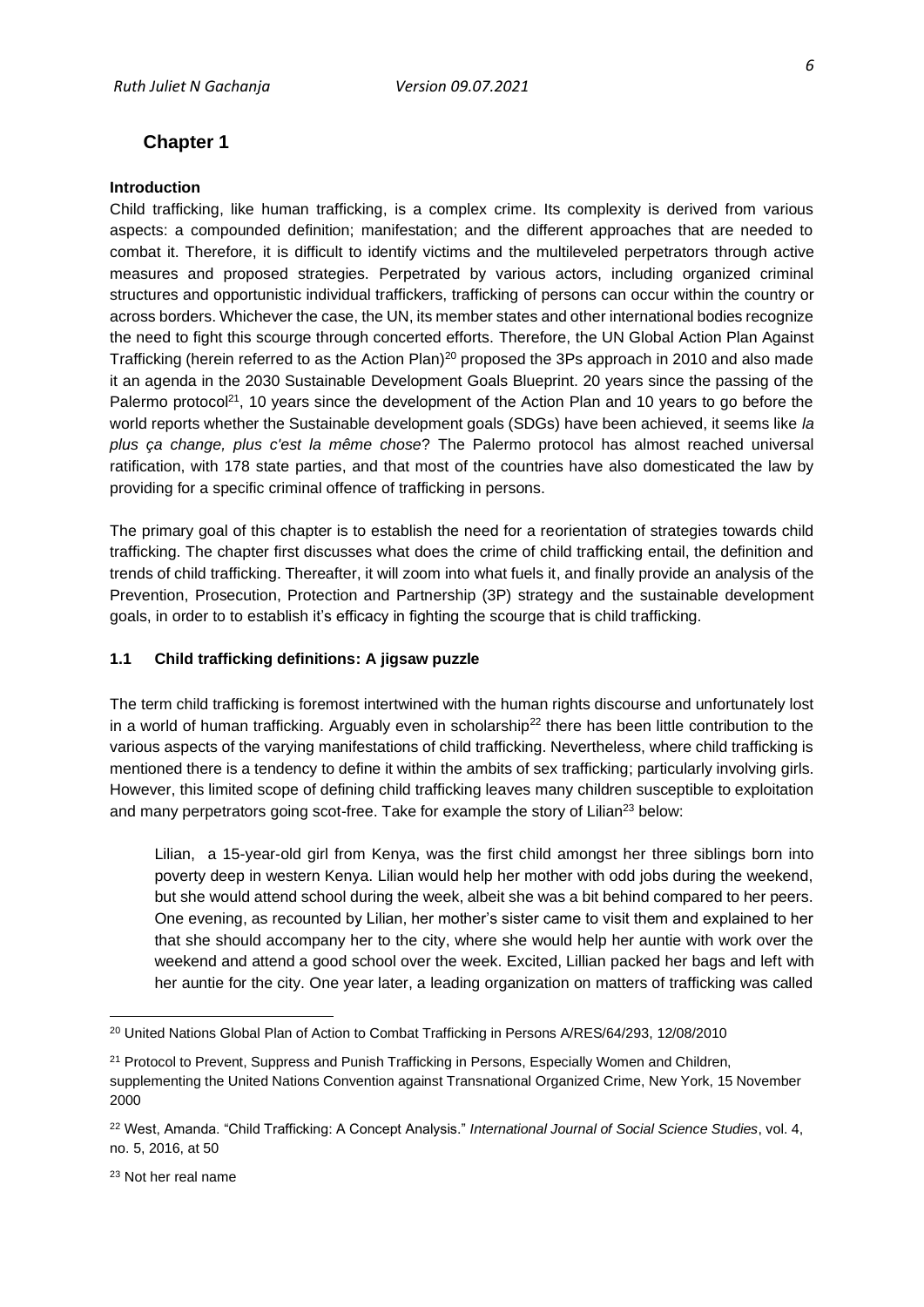by someone who identified as Lilian's neighbour. She reported that she had witnessed Lilian being physically assaulted by the Aunt. In addition, she noticed many times that Lilian would sleep outside and would not be allowed to play with her cousins. The neighbour also reported that sometimes Lillian would be forced by the auntie to take up odd jobs from other neighbours to substitute their income. One day, the neighbour talked to Lillian when she was nursing a wound and crying, only to discover that she was only 15 years of age. This prompted the neighbour to report the matter to the NGO. When Lilian was rescued and the matter taken to the police station, the police officer inquired from the NGO, whether this was a case of child neglect which could easily be resolved at home. Lilian on the other hand seemed scared, and stated that she wanted to go home to her Aunt's house so as not to offend her. She stated that going back to her parents in the village would mean a life of poverty for her.<sup>24</sup> Needless to say, Lilian was rescued and a good Samaritan paid for her school fees. A criminal case was filed against the aunt for child trafficking with purposes of child labour, child neglect and assault.

The excerpt above can be an example of child victims of trafficking, mostly in Africa and in Asia. There is a continuous debate whether such a case is *strictu sensu* child trafficking or a case of child labour? Would the fact that Lilian received a certain amount as a salary change this from child labour to child neglect? Or would this all be determined by the national law? Would the fact that the aunt was helping Lilian and her family negate the exploitation that was taking place? Should the case include cross border movement and include some form of sexual exploitation to amount to child trafficking? These are just some of the questions that have compounded the issue of child trafficking over the years thereby affecting the domestication and implementation of the various international laws on Child trafficking.

Child trafficking has a much broader meaning as defined within the Palermo protocol. Article 3 of the Palermo Protocol defines Human trafficking as:

a) "Trafficking in persons" shall mean the recruitment, transportation, transfer, harbouring or receipt of persons, by means of the threat or use of force or other forms of coercion, of abduction, of fraud, of deception, of the abuse of power or of a position of vulnerability or of the giving or receiving of payments or benefits to achieve the consent of a person having control over another person, for the purpose of exploitation. Exploitation shall include, at a minimum, the exploitation of the prostitution of others or other forms of sexual exploitation, forced labour or services, slavery or practices similar to slavery, servitude or the removal of organs;

From the definition, there are three key elements of trafficking: a) Act- recruitment, transfer, harbouring, or receipt of persons; b) Means, includes use of force, threats, abduction, fraud, deception, abuse of power or vulnerability, and c)purpose of which must be exploitative. The Palermo protocol therefore, distinguishes child trafficking as:

c) The recruitment, transportation, transfer, harbouring or receipt of a child for the purpose of exploitation shall be considered "trafficking in persons" even if this does not involve any of the means set forth in subparagraph (a) of this article

The Palermo protocol borrowing from the UN Convention on the rights of the child<sup>25</sup>, first defines the child as a person under the age of 18 and secondly nullifies the aspect of a child's consent regardless

<sup>24</sup> Excerpt from The CRADLE- The Children Foundation Files

<sup>25</sup> Hereon referred to as the CRC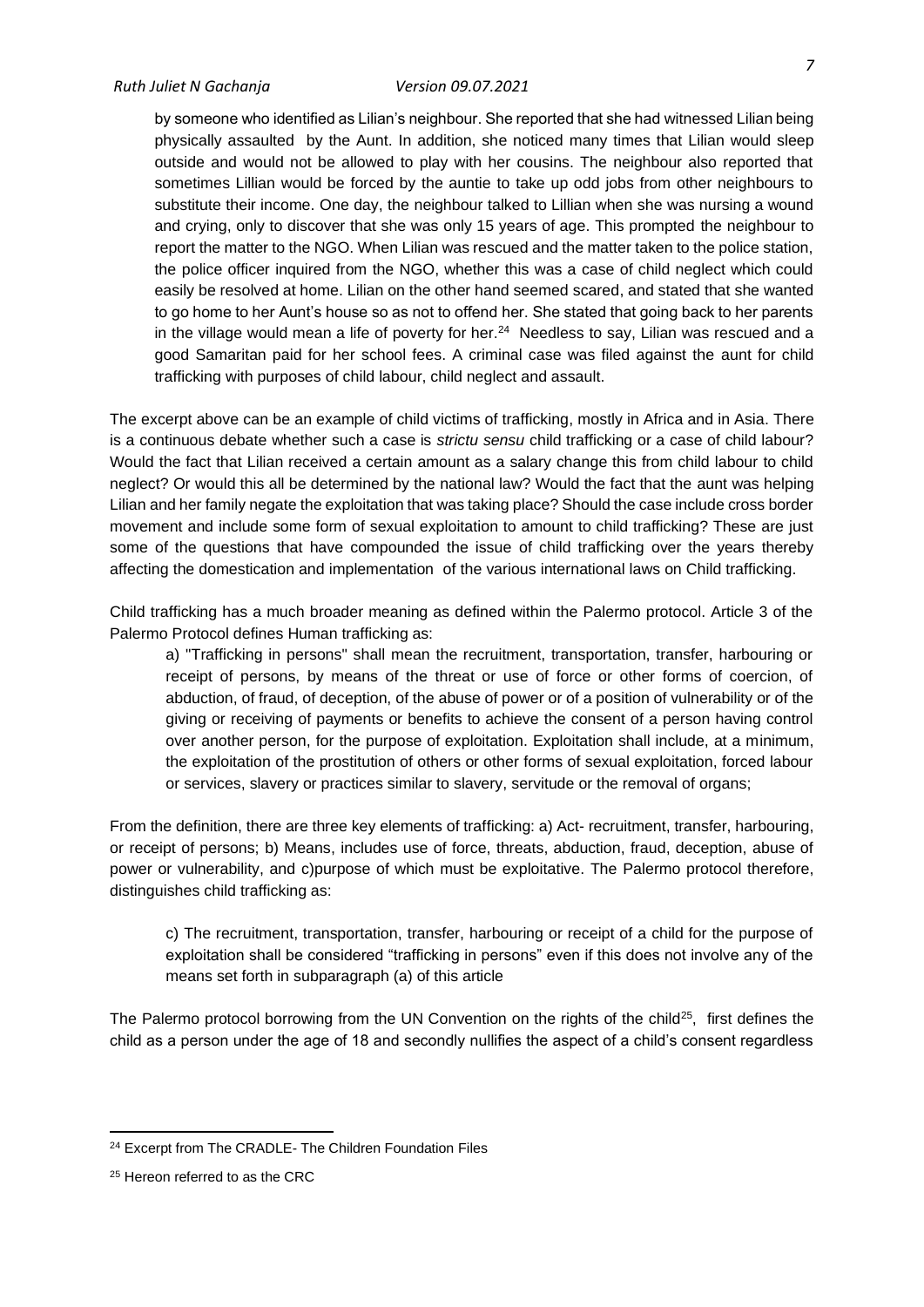of the child's own sense of choice or agency.<sup>26</sup> Therefore, elements of action and purpose serve as prerequisites to constitute the offence of child trafficking. Accordingly, child trafficking can be internal, that is within the borders of a country or international provided the purpose meets the exploitation threshold. The purposes provided in Article 3(1) are only a minimum as they could not be exhaustively listed in the protocol.

The first comprehensive definition of child trafficking is quite essential if Lillian's perpetrator is to be held accountable, yet, in a different context and jurisdiction, it presents a challenge. The definition of a child as a person under the age of 18 years is not a universally accepted definition. In fact, the UNCRC acknowledges the state party's variation of the age of majority<sup>27</sup>. In addition, unlike Kenya<sup>28</sup> which blanketly provides that a person under the age of 18 years has no capacity to consent, for some countries the concept of age varies on different acts. For example, the age of sexual consent varies between 13-18 years, the acceptable age of work varies between 13-18 years, regardless of signing onto the International Labour Conventions, the UNCRC or the Palermo Protocol. For example, in Zambia, the age of majority is 18 years, the age sexual consent is 16 years and the age of work is 15 years old<sup>29</sup>. In Nepal, whereas the age of majority is 18 years, the labour laws put the limit of work at 14 years. $30$  The differences in national laws on the age of majority, consent creates a competition between the enforcement of national laws and the Palermo protocol. This affects the identification of child victims of trafficking as well as action taken against the perpetrators. The concept of child trafficking can also resemble a jigsaw puzzle $31$ , with many aspects pieced together. This results from the fact that child trafficking is a process rather than one event, and the fact that the criminality of the exploitation is primarily determined by the state party's definition of the offence. For instance, what one country would consider child marriage or child labour might not be defined as a crime in another. Kotiswaran 32 observes that there is a competition between Article 3 of the Palermo protocol and other pre-existing transnational legal orders on slavery, servitude and forced labour, which have lead to poor enforcement. In addition, it creates loopholes for perpetrators of child trafficking providing leeway to traffic their victims to other countries where the criminal law is not as stringent. The trends of child trafficking reveal that it is a moving target with a critical need for a dynamic response mechanism.

### <span id="page-17-0"></span>**1.2 Child trafficking trends: Children are 3 out of 10 of the people being trafficked.**

The issue of trafficking is quite old, that said, finding reliable, high quality and comprehensive data remains a challenge.<sup>33</sup> This stems from the complexities of trafficking elucidated in the previous part along with uncoordinated data collection and methodical problems<sup>34</sup>. Despite these caveats,

<sup>26</sup> Bovarnick, Silvie. "How do you define a "trafficked child"? A discursive analysis of practitioners' perceptions around child trafficking'." *Youth and Policy* 104 (2010): at 83

<sup>&</sup>lt;sup>27</sup> Article 1 UNCRC: For the purposes of the present Convention, a child means every human being below the age of eighteen years unless under the law applicable to the child, majority is attained earlier.

<sup>28</sup> Section 2 of Kenya Age of Majority Act, 1974.

<sup>29</sup>see http://www.africanchildforum.org/clr/Pages\_EN/Zambia.html

<sup>30</sup> See, Section 2 (A) of the Nepal Children's Act (1992); Nepal Labour Act (1992)

<sup>31</sup> 87 Youth & Policy No. 104 June 2010 HOW DO YOU DEFINE A 'TRAFFICKED CHILD'

<sup>32</sup> Kotiswaran, Prabha. "Trafficking: A Development Approach." *Current Legal Problems*, vol. 72, no. 1, 2019, at 382

<sup>33</sup> <https://migrationdataportal.org/themes/human-trafficking> visited on 2 May 2021

<sup>34</sup> Rafferty, Yvonne. "Child Trafficking and Commercial Sexual Exploitation: A Review of Promising Prevention Policies and Programs." *American Journal of Orthopsychiatry*, vol. 83, no. 4, 2013 at 560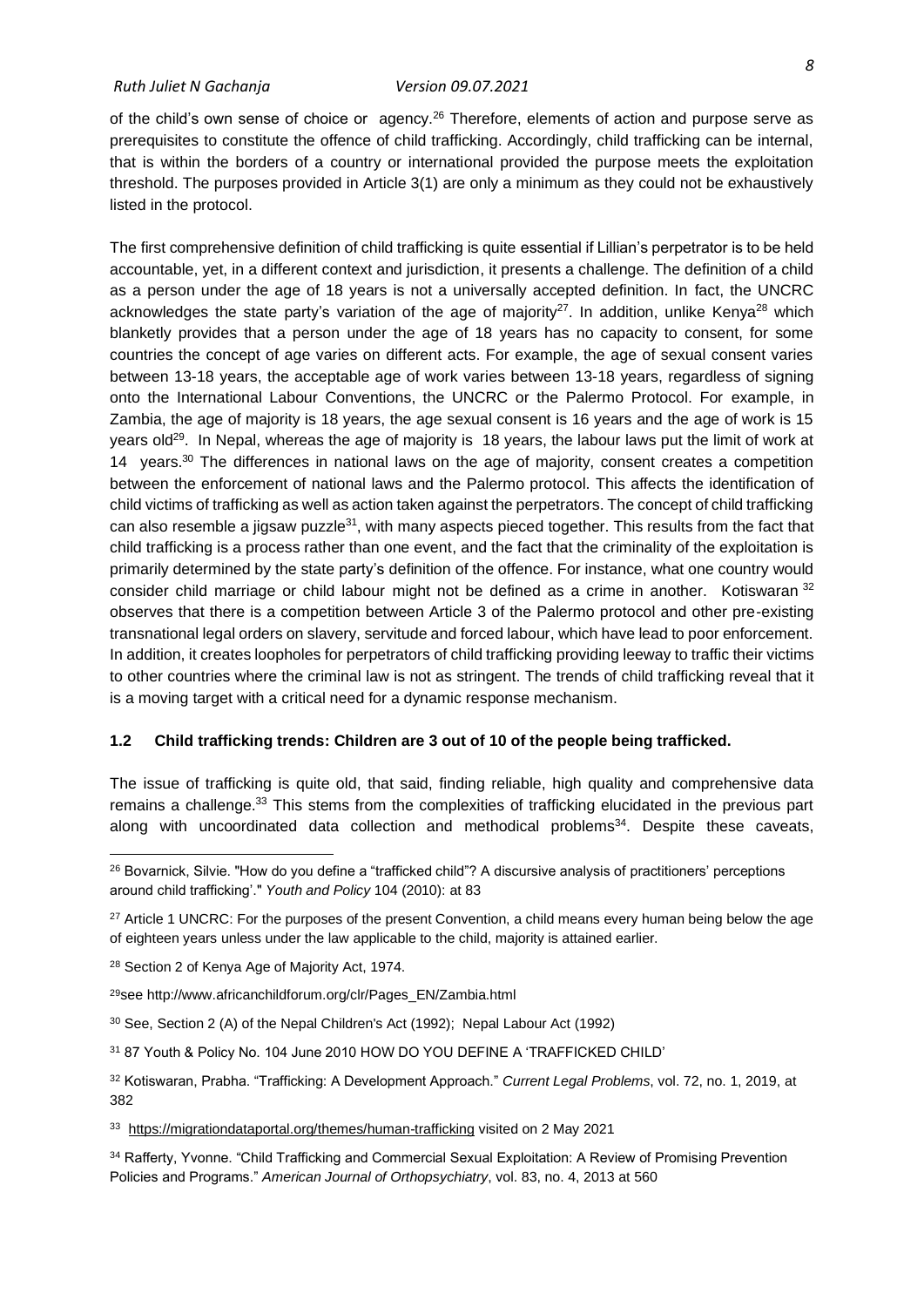organizations nationally, regionally and internationally have sought different methods of collecting and collating the data in order to show the magnitude of the problem. For example, ILO estimated in 2016, that on a given day, there were about 40.3 Million people being trafficked.<sup>35</sup> In its 2020 report, UNODC provides that of the number of persons trafficked, Children account *for one third* of detected victims.<sup>36</sup> UNODC 2020 report notes that the number of child victims has been increasing for the past 15 years to over 30% of the detected victims. However, the numbers differ according to the regions, for instance, children form a higher composition of victims in West Africa, South Asia and Central America. The difference in detection is seemingly related to the income of the country in that countries with low income tend to detect more children compared to high income countries.<sup>37</sup> This observation is key to this paper as it reflects the different trafficking patterns influenced by socio-economic conditions of a country, which serves to highlight the vulnerabilities to child trafficking.

Children are trafficked for various forms of exploitation. Children in low-income countries, particularly in Sub-Saharan Africa, are exploited for forced labour, whilst children in high-income countries are trafficked for sexual exploitation. Differentiated from forced labour, countries where there are more victims of child trafficking is where there is a high prevalence of child labour<sup>38</sup>. This is confirmed by UNICEF and ILO's reports, which indicate that children in the African continent have the highest number of children in labour. <sup>39</sup> Reports show that children are trafficked to work in plantations, mines, quarries, retail settings, and domestic work.  $40$  Children as young as 12 are trafficked for forced labour into domestic work, brick kilns, small hotels, the garment industry or agriculture. Reports also show that children trafficked for forced labour in agriculture start to work between the ages of six and nine.<sup>41</sup> Children are trafficked for sexual exploitation across the world, but foremost in central America, the Caribbean and East Asia. Girls aged between 14-17 years old appear to be the victims, which is connected to the pattern of sexual and gender-based violence, as well as other forms of violence against women.<sup>42</sup> Beyond forced labour and sexual exploitation, there are also reports of children trafficked for conscription into armed conflict, street begging and child marriage.<sup>43</sup>

#### <span id="page-18-0"></span>**1.3 Drivers of child trafficking**

Being a \$150 billion profit making crime<sup>44</sup>, human traffickers capitalize on the vulnerabilities of the victims. Vulnerability in human trafficking therefore refers to "a condition resulting from how individuals

<sup>42</sup> Supra note 2 at 8

<sup>44</sup> See Supra note 18

<sup>&</sup>lt;sup>35</sup> Supra note 1

<sup>36</sup> Supra note 2 at 81

<sup>37</sup> Supra note 2 at 82

<sup>38</sup> Child labour is differentiated from Child trafficking for purposes of Forced Labour as defined in the ILO **Conventions** 

<sup>39</sup> See There is a statistical correlation between prevalence of children in labour (ILO estimates) and share of children detected among total victims of trafficking (UNODC) – Pearson's R +0.501, Sig 0,000, N 80 countries. International Labour Organization, Global Estimates of Child Labour. Results and trends, 2012-2016. ILO, Geneva, 2017.

<sup>40</sup> Supra note 2 at .8

<sup>41</sup> 58 Kumari, M. Child labour, a Sociological Study in Haryana, International Research Journal of Social Science, Vol. 2 (8), 15-18 August 2013, at 17.

<sup>43</sup> Supra note 2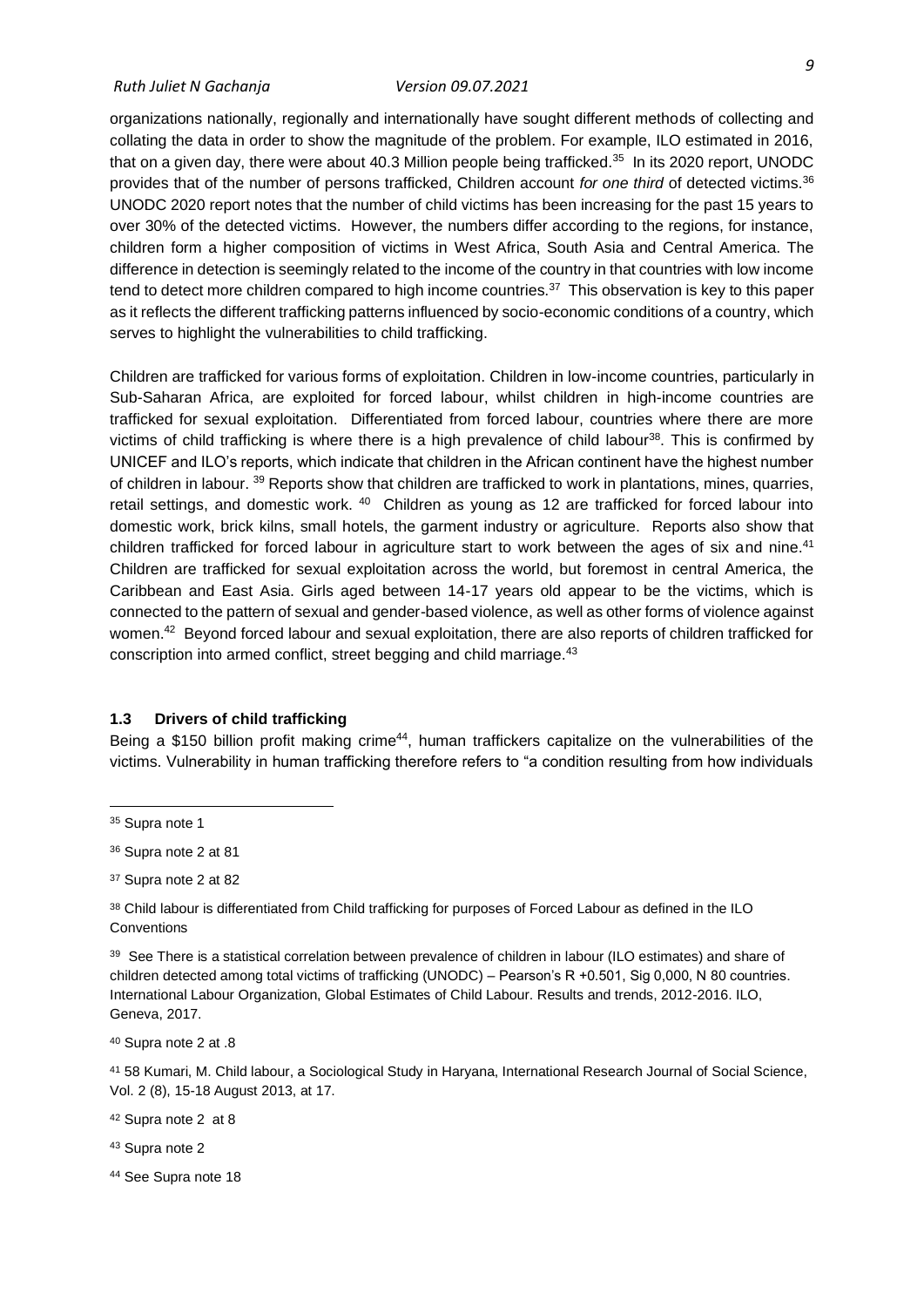negatively experience the complex interaction of social, cultural, economic, political and environmental factors that create the context for their communities". Vulnerability is not a static absolute state, but one that changes according to context and the capacity for individual response.<sup>45</sup> Relative to adults, children by virtue of their physical and intellectual development are vulnerable to threats to their well-being<sup>46</sup>. This vulnerability leaves children not only prone to various abuses by 3rd parties, but also violation of their rights by their parents or legal guardians who have the primary obligation to protect them. These vulnerabilities are exacerbated by the poor conditions of living, though poverty is normally accompanied by another risk factor. Common causes of vulnerability to child trafficking include, lack of birth registration, discrimination, orphanhood, illness in the family, domestic violence, conflict or natural disasters, traveling alone through smugglers, unregulated informal economy, corruption, amongst others.<sup>47</sup> In addition, ILO's report identifies socio-economic pressures including absence of social safety nets, driving families to not rely on their children's labour or push them to resort to high-risk or coercive forms of credit<sup>48</sup>.

Traffickers exploit individuals experiencing deteriorating economic needs by offering what seems like a solution to the victim's dire economic need. This is not particular to any specific gender or age. A child's vulnerability to trafficking is also connected to the family background. For instance, in an attempt to cope with the dire economic needs, like Lillian from the above case study, families in West Africa, Latin America and South Asia<sup>49</sup> often send children for employment outside their household, thus increasing their risk of the child being trafficked. There is also a link between social economic factors and culture, for example, child marriage. For some families, it is as much a cultural practice as it is a survival tactic; a girl child is married off for material or other benefit. Another practice is sending the boy children to residential religious schools, which are linked to forced begging. Senegal is one of the countries that has been found culpable for not putting measures in place to govern such religious schools, and to ensure children are not exploited through forced begging.<sup>50</sup> Children without parental care also make easy targets for traffickers. Children trafficked for purposes of sexual exploitation make a majority of this category<sup>51</sup>. Street children are especially vulnerable to being trafficked for purposes of criminal activity in exchange of food, shelter, or other basic survival needs. <sup>52</sup> Dysfunctional families also make the children vulnerable to trafficking, to the extent that the family members themselves procure the children directly to buyers for sexual exploitation and/or forced labour, forced begging and or child sexual abuse imagery.<sup>53</sup> In this case, the trafficker even develops some form of relationship with the victim, and the

<sup>51</sup> Supra note 2 at 88

<sup>52</sup> Ibid.

<sup>45</sup> United Nations Office on Drugs and Crime, An Introduction to Human Trafficking: Vulnerability, Impact and Action, 2008

<sup>46</sup> Tobin, John. "Understanding Children's Rights: A Vision beyond Vulnerability." *Nordic Journal of International Law = Acta Scandinavica Juris Gentium*, vol. 84, no. 2, 2015, at 158

<sup>47</sup> ILO Child trafficking – Essentials, 2010 GLO/05/51/USA[ILO\_REF] at 2

<sup>48</sup> Ending child labour, forced labour and human trafficking in global supply chains, ILO, OECD, IOM, UNICEF - Geneva, 2019.

<sup>49</sup> International Labour Organization, Child Labour in the Primary Production of Sugarcane, ILO, 2017. at.24 170 and Kumari M. (2013) Child labour, a Sociological Study in Haryana, India, International Research Journal of Social Science, Vol. 2 (8), 15-18 August 2013, at 17

<sup>50</sup> Rencontre Africaine pour la Defense des Droits de l'Homme (Senegal) v Government of Senegal, ACERWC, DECISION: N° 003/Com/001/2012

<sup>53</sup> Noutsougan, A.K., (2010) La réinsertion des enfants mendiants a Niamey : situation et perspectives Centre d'enseignement et de recherche en action humanitaire de Geneve/Universite' de Geneve, 2010, pp9-10 Ballet, J., Bhukuth, A., Rakatonirinjanhary, F. et Rakatonirinjanhary, M. (2010) Les Enfants Mendiant A Antananarivo : Quelle Logiques Familiales Sont a l'œuvre ? Institute national d'etudes demographiques, CAIRN, 2010, p. 812;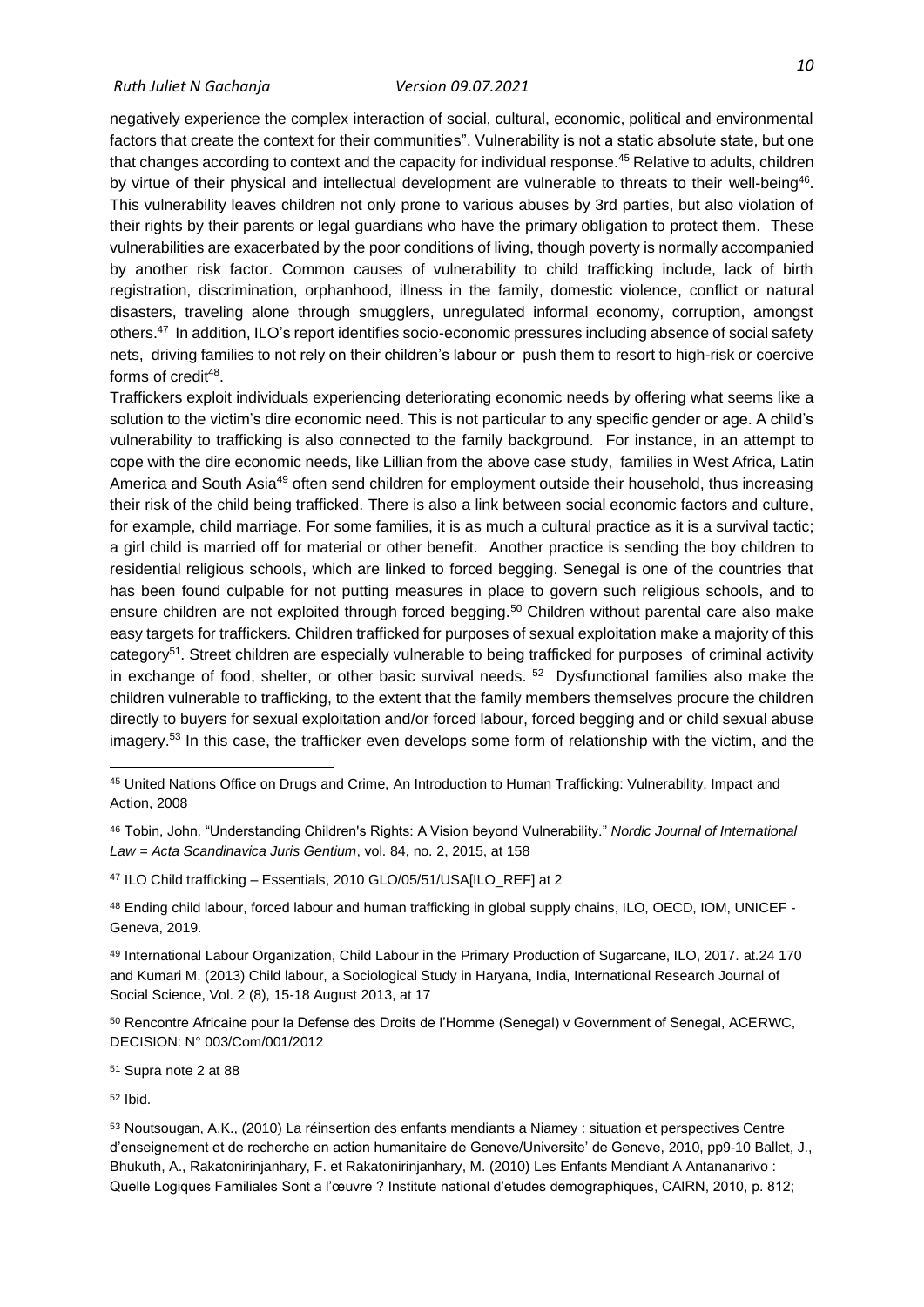children are enticed to use drugs and alcohol, hence increasing the control the traffickers have over them.

Arguably, COVID-19 has made matters worse; the damage of which will only be felt in years to come. What is clear so far is that the various response measures adopted by the states including reservations of certain rights, like education, has increased children's vulnerability to trafficking and other forms of exploitation. In addition, the economic impact of Covid-19, including widespread job loss, increases the risk of the children being trafficked for survival. To wit, social protection is vital during a crisis, as it aids those who are most vulnerable."<sup>54</sup>

## <span id="page-20-0"></span>**1.4 The strategies of combating Child trafficking.**

To address the factors that contribute to human trafficking, the General Assembly adopted the United Nations Global Plan of Action to Combat Human Trafficking<sup>55</sup> which urges governments worldwide to take coordinated and consistent measures to attempt defeating the scourge. In its preamble, the plan of action recognizes that poverty, lack of socio-economic opportunities, gender-based violence, discrimination and marginalization are contributing factors to a person's vulnerability to human trafficking. The UN member states made a commitment to take urgent action to prevent trafficking of persons, protect its victims, prosecute the perpetrators and strengthen partnerships by promoting and considering, as a priority, ratifying or acceding to the United Nations Convention against Transnational Organized Crime and the Palermo protocol, as well as other relevant international instruments<sup>56</sup>. Towards these efforts states have developed national action plans with strategies around the 3Ps model, that is to prevent, protect and prosecute, with partnership as a complimentary towards combatting human trafficking.

Furthermore, United Nations member states committed to act against child trafficking through the Sustainable Development Goals (SDG)<sup>57</sup>, with three of these goals leading to combating trafficking of persons. Target 5.2, 8.7, and 16.2 , the states commit themselves to: eliminate all forms of violence against women and girls, including trafficking and sexual exploitation, to take immediate and effective measures to eradicate forced labour, end modern slavery and human trafficking and secure the prohibition and elimination of the worst forms of child labour, including recruitment and use of child soldiers, and by 2025 end child labour in all its forms<sup>58</sup>. In addition, the states committed themselves to end abuse, exploitation, trafficking and all forms of violence and torture against children.<sup>59</sup>

## **United Nations Global Plan of Action to Combat Trafficking in Persons: The 3P strategy**

#### <span id="page-20-1"></span>1.4.1 Prevention

The prevention strategy addresses the social, economic, cultural, political, and other factors that make people vulnerable to trafficking in persons, such as poverty, unemployment, inequality, humanitarian emergencies, including armed conflicts, natural disasters, sexual violence, gender discrimination, social

<sup>58</sup> Ibid para 8.7

<sup>59</sup> Ibid para 16.2

Court case 147-South Africa; court case 163 – Israel; court case 175 – Serbia; court case 332 – Ukraine; court case 346 – Honduras

<sup>54</sup> Guy Ryder ILO director [COVID-19 and child labour: COVID-19 may push millions more children into child](https://www.ilo.org/global/about-the-ilo/newsroom/news/WCMS_747583/lang--en/index.htm)  labour – [ILO and UNICEF](https://www.ilo.org/global/about-the-ilo/newsroom/news/WCMS_747583/lang--en/index.htm) visited on 23/05/2021

<sup>55</sup> United Nations Global Plan of Action to Combat Trafficking in Persons A/RES/64/293, 12/08/2010

<sup>56</sup> Ibid para 4

<sup>57</sup> UN General Assembly, Transforming our world : the 2030 Agenda for Sustainable Development, 21 October 2015, A/RES/70/1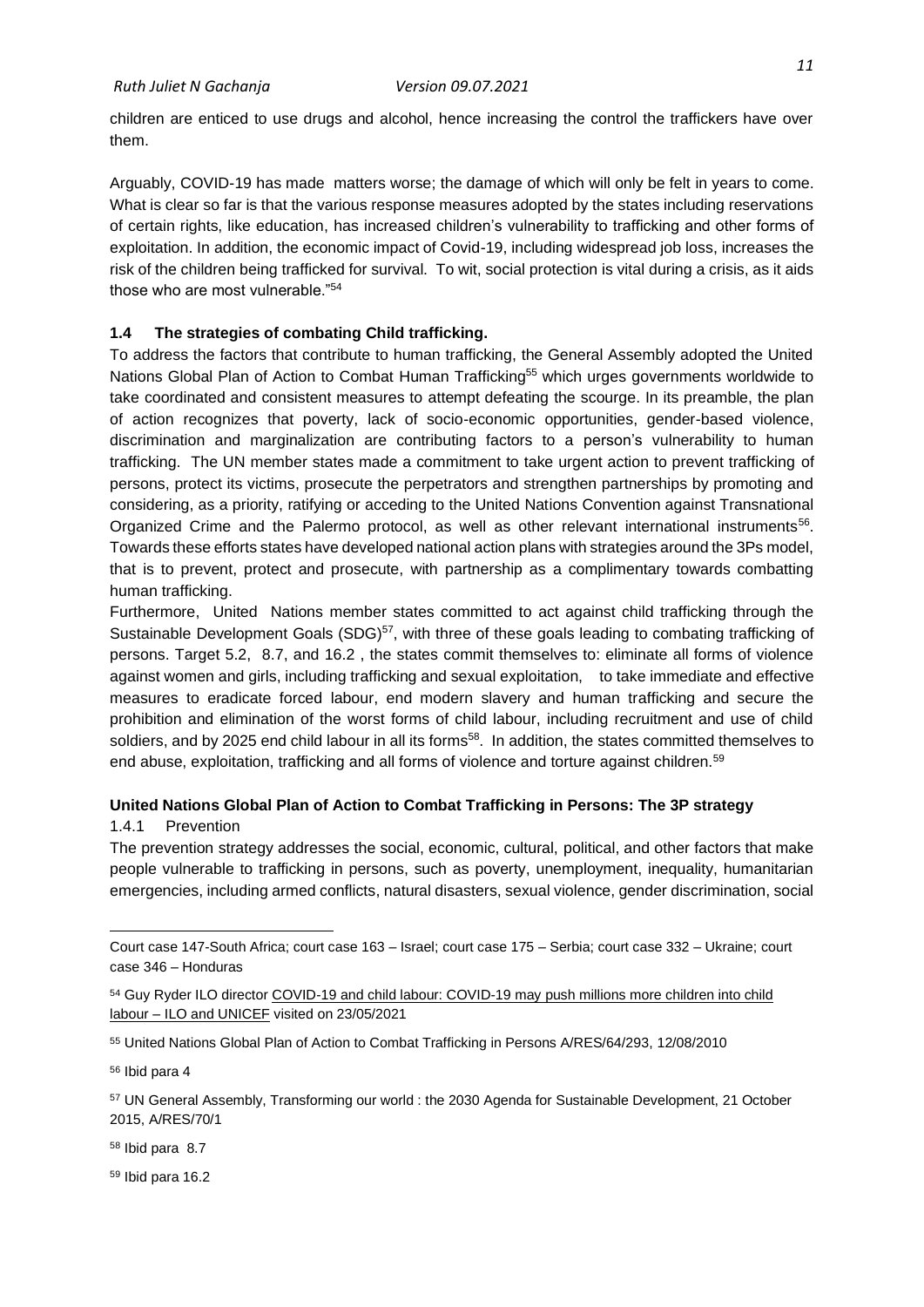exclusion and marginalization, as well as a culture of tolerance towards violence against women, youth and children<sup>60</sup>. In this pillar, the states are expected to mainstream the issue of human trafficking, adopt and implement comprehensive policies on migration, education, gender equality, and crime prevention so as to prevent all forms of trafficking. As such, the states are expected to conduct research so as to inform response, promote information and mass media campaigns with a view to discourage the demand that encourages exploitation of children. The role of education is emphasized, and states are expected to promote education, especially human rights education, and increase the capacity for law enforcement, social workers and other relevant officials. The states are also expected to reinforce efforts when it comes to the right of identity and provision of identity documents.<sup>61</sup>The states are required to consider child-sensitive issues in developing their response. In this regard, the prevention pillar seeks to respond before a person becomes a victim of trafficking.

#### <span id="page-21-0"></span>1.4.2 Protection

Protection is a key pillar as it is aimed at ensuring a victim is assisted to mitigate harms suffered, such as social, physical and psychological abuses. Of key importance under this pillar is the States obligation towards protecting the rights of trafficking victims. The states are expected to ensure that victims are not treated as criminals, through the national legislation. The states are further called upon to protect the privacy and identity of victims of trafficking, throughout the criminal proceedings and provide services to support them towards recovery, rehabilitation and reintegration. This pillar recognizes the need for the consideration of the child's best interest when dealing with child victims and *those at risk of being of trafficking* (emphasis mine). As such, it urges states to provide appropriate services for the child's wellbeing, education, rehabilitation and reintegration in coordination with existing child protection services<sup>62</sup>.

The protection pillar is also targeted inter-alia, towards strengthening the capacity of relevant officials likely to encounter and identify possible victims of human trafficking, such as law enforcement personnel, border control officers, labour inspectors, consular or embassy officials, judges, prosecutors, peacekeepers, and ensure the availability of needed resources to the relevant sectors and institutions, including those of civil society. Save for the recognition of the child who is at risk of being trafficked, the protection pillar's response is focused on the aftermath of trafficking.

#### <span id="page-21-1"></span>1.4.3 Prosecution

The prosecution strategy features, inter-alia, efforts towards enactment and implementation of legislation that criminalizes all forms of exploitation and trafficking, through prosecution and adopting legislation that criminalizes attempts and complicity in the crime of trafficking of persons<sup>63</sup>. Furthermore, enhancing efforts towards investigation and use of confiscated assets from the perpetrators to support the victims of trafficking. In recognizing the transnational nature of trafficking, the strategy requires states to collaborate and cooperate to combat crimes that might be connected to human trafficking including, money laundering, corruption, smuggling of persons and all forms of organized crime.<sup>64</sup> It also requires that states ensure that all persons who ought to be held liable are appropriate and in line with relevant international instruments. The prosecution strategy focuses on the effectiveness of the criminal justice system to put an end to human trafficking.

<sup>64</sup> Ibid para 48

<sup>60</sup>Supra N. 55 para 12

<sup>61</sup> Ibid para 20

<sup>62</sup> Ibid para 37

 $63$  Ibid para 43 (a)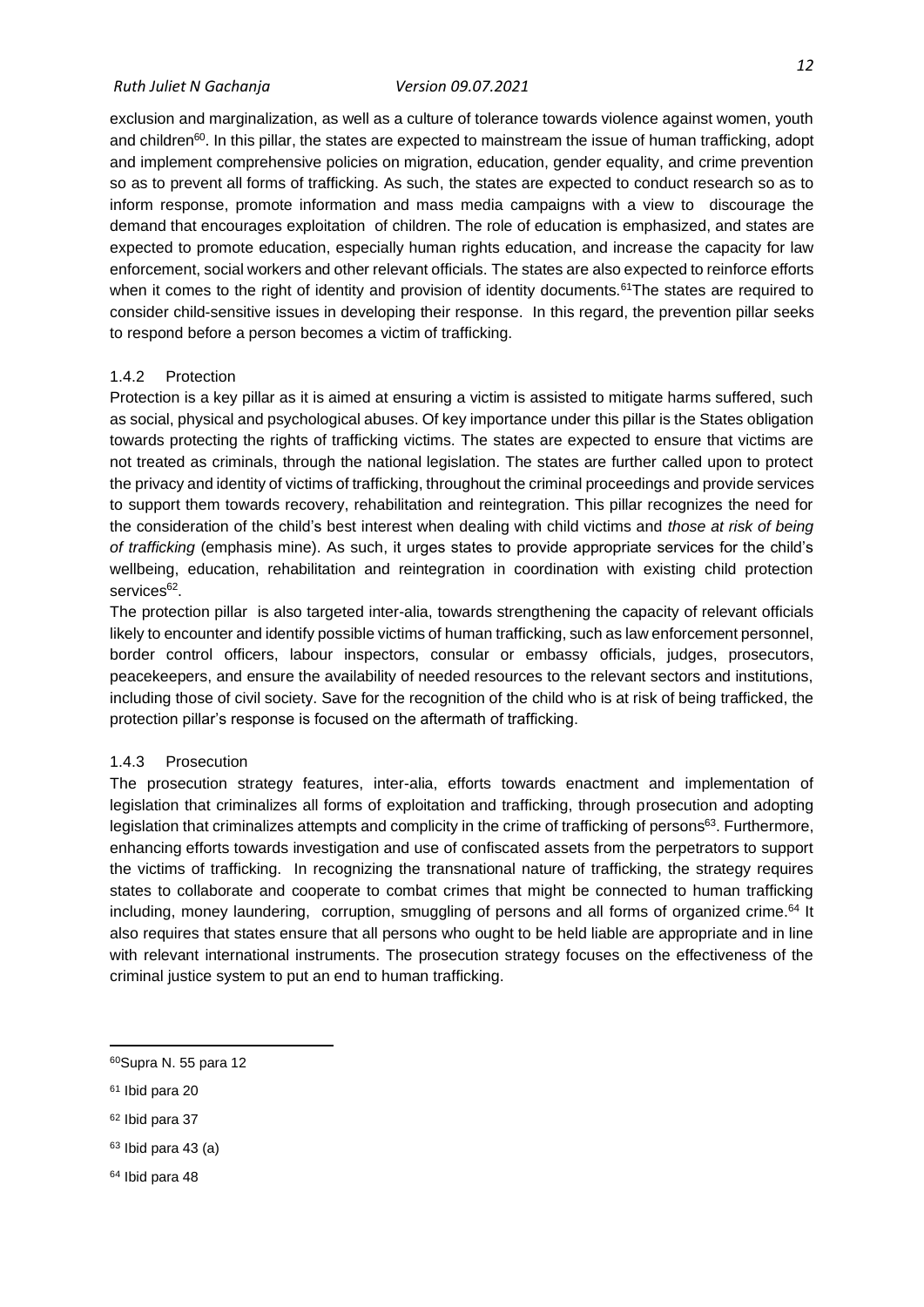### <span id="page-22-0"></span>1.4.4 Partnership

The global action plan recognizes that capacity building is critical in ensuring that the various bodies are coordinated and co-operating to fight human trafficking. The partnership strategy encourages states to co-operate at the national, bilateral, subregional and international levels.<sup>65</sup> The cooperation is not just amongst states, but also within the various governmental institutions as well as civil society organization and the private sector. For effective implementation, the action plan encourages member states to voluntary make contributions to the UN in their work to combat trafficking of persons.<sup>66</sup>

The partnership is a cross cutting and complimentary strategy which strengthens the 3P approach towards combating human trafficking.

### **Fool Proof plan?**

The 3P action plan has not only been incorporated into national strategic plans (or other action plans), but have also been used to measure a state's efforts. For instance, since 2003 the US Trafficking in Persons report uses this paradigm to assess and describe government efforts in fighting trafficking, and in tandem, grant recommendations using the same format. $67$  The reports have indicated that this 3P plan is not a full proof plan. There are regional disparities across the globe on the uptake and implementation of the Global Action plan by the states, despite being developed from the obligations stipulated in the Palermo Protocol. The 3P Anti-trafficking Index<sup>68</sup> shows that whereas there has been an improvement in efforts of combating human trafficking through the 3P model, with a kin focus on prosecution, there are regional disparities in anti-trafficking efforts, resulting from availability of resources, domestication of legal framework and a state's priority.

Given the nature of child victims of trafficking, and the vulnerabilities that surround the children, it is necessary to analyse which of the 3Ps would be the most apt response? In fact, the special rapporteur on trafficking<sup>69</sup> recognizes the need for a shift in the approach which has predominantly focused on the investigations and prosecutions and urges states to adopt a more human rights-based approach $70$ . The criminal justice approach, while it is useful in addressing harm, is not an effective plan to end child trafficking. While trusted and allowing the utilization of already existing institutions and processing, the criminal justice approach alone has limitations as it does not address the root causes of child trafficking. Perhaps what has not been established in scholarly work and in case law, is to what extent is this an obligation of the state? This will be covered in detail in the next chapter.

## <span id="page-22-1"></span>1.4.5 Sustainable Development Goals (SDGS) as a strategy

It has been six years since the UN member states adopted the 2030 agenda for sustainable development, centred around 17 goals, broken down into 169 targets, that call for action by the states in a range of policy directions focused on People, Planet, Prosperity, Peace and Partnership. The SDGs provide a vision of a world that invests in the children and in which every child grows up free from violence and exploitation.<sup>71</sup> With a call to prioritize children, the UN Secretary General views the SDGs

<sup>65</sup> Ibid para 53

<sup>66</sup> Ibid para 61

<sup>67</sup> United States Department of State, *2020 Trafficking in Persons Report - United States of America*, June 2020,

<sup>68</sup> Seo-Young Cho (2015) Evaluating Policies Against Human Trafficking Worldwide: An Overview and Review of the 3P Index, Journal of Human Trafficking, 1:1, 86-99,

<sup>69</sup> Report of the Special Rapporteur on trafficking in persons, especially women and children A/HRC/44/45

<sup>70</sup> Jonathan Todres, "Preventing Child Trafficking: A Public Health Approach." Journal of Legal Medicine, 40(3-4), pp. 427–428

<sup>71</sup> United Nations, Transforming our World, 2015.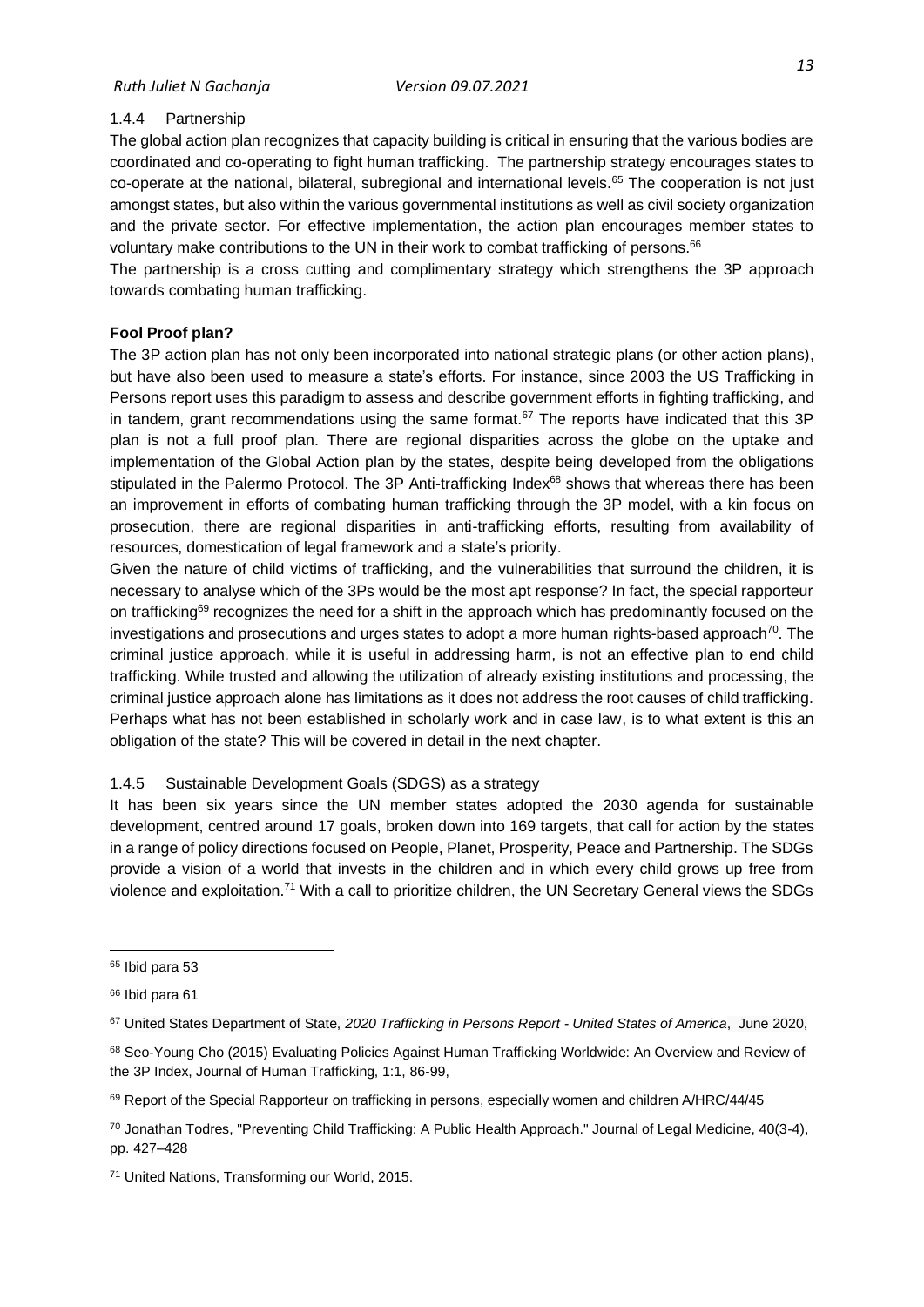as a pathway which, if implemented, would lead to ending violence against children by 2030.<sup>72</sup> Three goals are dedicated to ending violence against children, including child trafficking, that is target 5.2, 8.7 and 16.2. The states committed to:

Eliminating all forms of violence against women and girls in the public and private spheres including trafficking and sexual and other types of exploitation.

Take immediate and effective measures to eradicate forced labour, end modern slavery and human trafficking and secure the prohibition and elimination of the worst forms of child labour, including recruitment and use of child soldiers, and by 2025 end child labour in all its forms. And

End abuse, exploitation, trafficking and all forms of violence against and torture of children.

The above targets cannot be achieved on their own and therefore a commitment to implementing other goals<sup>73</sup> is expected and would lead to the achievement of ending violence against children., including sexual exploitation and child trafficking. The SDGs are seen as negotiated commitments and therefore self-binding by the countries as compared to the international laws. The SDGs have indicators through which states committed to check their achievements, developed by Inter-Agency and Expert Group on SDG Indicators (IAEG-SDGs). Interestingly, of the tree targets, only SDG 16.2 has a specific indicator; 16.2.2, measuring number of victims of trafficking per 100,000 population by sex, age and forms of exploitation. To measure this, states are expected to only use detected and undetected data collected by the national authorities. As such, a caveat is provided that the interpretation of trends should be done with caution<sup>74</sup>. Indicator 16.2.3<sup>75</sup> has borrowed the definition of sexual violence from General comment number 13<sup>76</sup> and therefore measure states' progress towards child trafficking for purposes of sexual exploitation. Indicators of goal 8.777 measures progress through the number of children between 5-17 years of age who are engaged in economic activities and/or household chores at or above agespecific hourly thresholds. Child labour in this case includes hazardous work, and the worst forms of child labour, which are measured through indicator 8.7.1, though not adequately.<sup>78</sup> One of the benefits of indicator 16.2.2 is the categorisation of data by age and sex, which ensures that children are represented in the efforts that countries undertake to combat trafficking of persons. Overall, the benefit of having the indicators is the requirement of continuous collection of data on the various subjects which is supposed to ensure that states are up to date with their information. It is therefore a wonder that in 2019, the reports still lament on the lack of credible data on child trafficking. Some of the reports that have emanated from these collations of reports in response to the indicators include the ILO report on

<sup>75</sup> SDG indicator metadata https://unstats.un.org/sdgs/metadata/files/Metadata-16-02-03.pdf

 $76$  Sexual violence comprises any sexual activities imposed by an adult on a child against which the child is entitled to protection by criminal law. This includes: (a) The inducement or coercion of a child to engage in any unlawful or psychologically harmful sexual activity; (b) The use of children in commercial sexual exploitation; (c) The use of children in audio or visual images of child sexual abuse; and (d) Child prostitution, sexual slavery, sexual exploitation in travel and tourism, trafficking for purposes of sexual exploitation (within and between countries), sale of children for sexual purposes and forced marriage. General Comment No. 13 (2011): The right of the child to freedom from all forms of violence, United Nations document CRC/C/GC/13, Office of the High Commissioner for Human Rights, Geneva, 18 April 2011

77 Indicator 8.7.1: Proportion and number of children aged 5-17 years engaged in child labour, by sex and age

<sup>78</sup> SDG indicator metadata https://unstats.un.org/sdgs/metadata/files/Metadata-08-07-01.pdf

<sup>72</sup> UNICEF (2019) Keeping the Promise: Ending Violence against Children by 2030 at 7

<sup>73</sup> Ibid at 34

<sup>74</sup> SDG indicator metadata https://unstats.un.org/sdgs/metadata/files/Metadata-16-02-02.pdf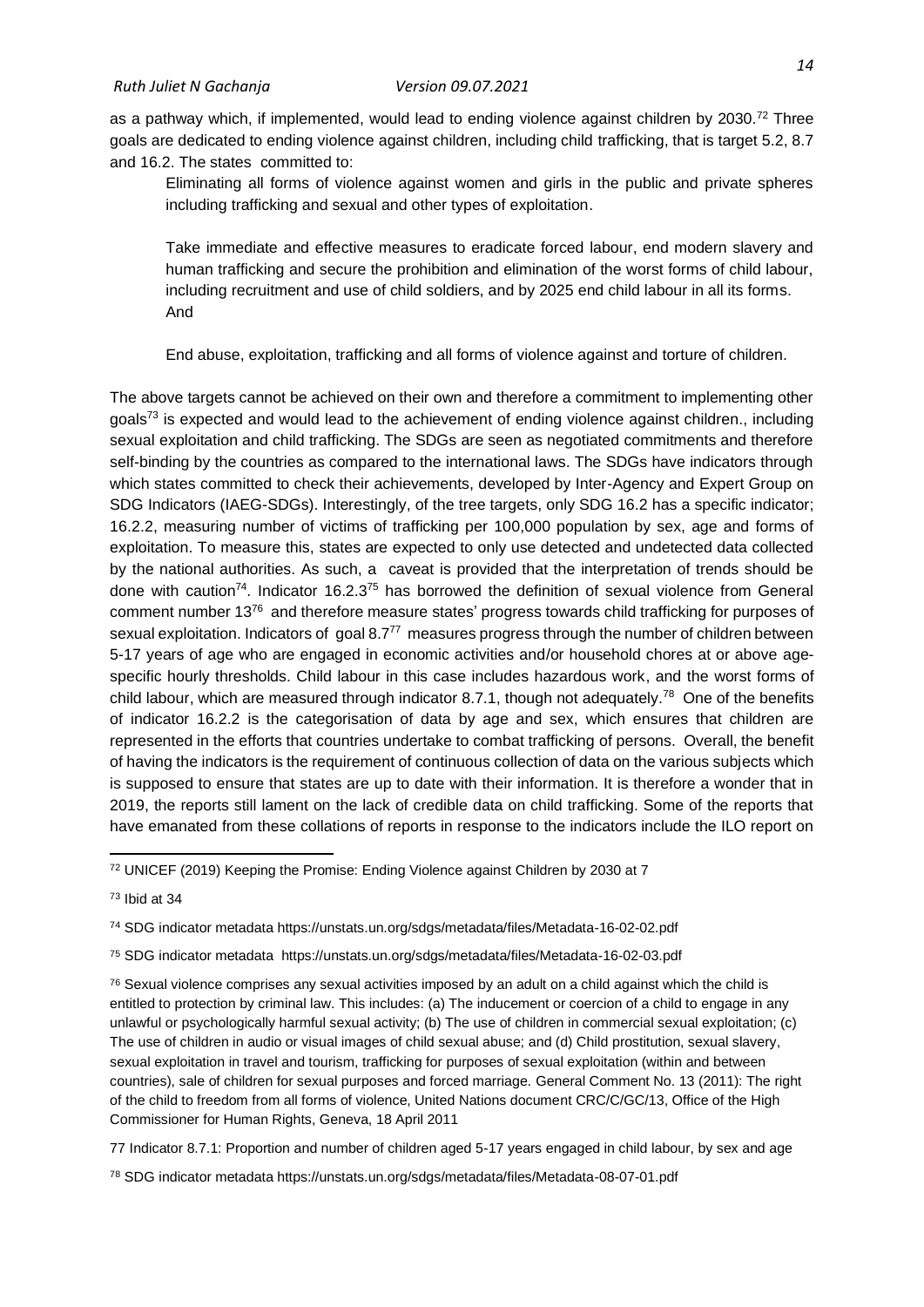Global estimates of modern slavery: Forced labour and forced marriage,' and 'Global estimates of child labour: Results and trends'<sup>79</sup>.

Critics have noted that the SDGs are more focused on global quantitative indicators to assess progress as opposed to more important objectives, such as fulfilling human rights obligations. In spite this very elaborate plan to end violence against children including, reports by UNICEF, ILO, Global Slavery Index, and UNODC, continue to show an increase in detected number of child trafficking victims. As observed by Saner et al,<sup>80</sup> perhaps SDGs are yet another instrument that make strong rhetorical commitments to the intersections of labour, migration and exploitation, but lacks in clarity and the operational strength it needs to lead the path in reduction, if not elimination of such exploitative practices. An analysis of the metadata will show that the effective measures that states ought to take to address the root causes of child trafficking are not elaborated on the indicators. Like the 3P approach, where the states have focused on the prosecution pillar, the SDGs measure of success are mostly after the harm of child trafficking has taken place.

#### <span id="page-24-0"></span>**1.5 Conclusion**

Exacerbated by pandemics, such as COVID-19, conflict and natural disasters, child trafficking is certainly a complex issue. Child trafficking can be likened to a jigsaw puzzle that requires a very careful and thorough approach that we have not achieved yet. This chapter has attempted to elaborate the intricacies of child trafficking and the challenges that arise. For instance, the differences in definitions adopted by states, as well as the aspect of defining the age of majority which acts as hindrances to concerted efforts towards preventing child trafficking. This chapter highlighted the trends and drivers of child trafficking, ranging from age, lack of socio-economic opportunities, gender inequalities, domestic violence, amongst other factors that exacerbate the vulnerabilities of children.

Finally, the chapter analysed the UN strategy towards combating child trafficking originating from the UN Global Action Plan against Human trafficking. Despite the adoption and interpretation of the 3Ps of prevention, protection, prosecution and partnership by various countries, the cases of child trafficking are still rising as various reports have shown. This was followed by an analysis of the SDGs blueprint to achieve a world where children grow up without fear of violence. An analysis of the metadata, which provides measurements for the states' progress towards child trafficking, shows a gap in definition of effective measures and an elaborate planning answering to the drivers of child trafficking.

From the foregoing, the paper has established that child trafficking is not just transnational but also internal, primarily in the global south where the children are trafficked for sexual exploitation and child labour. Notwithstanding the difficulty in accessing reliable, high quality data, the available data shines a light on the fact that there is an increase in forced labour cases, especially within the African region. The complexities of child trafficking have clearly demonstrated that the reactionary interventions by states towards prosecution, investigation or rescue and rehabilitation, leads to an unwinnable situation as there are many children who are vulnerable or already victims of trafficking. The refocus of states' approach ought to be geared towards prevention, as established within the Palermo Protocol and the CRC, by targeting the identified root causes of child trafficking. The following chapter therefore sets out to provide the legal foundation of the states' obligation towards preventing child trafficking.

<sup>79</sup> Supra note 1

<sup>80</sup> R. Saner et al, 'The Measuring and Monitoring of Human Trafficking', (2018) 21 Public Administration and Policy 94–106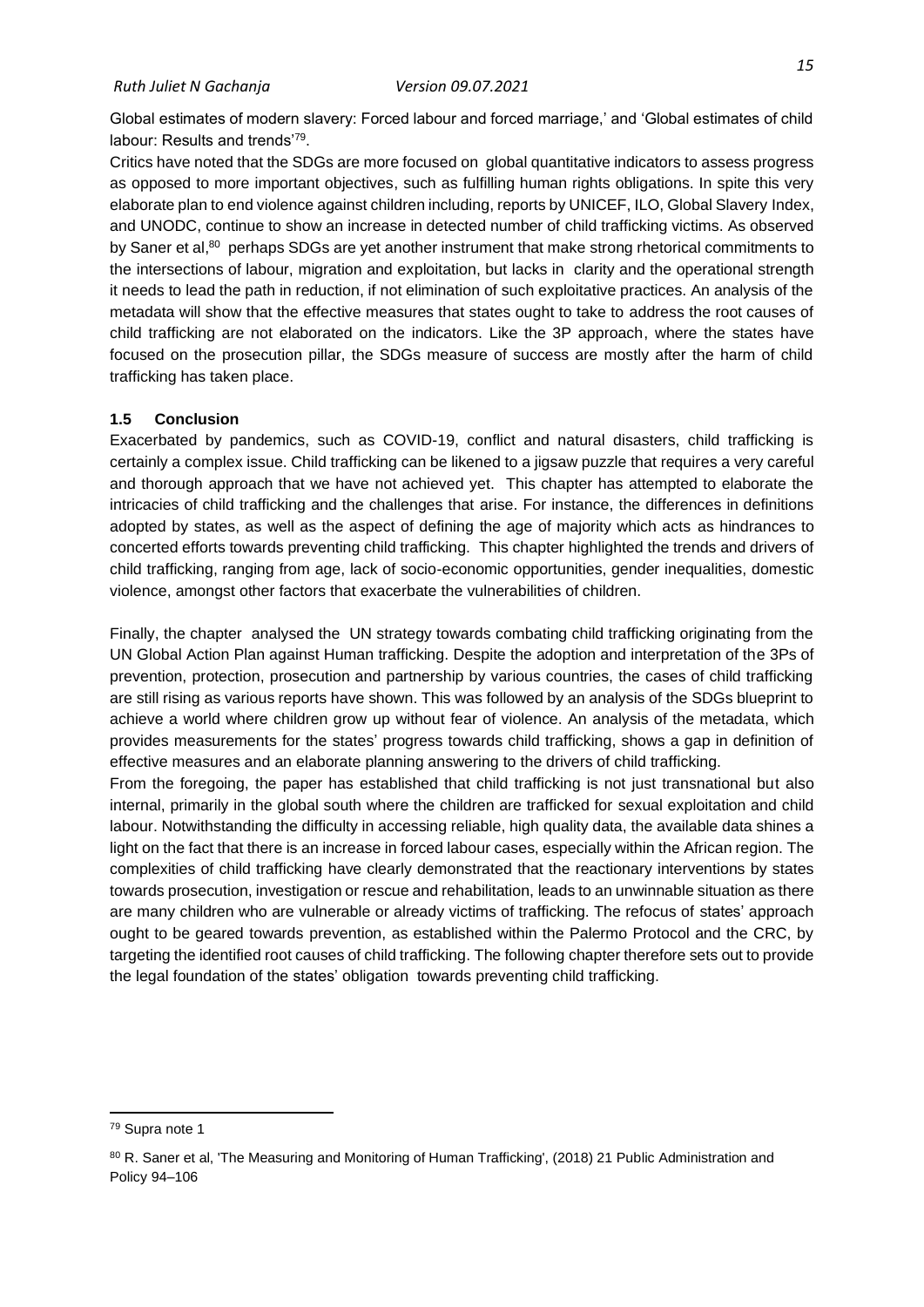## <span id="page-25-1"></span><span id="page-25-0"></span>**Chapter 2: Child trafficking and the Obligation to Prevent- The Legal Framework**

Having established the need for states to put more efforts towards preventing child trafficking, this chapter will deduce the legal obligations of the states to prevent the scourge. The development of laws on trafficking of persons is anchored on the need to protect girl children and women who were deemed victims of cross border sexual exploitation and prostitution. Between 1904 and 1939 four treaties dealing with trafficking of women and girls were concluded.<sup>81</sup> Hereinafter, the laws were consolidated into the 1949 Convention for the Suppression of the Traffic in Persons and of the Exploitation of the Prostitution of Others. The convention which does not provide an elaborate definition of trafficking, is limited to trafficking for purposes of prostitution for women, men, children regardless of their age and consent. It was the first of the conventions to provide for the responsibility of the states to prevent trafficking, requiring states to put in place social, economic and other related services and measures for the prevention of prostitution.

The 1949 convention received much criticism but remained the only law that contained specific provisions on trafficking, until 1989 when the UN Convention on the Rights of the Child (herein after referred to as CRC) was adopted. The CRC provides a framework for the protection of the rights of the child, recognizing the child as an autonomous being, albeit one who requires protection. The CRC refers explicitly to child trafficking and imposes an obligation on the states to "take all appropriate national, bilateral and multilateral measures to prevent the abduction of, the sale of or traffic in children for any purpose or in any form."<sup>82</sup> In addition, the Optional Protocol on the Sale of Children, child prostitution and child pornography (herein after referred to as OPSC), complementing the CRC, recognizes the increase of child trafficking cases and takes a criminal justice approach, obligating the states to criminalize acts that contribute to contemporary forms of trafficking. The CRC committee with the mandate to monitor its implementation, has also identified child trafficking as one of the forms of violence that state parties have a positive obligation to take comprehensive action against, including targeting the root causes of violence at the levels of the child, family, community, institution, and society. As the CRC committee has opined that prevention measures offer the greatest long-term return<sup>83</sup>.

In addition, the Palermo Protocol<sup>84</sup> adopted 10 years after the CRC, provides a comprehensive definition of trafficking for adults and children. It requires the states to establish comprehensive policies, programs and measures to prevent and combat human trafficking and to protect victims from revictimization. The

<sup>82</sup> Article 35 CRC

<sup>81</sup> International Agreement for the Suppression of the White Slave Traffic, 1 LNTS 83, done May 4, 1904, entered into force July 18, 1905. International Convention for the Suppression of the White Slave Traffic, 3 LNTS 278, done May 4, 1910, entered into force Aug. 8, 1912. (Both amended by a protocol approved by the General Assembly on May 4, 1949, 30 UNTS 23.) International Convention for the Suppression of Traffic in Women and Children, 9 LNTS 415, done Sept. 30, 1921, entered into force June 15, 1922. International Convention for the Suppression of the Traffic in Women of Full Age, 150 LNTS 431, done Oct. 11, 1933, entered into force Aug. 24, 1934. (Both instruments were amended by a Protocol approved by the General Assembly on Nov. 12, 1947, 53 UNTS 13.)

<sup>83</sup> See Supra Note 8

<sup>84</sup> Protocol to Prevent, Suppress and Punish Trafficking in Persons, especially Women and Children, G.A. Res 55/25, U.N. Doc. A/RES/55/25 (January 8, 2001) entered into force December 25, 2003,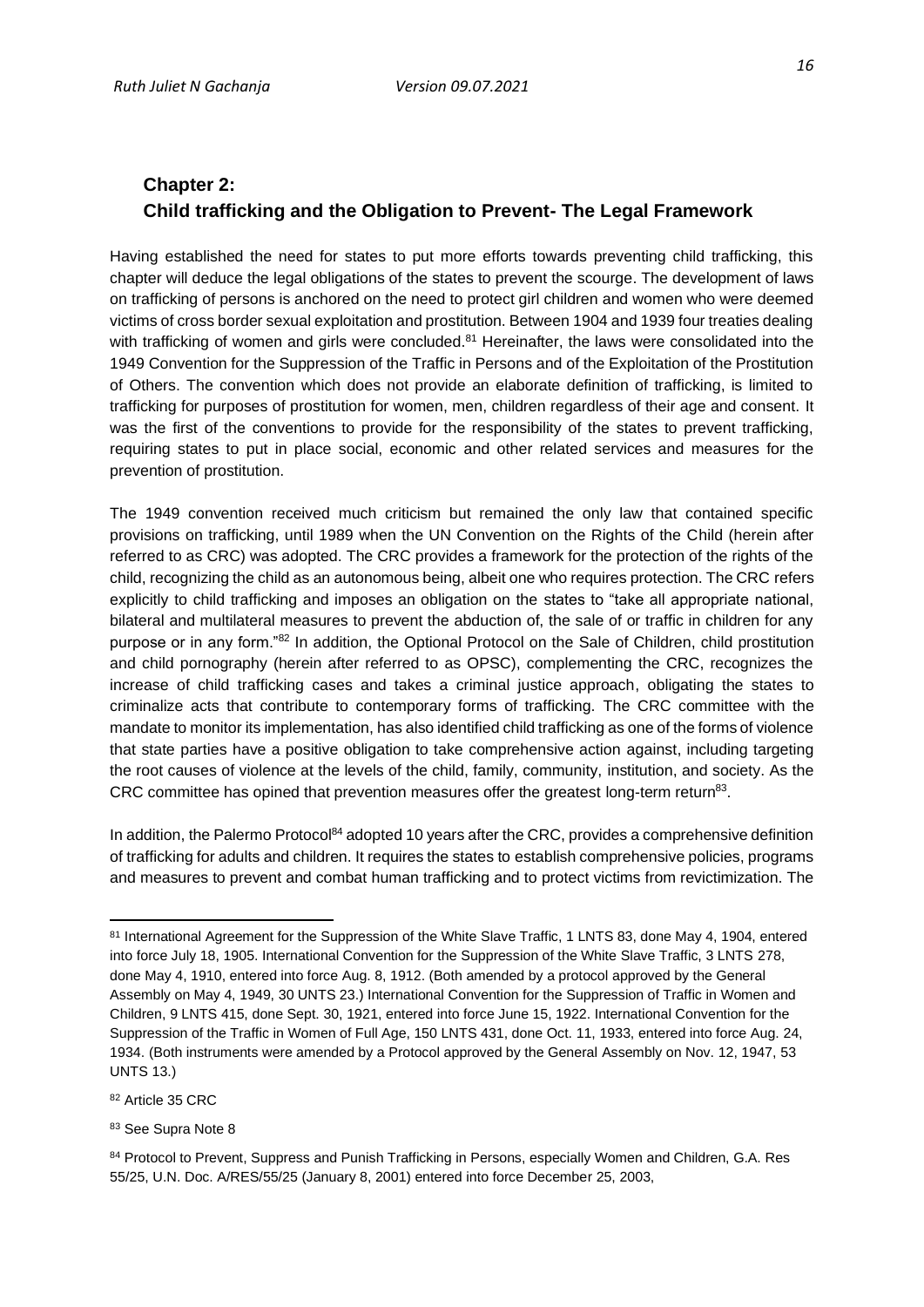use of the imperative term 'shall', in the language of the convention creates an obligation **to fulfil** on the states to take the necessary steps towards addressing vulnerabilities that amplify the cases of child trafficking.

In an attempt to identify the extent of the states' obligation towards combating child trafficking through prevention, this chapter will discuss the development of child trafficking law and interrogate the application and interpretation of the Palermo protocol through the lens of child rights enunciated in the CRC and other regional instruments. Highlighted first, the discussion of the development of international law on child trafficking, followed by an overview of child trafficking law within the CRC, the OPSC, and the Palermo protocol, all the while providing an analysis of the obligations of the states towards preventing child trafficking. Discussed finally the interpretation of the regional instruments, first through the African Charter on the Rights of the welfare of the child and then through the European Convention Human Rights.

## <span id="page-26-0"></span>**2.1 Development of the Child trafficking Law towards prevention**

The development of child trafficking laws cannot be discussed without mentioning the role of historical transatlantic slavery, servitude and slave trade, $85$  as it provided a framework for the fight against trafficking. Worsened by growth of sexual exploitation of women and girls in Europe as a result of economic downfall, the *International agreement for the suppression of white slave traffic 1904* was adopted. The agreement was particular in protecting women of full age as well as girls who were underage procured for "immoral purposes"<sup>86</sup>. As Faulkner observes, it was adopted in response to a "moral panic" over the sexual exploitation of white women and girls. $87$  The picture painted here was normally of young white women who were being coerced into prostitution in foreign countries, resulting in an emphasis on trafficking for women for purposes of sexual exploitation. This agreement is criticized as it only protected white women who were trafficked in a foreign country.<sup>88</sup>. The agreement further, did not have a strong provision on the action that states ought to take to prevent the trafficking.<sup>89</sup>

The agreement was followed by the *1910 International convention for the suppression of the white slave traffic*; the first time the Act, Means and Purpose of trafficking were identified. The convention defined underage girls as below the age of 20 and acknowledged the states' discretion at setting the age higher provided it was applied uniformly to all the girls or women of all nationalities<sup>90</sup>. The convention was the first to criminalize acts of procurement, recruitment and enticement through the means of fraud, violence or abuse of authority of women or girls who were underage for 'immoral purposes'<sup>91</sup>. This convention also established the concept of negating the consent of the women or girls who were being trafficked.<sup>92</sup>

91 1910 convention, Article 1

Whoever, in order to gratify the passions of another person, has procured, enticed, or led away, even with her consent, a woman or girl underage, for immoral purposes, shall be punished, notwithstanding that the various acts constituting the offence may have been committed in different countries.

92 1910 Convention, Article 2

<sup>85</sup> Chapdelaine (2015)

<sup>86</sup> Preamble International agreement for the suppression of white slave traffic 1904

<sup>&</sup>lt;sup>87</sup> Elizabeth A. Faulkner, 2019. The development of child trafficking within international law: a socio-legal and archival analysis. In Pluralising International Legal Scholarship. Edward Elgar Publishing at 109

<sup>88</sup> Article 1, 3 and 6 *international agreement for the suppression of white slave traffic 1904*

<sup>89</sup> N. Demleitner, 'Forced Prostitution: Naming an International Offence,' 18 Fordham International Law Journal (2000), 163–96, at 167.

<sup>90 1910</sup> International convention for the suppression of the white slave traffic, Final protocol para. B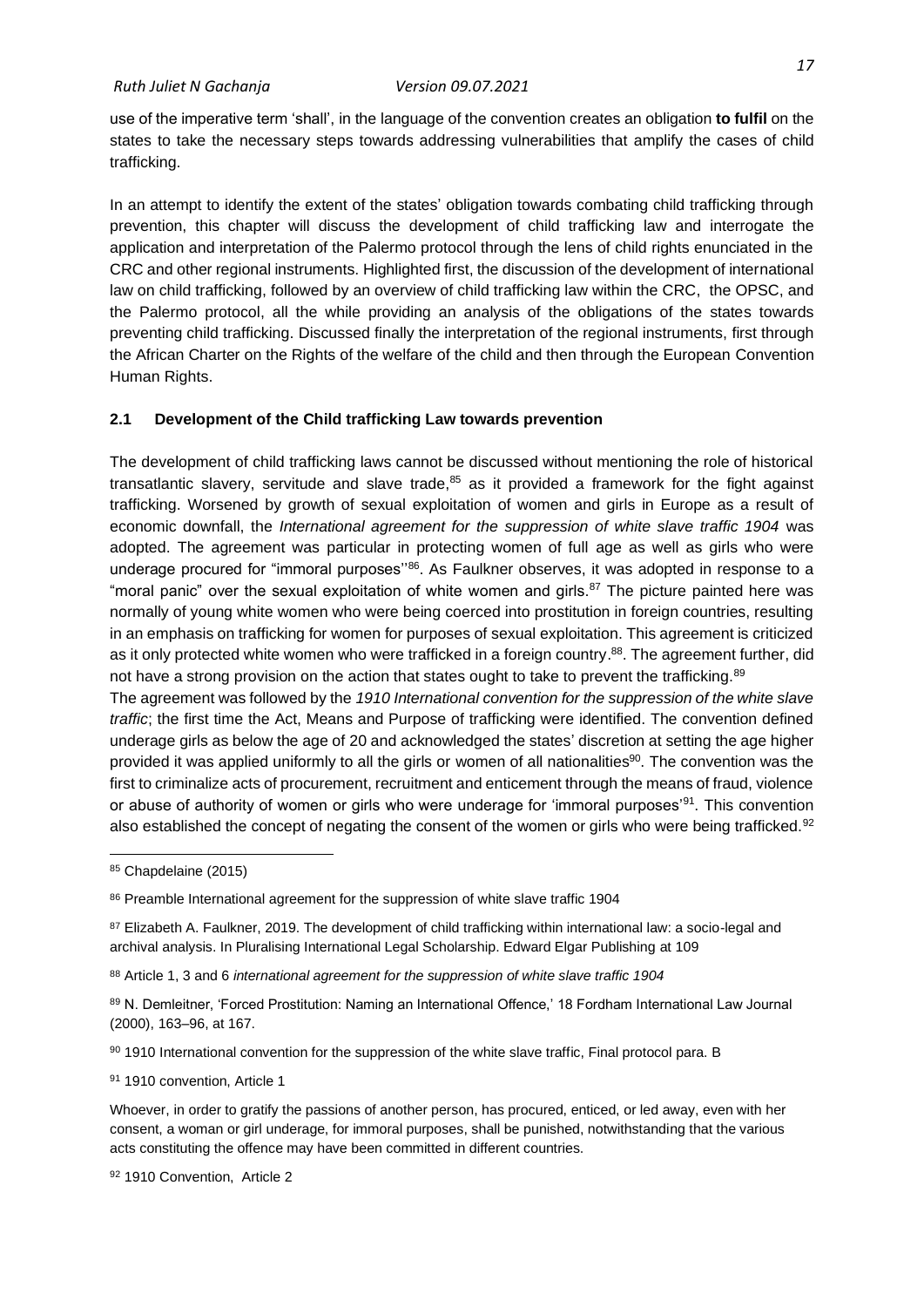The contracting parties to the convention were encouraged to propose a change in the law, where necessary, to punish the perpetrators of the said offences. Further, the convention instituted the aspect of international co-operation between states in the fight against trafficking for sexual exploitation purposes.<sup>93</sup> While lacking in language of obligation, a responsibility of the states to undertake the necessary legislative measures and adopt international corporation to deal with cases of child trafficking can be inferenced. Like its predecessor, the law was still centred around white victims.

The two conventions were later amended by the 1921 International Convention for the Suppression of the Traffic in Women and Children (1921 Convention). The 1921 convention, adopted under the auspices of the new league of nations, reiterated some of the provisions of the 1910 convention. This convention was vital because it recognized that children, both male and female, are vulnerable to trafficking<sup>94</sup>, therefore requiring the states to prosecute such offences. It also raised the age of protection from 20 to 21, and was not limited to white "underaged" girls or women<sup>95</sup>. Article 7 of the convention required states to make regulations for the protection of women and children travelling on emigrant ships, including exhibitions of notices warning them of the danger of the traffic. Further amendments were included in the 1921 convention such as the criminalization of attempted offences and acts preparatory to trafficking <sup>96</sup>. Leading to the adoption of the 1933 *International Convention for the Suppression of the Traffic in Women of the Full Age* (Hereinafter the 1933 Convention). The convention expanded the meaning of the word country to include colonies and protectorates of the high contracting parties.<sup>97</sup> It furthermore eliminated the notion of consent, which meant that for cross-border trafficking, force or coercion was not an element of trafficking for either adults of children. The 1933 convention expanded the purposes of trafficking beyond prostitution, to include all sexual and immoral purposes. It also subjected certain domestic activities to the provisions of the convention, with respect to the offence of procurement, enticement and leading away.

Post-World War II period the UN consolidated the four previous instruments. In 1949 the General Assembly approved the *Convention for the Suppression of the Traffic in Persons and of the Exploitation of the Prostitution of Others,* which entered into force on July 25, 1951. The convention, limited to trafficking for purposes of prostitution, applied to both women and men<sup>98</sup>. The 1949 convention also

<sup>93</sup> Ibid Article 3

The Contracting Parties whose legislation may not at present be sufficient to deal with the offences contemplated by the two preceding Articles engage to take or to propose to their respective legislatures the necessary steps to punish these offences according to their gravity.

<sup>94</sup> **1921 Convention** Article 2: The High Contracting Parties agree to take all measures to discover and prosecute persons

who are engaged in the traffic in children of both sexes and who commit offences within the meaning of Article 1 of the Convention of May 4, 1910.

95 Ibid., Article 5

96 1933 International Convention For The Suppression Of The Traffic In Women Of Full Age, Article 1

97 1933 International Convention, Article 1

98 Article 1 Convention for the Suppression of the Traffic in Persons and of the Exploitation of the Prostitution of Others,15 which entered into force on July 25, 1951.

Whoever, in order to gratify the passions of another person, has, by fraud, or by means of violence, threats, abuse of authority, or any other method of compulsion, procured, enticed, or led away a woman or girl over age, for immoral

purposes, shall also be punished, notwithstanding that the various acts constituting the offence may have been committed in different countries.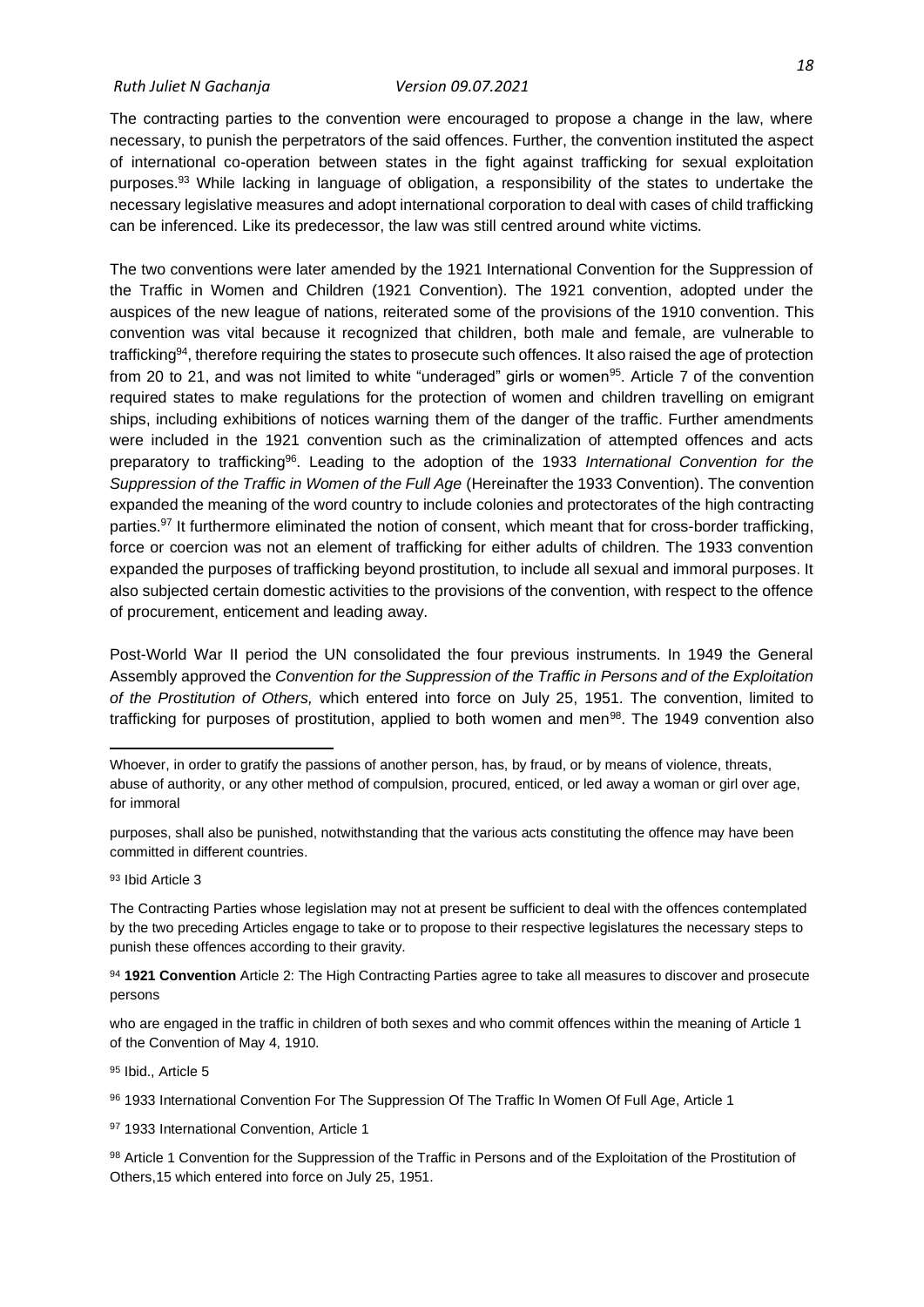criminalized the keeping or managing brothels, or letting or renting other places for purposes of prostitution.<sup>99</sup> For purposes of the present writing, Articles 16 and 17 are of great importance as they present the responsibilities of states to prevent trafficking for purposes of prostitution. Article 16 provides:

The Parties to the present Convention agree to take or to encourage, through their public and private educational, health, social, economic and other related services, measures for the prevention of prostitution and for the rehabilitation and social adjustment of the victims of prostitution and of the offences referred to in the present Convention.

Read together with Article 17, states are required "To take appropriate measures to ensure supervision of railway stations, airports, seaports and en route, and of other public places, in order to prevent international traffic in persons for the purpose of prostitution' and therein lies the foundation of the duty of the states to prevent child trafficking, by creating awareness and supervising border points". Despite the much criticism that the 1949<sup>100</sup> convention received, this convention survived as the only treaty dealing with trafficking in persons for more than half a century.<sup>101</sup> Two other instruments that specifically made provision for trafficking during this period, are the Convention on Elimination of Discrimination against women (CEDAW) 1979 and the UN Convention on the Rights of the Child (UNCRC), which will be discussed later in this chapter.

The chronological analysis of the development of international law on child trafficking indicates the growth in the concept of definitions and the responsibility of states. It highlights the gendered aspect of child trafficking and justifies the reason for "after-the fact" response to child trafficking. The law was primarily founded on the need to protect the women and girls as response to the sexual exploitation and prostitution in Europe. The law against the offence of child trafficking therefore developed from prostitution of white girls across the border to acts leading to procurement, enticing, concerning any child for purposes of sexual exploitation including prostitution. By the end of this era, the states had seen the need to go beyond reacting to the issues of trafficking or prostitution, but instead to take social and economic prevention measures.

## <span id="page-28-0"></span>**2.2 UN Convention the Rights of the Child and the Optional Protocol to the Convention on the Rights of the Child on the sale of children, child prostitution and child pornography**

The CRC was adopted by the United Nations General Assembly by consensus on  $20<sup>th</sup>$  November 1989<sup>102</sup> and entered into force on 2 September 1990. The CRC provides for the child's civil-political rights and economic-social cultural rights, as well as makes provisions for children who have no family

<sup>99</sup> Ibid., Article 2;

<sup>100</sup> See M. McAdam, 'The International Legal Framework on Human Trafficking: Contemporary Understandings and Continuing Confusions', in *The SAGE Handbook of Human Trafficking and Modern Day Slavery* (2019), 18 at 4 and Obokata, Tom. "Human Trafficking in Africa: Opportunities and Challenges for the African Court of Justice and Human Rights." The African Court of Justice and Human and Peoples' Rights in Context: Development and Challenges, edited by Charles C. Jalloh et al., Cambridge University Press, Cambridge, 2019, pp. 529–552. and Gallagher, Anne T, 2010. The International Law of Human Trafficking, New York: Cambridge University Press. at 61

<sup>101</sup> Trafficking in transnational criminal law – Anne Gallagher Piotrowicz, et al. Routledge Handbook of Human Trafficking. 2018 at 21

<sup>102</sup>Convention on the Rights of the Child, adopted Nov. 20, 1989, G.A. Res. 44/25, 1 U.N. GAOR Supp. No. 4a), U.N. Doc. A/144/149 (1989), 28 I.L.M. 1448 (1989), corrected at 29 I.L.M. 1340 (1990) (entered into force Sept. 2, 1990)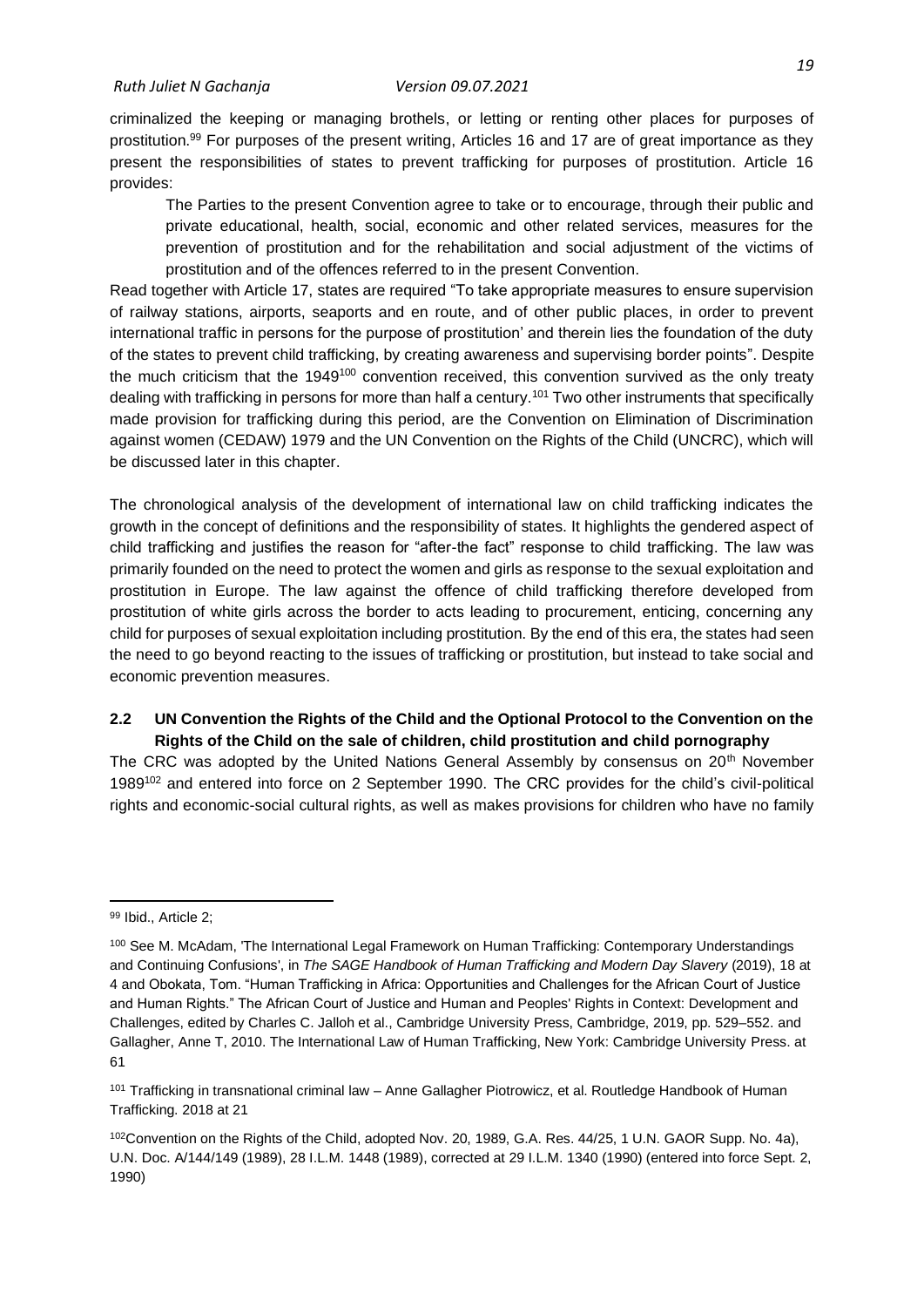or in time of war, and aids in physical recovery and social reintegration of children who have been traumatised by a variety of causes.<sup>103</sup>

The CRC is anchored on four 'P's" The Participation of Children in decisions affecting their own destiny; the Protection of children against discrimination and all forms of neglect and exploitation; the Prevention of harm to the children; and the Provision of assistance for their basic need. These are often categorised within three different groups of children's rights: (1) survival and development rights, (2) protection rights, and (3) children's empowerment rights<sup>104</sup>. It defines a child as a person below the age of 18, unless in the age of majority is attained earlier in the state party,<sup>105</sup> and one capable of bearing his or her own rights.

Being the only other contemporary international human rights treaty to refer explicitly to trafficking at the time, the CRC, under Article 35, obligates states to "take all appropriate national, bilateral and multilateral measures to prevent the abduction of the sale of or traffic in children for any purpose or in any form." Regardless of the fact that the CRC does not offer any definition for the word traffic, it acts as a fail-safe and additional protection provision, addressing the movement of the child (traffic) and commodification (sale) of the child.<sup>106</sup> The context of this Article is also provided by the preceding and proceeding provisions, that is Article  $32^{107}$ ,  $34^{108}$ , and 36 which emphasize that the states undertake to protect the children from all forms of exploitation, including sexual exploitation and child labour. Taking a protectionist stance, Article 19 of the CRC further places an obligation on the state parties to take appropriate legislative, administrative, social and educational measures to protect children from all forms of violence, including sexual abuse while in the care of parents or legal guardians.<sup>109</sup> This provision is not only elaborate on the forms of violence that children must be protected from, but it is just as elaborate when it comes to the different steps that the states should to take to protect children from violence. Article 19(2) provides that states should include effective procedures for the establishment of social programmes to provide support for the children and for other forms of prevention. This creates a watertight system of child protection, which if implemented fully by the states, would not only address the aftermath, of child trafficking but would prevent child trafficking from taking place.

<sup>105</sup> CRC , Article 1

<sup>106</sup> Helmut Sax, 'Child trafficking – a call for rights-based integrated approaches', in *Routledge Handbook of Human Trafficking* (2017), at 255

107 Article 32: States Parties recognize the right of the child to be protected from economic exploitation and from performing any work that is likely to be hazardous or to interfere with the child's education, or to be harmful to the child's health or physical, mental, spiritual, moral or social development.

<sup>108</sup> Article 34

(a) The inducement or coercion of a child to engage in any unlawful sexual activity;

(b) The exploitative use of children in prostitution or other unlawful sexual practices;

(c) The exploitative use of children in pornographic performances and materials.

<sup>109</sup> Article 19 UNCRC.

<sup>103</sup> Ibid Article20, 21,22,28,and 31

<sup>104</sup>Susan O.V. Struensee, Violence, Exploitation and Children. Highlights of the United Nations Children's Convention and International Response to Children's Human Rights, 18 SUFFOLK TRANSNAT'L L. REV. (1995). P. 589,

States Parties undertake to protect the child from all forms of sexual exploitation and sexual abuse. For these purposes, States Parties shall in particular take all appropriate national, bilateral and multilateral measures to prevent: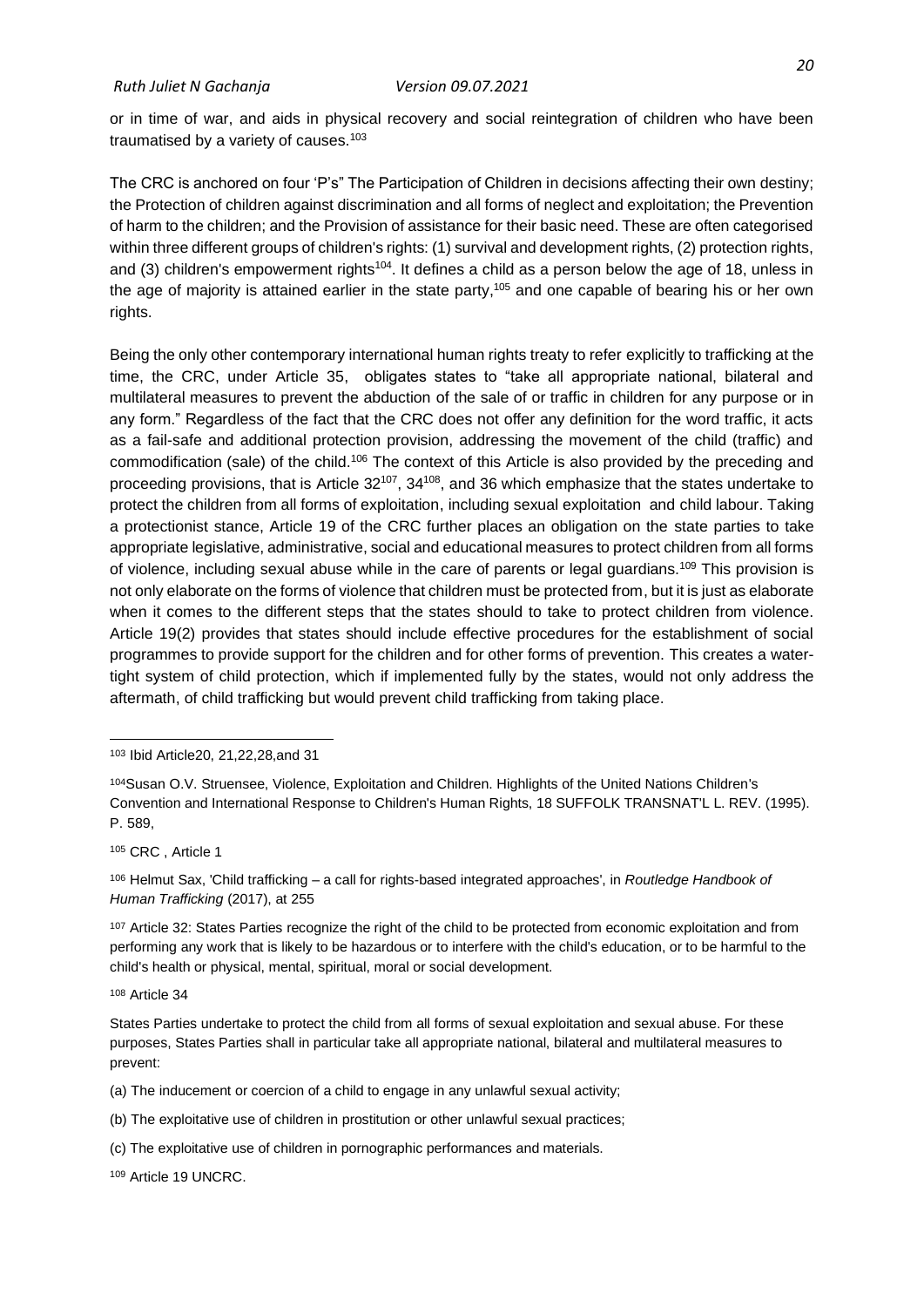#### *Ruth Juliet N Gachanja Version 09.07.2021*

The UNCRC is also complimented by the three optional protocols, relevant for the discourse at hand, is (OPSC)<sup>110</sup>. Entered into force in January 2002, it expands the scope of the CRC in relation to the Sale of Children, Child Prostitution and Child Pornography, which are also purposes of child trafficking. In its preamble, the OPSC notes the concern of the state parties on the increase of internal trafficking in children, that can be eliminated through concerted efforts which address the contributing factors such as poverty, economic disparities, dysfunctional families, lack of education. In addition, OPSC provides a broad definition of Sale of Children which includes, inter-alia sexual exploitation, transfer of organs for profit, engagement of children in forced labour and illicit adoption.<sup>111</sup> The protocol adopts a criminal justice approach to the issue detailing obligations of the state to prohibit, criminalize and appropriately punish the relevant acts.<sup>112</sup> Article 9 is of particular importance as it sets out the states obligation to adopt or strengthen, implement and disseminate laws, administrative and social policies to prevent the said offences, paying particular attention to children who are vulnerable to such practices.

Embedded within the CRC is its monitoring and implementation mechanism: the UN Committee on the rights of the Child (CRC Committee). The CRC Committee discharges its mandate through evaluation of state party reports on implementation of the convention and its protocols. It provides further guidance on the implementation of the CRC through various documents including the General Comments. The committee has a raised concern and draws the attention on the states to specific actions that they must undertake to combat child trafficking<sup>113</sup>. Further, the CRC Committee, through the General Comment number 13<sup>114</sup> elaborates and guides the implementation of Article 19 of the CRC. The CRC Committee is clear that the duty of the state to protect the children from all forms of violence through prevention is essential for promoting the full set of children rights under the convention.<sup>115</sup> The CRC committee also notes that child protection must begin with proactive prevention and explicit prohibition of all forms of violence. Nevertheless, commitment to prevention does not lessen states' duties to respond effectively to violence when it occurs.<sup>116</sup> Accordingly, the obligations set out under Article 19 are those of due diligence; states must take active steps to prevent violence and to also protect child victims as well as punish those responsible and provide access to redress of the said violations. <sup>117</sup> Lack of adherence to this will be a violation of the rights of the child enshrined within the CRC and its protocols.

At a time when the states were dealing with child trafficking from only a protection and prosecution perspective, the development of the UN Convention on the Rights of the Child and its protocol was apt. The specific provisions on combating child trafficking, as a form of violence, with the continuous interpretation of the law through the work of the CRC committee, have allowed for a comprehensive approach. That is, from preventing child trafficking to a wholesome response, within the context of a child who derives autonomy from the law, but one who requires protection due to their vulnerable nature.

<sup>110</sup> Optional Protocol to the Child Convention on the Sale of Children, Child Prostitution and Child Pornography, GA Res. 54/263, Annex I, 54 UN GAOR Supp. (No. 49), 7, UN Doc. A/54/49, Vol. III (2000), done May 25, 2000, entered into force Jan. 18, 2002

<sup>111</sup> OPSC, Article 3

<sup>112</sup> OPSC Artices 1, 3.

<sup>113</sup> See: Concluding observations to Nepal CRC/C/NPL/CO/3-5; Kenya: CRC/C/KEN/CO/3-5; Nigeria CRC/C/NGA/CO/3-4

<sup>114</sup> CRC General Comment Number 13, para 46.

<sup>115</sup> CRC General Comment Number 13, para 13.

<sup>116</sup> CRC General Comment Number 13, Para 46.

<sup>117</sup> CRC General Comment Number 13, para 5.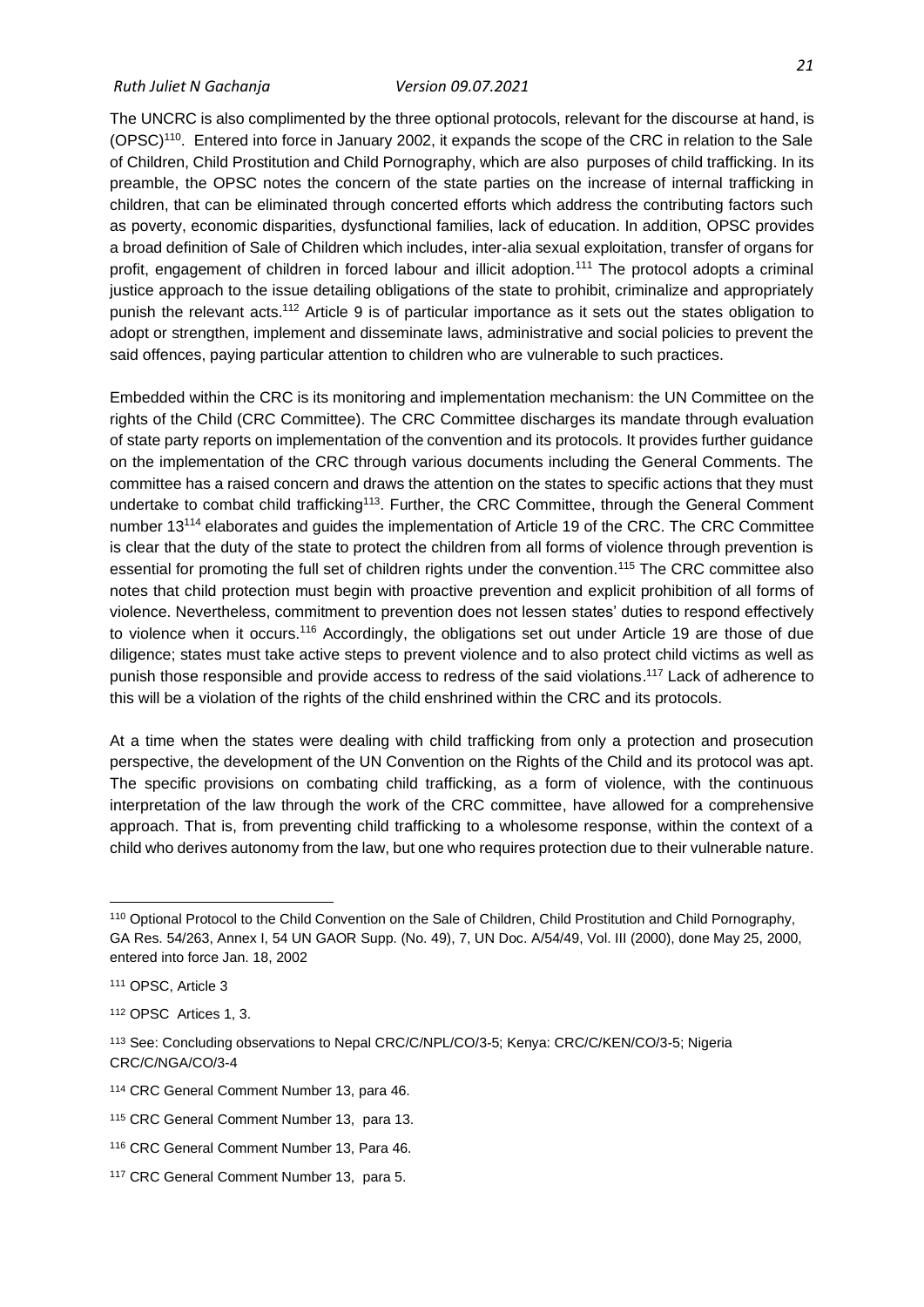## <span id="page-31-0"></span>**2.3 Protocol to Prevent, Suppress and Punish Trafficking in Persons Especially Women and Children**

The Palermo protocol was adopted and opened for signature by the General Assembly resolution 55/25, in November 2000. Its development can be traced back to Argentina's interest in the issue of child trafficking and the difficult process of developing an additional protocol to the CRC to address child prostitution and pornography. During negotiations, human rights lobbyist asserted that the rights based concerns and priorities related to trafficking would dissipate in the process of building a criminal justice system to confront the issue.<sup>118</sup> On the other hand, Argentina recognized the need to fight trafficking from a transnational organized crime perspective instead of a human rights perspective.<sup>119</sup> In 1997, the UN Commission on Crime Prevention and Criminal Justice discussed Argentina's proposal for a convention for trafficking against minors. This was aptly timed as the States were beginning to take cognizance of the issue.<sup>120</sup> However, Argentina's original proposal on trafficking of women and children was seen as quite limited since there was additional need to expand the purposes of trafficking beyond sexual exploitation. Accordingly, through resolution 53/111, of 9 December 1998, the General Assembly established an Ad Hoc Committee, open to all states, to elaborate the international convention against transnational organized crime and three additional international legal protocols. The travaux preparatoires indicate that most states supported that the trafficking protocol supplementing the UN Convention against Transnational Organised Crime (UNCTOC), should address trafficking of all persons but with special attention on women and children.<sup>121</sup> The negotiation process was praised for its effective and diverse participation, where the non-governmental organizations and the international organizations played an active role in lobbying for certain aspects to be included in the protocol. Some of these aspects include: coercion-based definition of trafficking which recognizes a number of end purposes in addition to sexual exploitation, the protection of rights as a principal objective and references to international  $law.<sup>122</sup>$ 

The raison d'etre for the Palermo protocol is (1) prevent and combat trafficking, (2) protect the victims and (3) facilitate international cooperation. As discussed in chapter one, the Palermo protocol, first to define trafficking in persons, also includes the definition of child trafficking, by negating the aspect of consent and the means set out within Article 3 (a) of the trafficking protocol.<sup>123</sup> One of the important provisions of the Palermo protocol is the expanded definition of the forms of exploitation to include the exploitation of the prostitution of others or other forms of sexual exploitation, forced labour or services, slavery or similar practices, servitude or the removal of organs<sup>124</sup>. This was a great foresight from the drafters, as it has been displayed in the first chapter, child trafficking purposes have now expanded to radicalisation, child begging, harmful cultural practices, amongst others.<sup>125</sup> Another important provision

<sup>120</sup> Ibid

<sup>125</sup> Supra note 2

<sup>118</sup> F. Lenzerini, 'International Legal Instrument on Human Trafficking and a Victim-Oriented Approach: Which Gaps Are to Be Filled Human Trafficking: Global and Local Perspectives', (2009) 4 Intercultural Human Rights Law Review 205–238 at 6.

<sup>119</sup> Anne T. Gallagher, 'Trafficking in transnational criminal law', in *Routledge Handbook of Human Trafficking* (2017),at 24.

<sup>&</sup>lt;sup>121</sup> Travaux Préparatoires for the Organized Crime Convention and Protocols p 322.

<sup>122</sup> Supra note 119 at 25

<sup>123</sup> See Chapter 1 of this paper

<sup>124</sup> Palermo Protocol at Art. 3.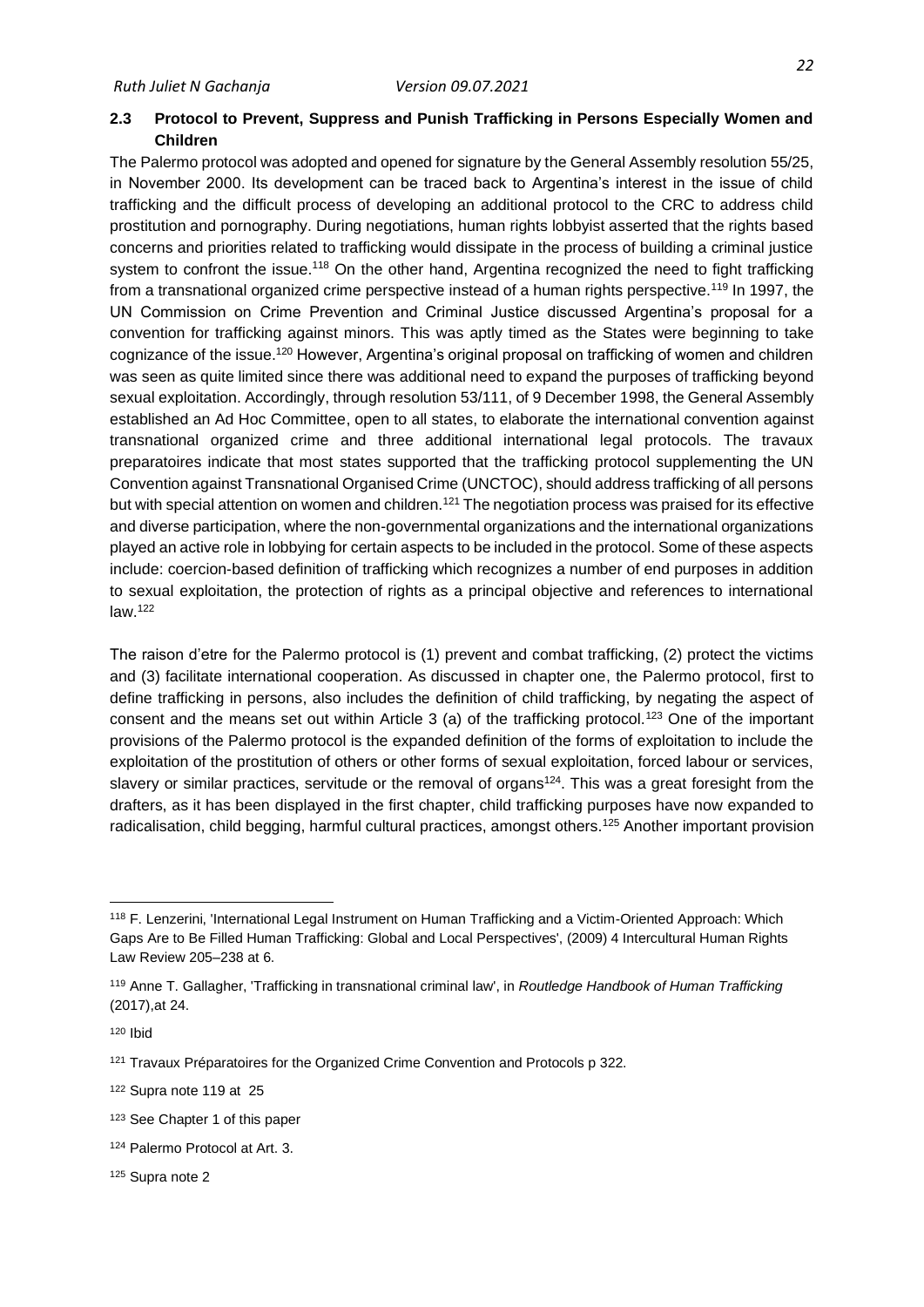regarding child trafficking is the state parties' responsibility to take into consideration the special needs of child victims of trafficking including appropriate housing, education and care.<sup>126</sup>

### **Obligations of the State Parties**

The purposes of the Palermo are to be fulfilled by state parties of whom must have also signed on to the UNCTOC, by applying *mutatis mutandis*, the provisions of the convention. The main purpose of the UNCTOC as espoused in Article 1 is to promote corporation to prevent and combat transnational crime more effectively, thus implementing various obligations of the state in dealing with transnational organized crime. Following the purposes of the Palermo protocol, the drafters anchored their fulfilment by imposing three main obligations on the state. These include:

a. the obligation **on criminalization, investigation and punishment of trafficking**, anchored in Article 5 of the protocol<sup>127</sup>. Here the states are required to adopt legislative and other measures to combat trafficking in persons. This has been interpreted over time to also include empowerment of law enforcement agencies to be able to handle trafficking cases.<sup>128</sup>

b. the **obligation of the State parties towards victim protection and support**, anchored on Article 6 of the protocol. The states are expected to protect the privacy and identity of victims of trafficking and to consider the provision of various social services to enable their recovery.

c. and the **obligation to prevent trafficking** by addressing factors that increase vulnerability of persons. As the main point of departure for this thesis, the obligation to prevent trafficking in persons is espoused on Article 9 and requires states to establish comprehensive policies, programs and other measures to prevent trafficking in person, to take measures such as research ,(…) social economic initiatives to prevent and combat trafficking in persons and to also take measures to address and alleviate factors that make persons especially women and children vulnerable to trafficking.<sup>129</sup> From the travaux preparatoires, it is clear that the states agreed on the need to prevent trafficking, what was not clear

(a) To prevent and combat trafficking in persons; and

 $126$  Trafficking Protocol, at Art.  $6(4)$ . The provision requires consideration of "age, gender and special needs of victims of trafficking in persons, in particular the special needs of children."

<sup>127</sup> Article 5 Palermo protocol

<sup>128</sup>T. Obokata, 'Human Trafficking in Africa: Opportunities and Challenges for the African Court of Justice and Human Rights', in C.C. Jalloh et al (ed.), *The African Court of Justice and Human and Peoples' Rights in Context: Development and Challenges* (2019), 529 at 532

<sup>129</sup> Article 9- Palermo Protocol: Prevention of trafficking in persons

<sup>1.</sup> States Parties shall establish comprehensive policies, programmes and other measures:

<sup>(</sup>b) To protect victims of trafficking in persons, especially women and children, from revictimization.

<sup>2.</sup> States Parties shall endeavour to undertake measures such as research, information and mass media campaigns and social and economic initiatives to prevent and combat trafficking in persons.

<sup>3.</sup> Policies, programmes and other measures established in accordance with this article shall, as appropriate, include cooperation with non-governmental organizations, other relevant organizations and other elements of civil society.

<sup>4.</sup> States Parties shall take or strengthen measures, including through bilateral or multilateral cooperation, to alleviate the factors that make persons, especially women and children, vulnerable to trafficking, such as poverty, underdevelopment and lack of equal opportunity.

<sup>5.</sup> States Parties shall adopt or strengthen legislative or other measures, such as educational, social or cultural measures, including through bilateral and multilateral cooperation, to discourage the demand that fosters all forms of exploitation of persons, especially women and children, that leads to trafficking.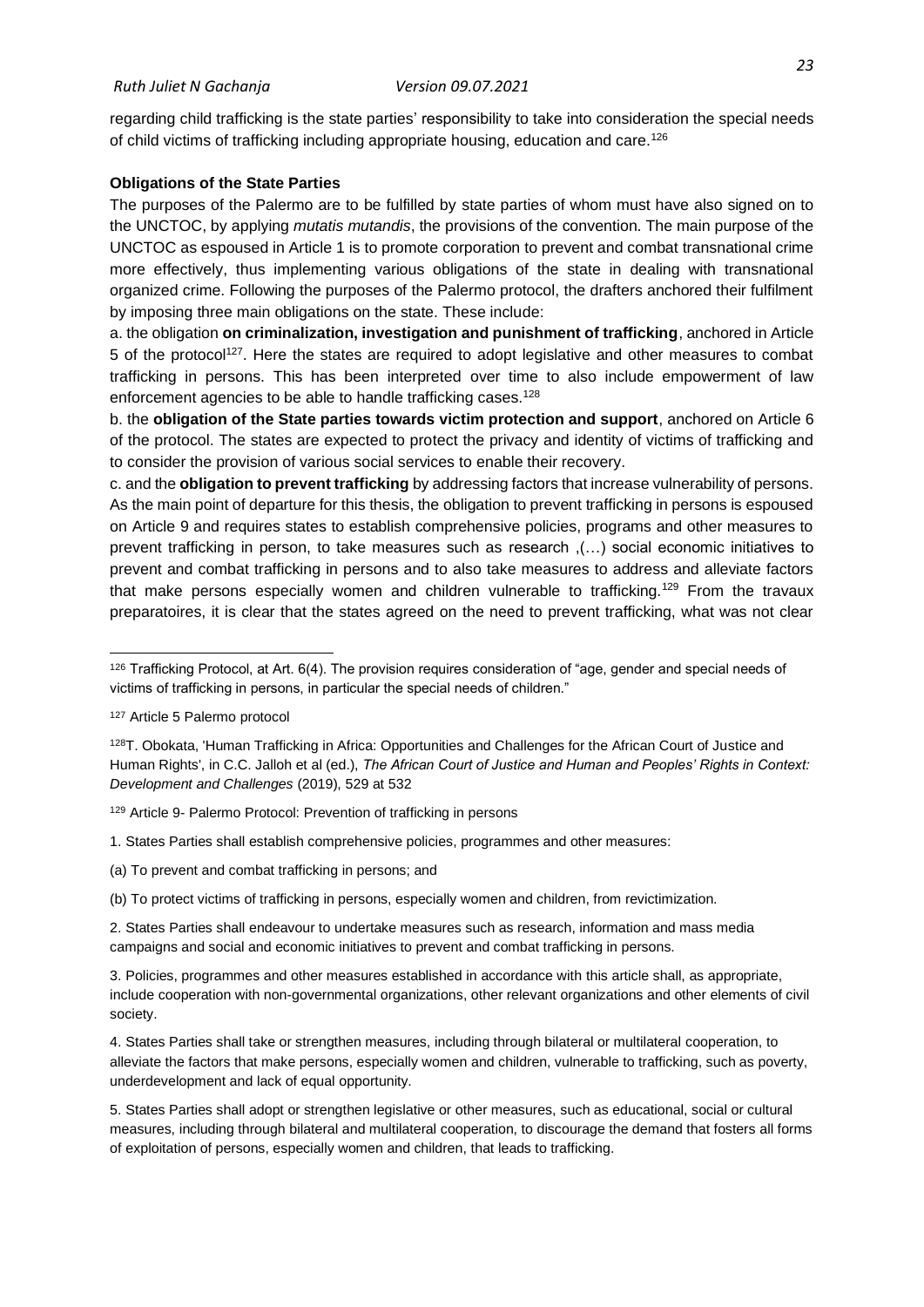however, was to what extent this was mandatory by using the word "shall" or, the phrase 'as appropriate' and 'shall endeavour to'. Following submissions by the states, NGOs, and a position paper by the Special Rapporteur on violence against women, where she argued that the protocol should use stronger language to promote awareness and prevention of trafficking<sup>130</sup>, this obligation was adopted. This obligation is formulated in a mandatory language, not hortative language<sup>131</sup>, hence establishing the positive obligation to be fulfilled by the states. Article 9 (4) (b) is particular on the need to address factors that make children vulnerable to trafficking such as poverty, underdevelopment and lack of equal opportunity. These obligations are reinforced by the prevention obligations under the UNCTOC, which requires states to, inter-alia, address the adverse social and economic conditions believed to contribute to the desire to migrate, and hence to the vulnerability of victims of cross-border trafficking as well as highlight the need for education and awareness raising aimed at improving understanding of trafficking.<sup>132</sup> Though expressed in qualified terms, one can deduce that the provisions above set out both substantive and procedural duties of the state towards preventing child trafficking. First, by putting in place and or strengthening policies and programmes, and secondly, operationalising and taking additional measures to include social and economic initiatives to prevent trafficking. Despite poverty amelioration being primarily addressed through economic, social and cultural rights, which the states are expected to fulfil, progressively to the maximum of its available resources<sup>133</sup>, the provision of these obligations under the convention and the Palermo protocol exposes an urgency, especially to the states of origin.

These obligations have also been discussed and expounded in various UN Political organ, UN human rights bodies, and a range of international policy documents. For example, in UN Principles and Guidelines on Human Rights and Human Trafficking.<sup>134</sup> The soft law consists of 17 principles and 11 guidelines built on four pillars a) the primacy of human rights, (b) the prevention of trafficking by addressing root causes, (c) the extension of protection and assistance to all victims (instead of criminalization), and (d) the punishment of perpetrators and redress of victims. Guideline Number 7 on prevention provides that states should collaborate with intergovernmental and non-governmental organizations to develop programs that offer livelihood options, improve children's access to educational opportunities and increasing levels of school attendance, principally of the girl child.<sup>135</sup> In addition, the Special Rapporteur on trafficking in persons, especially women and children, reflected in her report on the gaps that have bedevilled the fight against trafficking in persons. She opines that profound changes are needed in the approach to anti-trafficking action and observes that the positive obligations of the state to prevent trafficking not only stem from ratification of international instruments but from due diligence obligations under international human rights laws.<sup>136</sup>

<sup>130</sup>See A/AC.254/CRP.13

131 "Obligations to Prevent Trafficking and Respond Lawfully." The International Law of Human Trafficking, by Anne T. Gallagher, Cambridge University Press, Cambridge, 2010, pp. 414–460.

<sup>132</sup> ibid. at 416

133 According to the ICESCR Article 2 of ICESCR, and General Comment No. 3, para. 3; Article 2 of ICCPR, Articles 2(d) and 4(a) of CERD, supra and General Recommendation No. 7 (Legislation to Eradicate Racial Discrimination)(1985) of the Committee on the Elimination of Racial Discrimination, Compilation of General Comments, supra; and Article 2 (b) of CEDAW,

<sup>134</sup> UN Office of the High Commissioner for Human Rights (OHCHR), Recommended Principles and Guidelines on Human Rights and Human Trafficking, 20 May 2002, E/2002/68/Add.1

<sup>135</sup> Ibid Guideline 7.3

<sup>136</sup> Supra note 69 A/HRC/44/45 - E - A/HRC/44/45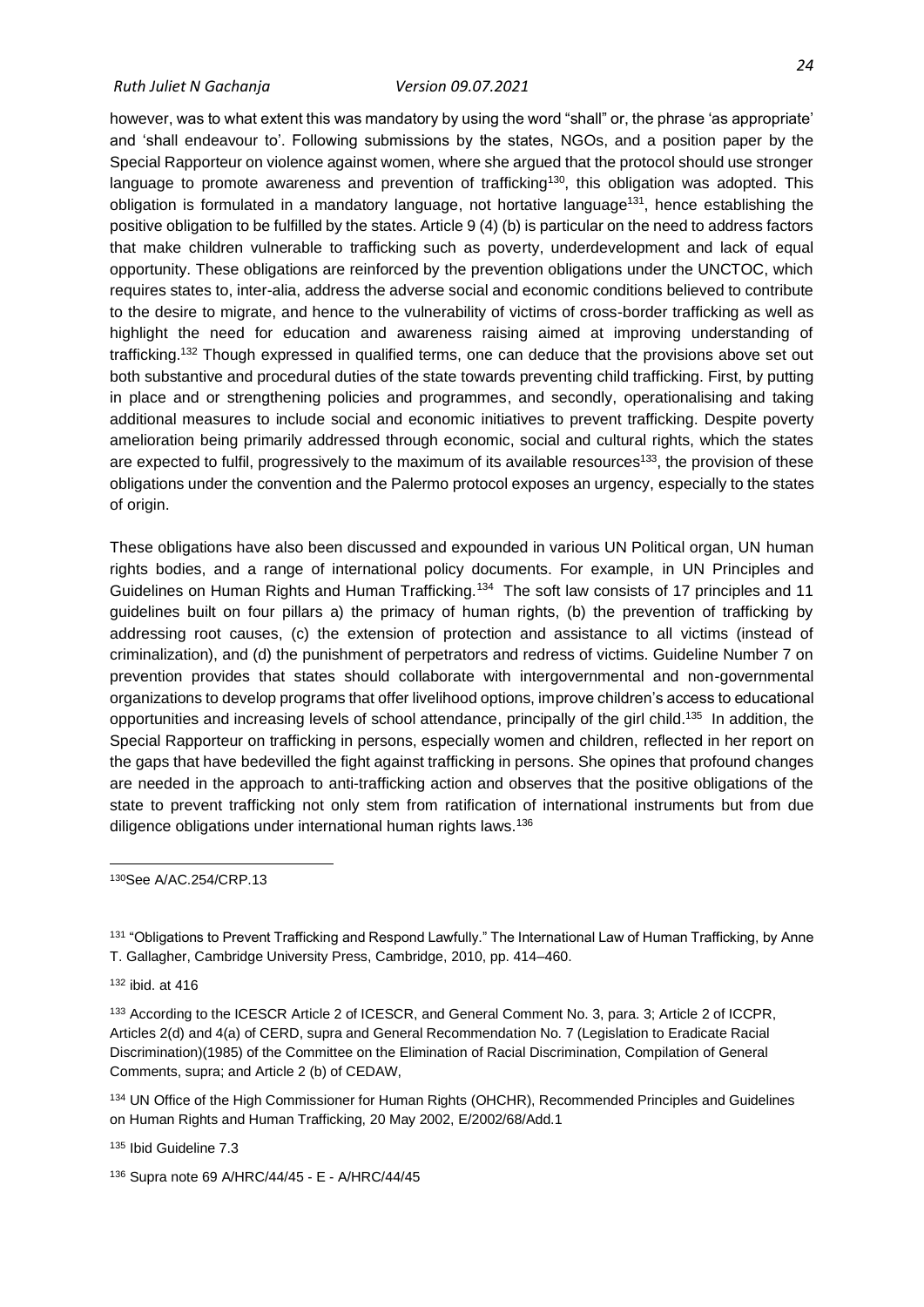From the foregoing, 20 years on, the Palermo protocol has advanced the cause of combating child trafficking. However, as it has been argued that the protocol only pays lip service to human rights, hence lacking a true commitment to the human rights approach, which seeks to address the root causes of trafficking.<sup>137</sup>

## <span id="page-34-0"></span>**2.4 African Charter on the rights and the welfare of the child**

As a way of promoting the UNCRC into the continent, lawyers in Africa considered ways in which they could adapt the proposals in an African context. A meeting was organized in May 1988, and a number of issues which were relevant to African context were considered; this included children and apartheid; living conditions, female genital mutilation and unequal treatment of the girl child, refugee children; adoption, definition of child, amongst others<sup>138</sup>. A committee of experts was appointed which drafted a document for the African Charter on the rights and the welfare of the child (herein after referred to as ACRWC or the African Charter); the draft was then submitted to the OAU and adopted unanimously.<sup>139</sup> The African human rights system was the first to adopt a regional treaty specifically dealing with children rights and issues providing for the promotion, protection and monitoring of the rights and welfare of the child and implicitly provides for the performance of duties by children.

The ACRWC is grounded on the four principles of non-discrimination: best interest of the child, right to survival, and development and the view of the child.<sup>140</sup> Unlike the UNCRC, which provision for the age of majority as 18 with the exception of "the law applicable",<sup>141</sup> the ACRWC states that a child is any human being under the age 18 years. The provision is crucial when countries are defining acts of child trafficking within the laws.

Due to the growing number of child trafficking cases in west Africa, the ACRWC dealt with child trafficking for sexual exploitation and adoption<sup>142</sup>. The main provision against child trafficking within the ACWRC is Article 29 which imposes obligation on state parties to undertake appropriate measures to prevent the abduction, sale and trafficking of children. The African Charter explicitly mentions the role of parents or legal guardians as perpetrators of trafficking and prevention of trafficking of children for purposes of begging. The African Charter also makes provisions for protection of children from economic exploitation under Article 15, where state parties are required to provide mechanisms for safeguarding children from labour exploitation by requiring state parties to undertake all appropriate legislative and administrative measures to ensure the full implementation of the provisions. When addressing adoption, the charter requires states to ensure that intercountry adoption does not result to child trafficking.<sup>143</sup> Article 21 and 27 further provide for protection of children against harmful cultural practices and sexual exploitation, both of which have been reported to be factors promoting child trafficking.

<sup>137</sup>Elżbieta M. Goździak & Kathleen M. Vogel (2020) Palermo at 20: A Retrospective and Prospective, Journal of Human Trafficking, 6:2, 109-118, DOI: 10.1080/23322705.2020.1690117 at 111

<sup>138</sup> Twenty-sixth session AHSG, OAU Doc CAB/LEG/24.9/49 (1990)

<sup>139</sup> Amanda Llyod, Evolution of the African Charter on the Rights and Welfare of the Child and the African Committee of Experts: Raising the Gauntlet; [2002] 10 Int'l J. Child. Rts. 185

<sup>140</sup> Article 3, 4, 5 and 6 (2) of the ACRWC respectively

<sup>141</sup> Article 2 of the UNCRC

<sup>142</sup> C. Mensah-Ankrah, *The Modern Trend of Human Trafficking in Africa and the Role of the African Union…* (2017)

<sup>143</sup> Article 24 ACRWC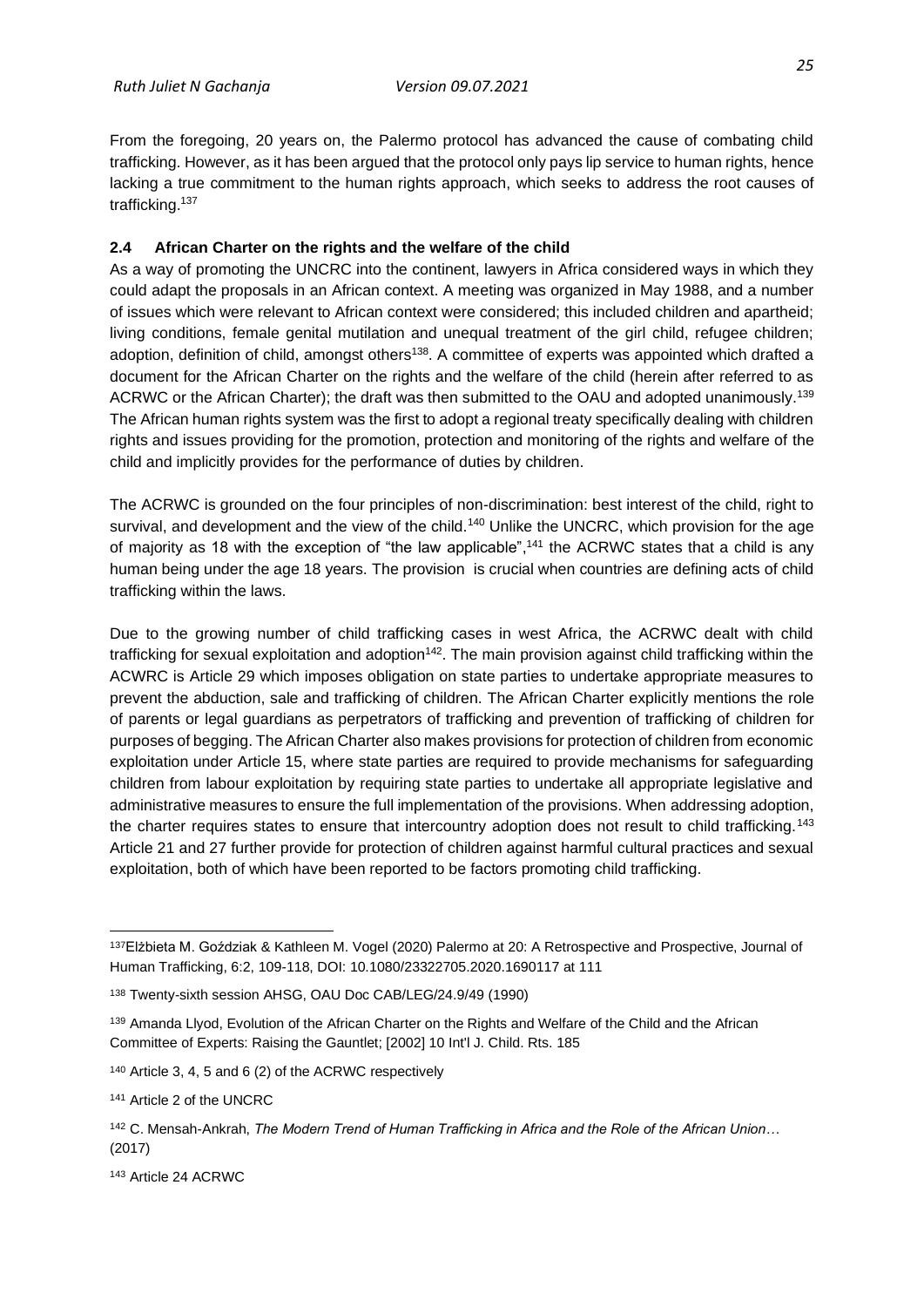Like the CRC, the ACRWC establishes the Africa Committee of Experts (Hereon referred to as ACERWC or the Committee of experts), who are charged with the mandate to promote and protect the rights enshrined in the ACRWC, to oversee compliance of state parties and implementation of the ACRWC and to interpret provisions of the charter<sup>144</sup>. The mandate of the committee of experts is effected through the state party reporting mechanism, interpretation of the provisions of the African Charter, and adjudication of communications brought to it against the state parties. Through the concluding observations, Committee of experts has continuously reminded the states of their obligations towards implementing A.29 of the ACRWC through recommendations and concluding observations. <sup>145</sup>

The committee of experts provides guidance on state parties in regard to their obligations to implement the charter, through General comment number  $5^{146}$ , which dictates that state parties, are duty bound by Article 1 to execute the provisions of the Charter in its entirety. The state's duty here is due diligence, which the committee has emphasized as an obligation of result, in that the compliance of a state party is assessed against the efficacy of the implementation measures taken to enforce laws and administrative and other measures<sup>147</sup>. This was upheld in the case of *Minority Rights Group International and SOS-Enclaves on Behalf of Said Ould Salem and Yarg Ould Salem vs Government of the Republic*  of Mauritania.<sup>148</sup> In this case, two NGOS brought a communication against the Republic of Mauritania on behalf of two brothers, Said Ouid Salem, born in 2000, and Yarg Ould Salem, born in 2003, who alleged that they were victims of child slavery for 11 years. The committee of experts found the government of Mauritania in violation of the A.1 of ACRWC and stated that the obligation raised in this article is that of due diligence, which is measured by result. Furthermore, the committee also found the state of Mauritania in violation of Articles 3, 4,5, 11, 12, 15,16, and 21 on non-discrimination, best interest of the child, survival and development, right to education, leisure, recreation and cultural activities, child labour and protection against child abuse and torture, and protection from harmful cultural practices. The committee of experts however found that the question of violation of Article 29 on trafficking, had been adequately dealt with under Article 15 of the Charter, which is a missed opportunity by the committee of experts to elaborate on what is expected of the states when dealing with child trafficking.

In an earlier communication against *Senegal*<sup>149</sup>, the committee of experts found multiple violations of the African charter including Article 4,5,11,14,15,21 and 29. Regarding child trafficking, the committee stated that though the state had taken legislative measures against begging and trafficking, that alone could not sufficiently protect children and that the state should have taken appropriate measures to ensure children are not subjected to begging<sup>150</sup>.

<sup>144</sup> Article 42 of the African Charter on the Rights and the Welfare of the Child

<sup>145</sup> See for example: Concluding Recommendations by the African Committee of Experts on the Rights and Welfare of the Child on the Kenya 1 st periodic report on the status of implementation of the African Charter on the rights and welfare of the child;

<sup>146</sup> General Comment no 5 on "State Party Obligations under the African Charter on the Rights and Welfare of the Child (Article 1) and systems strengthening for child protection

<sup>147</sup> Decision on the communication submitted by Minority Rights Group International and SOS-Esclaves on behalf of Said Ould Salem and Yarg Ould Salem Against the Government of the Republic of Mauritania (Decision 003/2017 par 53,54

<sup>148</sup> Communication No.003/Com/003/2015, Merits Decisions, 30th Ordinary Session (2017), para. 97.

<sup>149</sup> The Centre for Human Rights (University of Pretoria) and La Rencontre Africaine pour la Defense des Droits de l'Homme (Senegal) v Government of Senegal, ACERWC, DECISION: N° 003/Com/001/2012

<sup>&</sup>lt;sup>150</sup> This case addresses the plight of as many as 100,000 children (known as talibés), who while attending Qur'anicschools (daaras) in Senegal, are forced by some instructors to beg in the streets, to secure their own survival and enrich the teachers. The children live away from their families, often in deplorable conditions, and are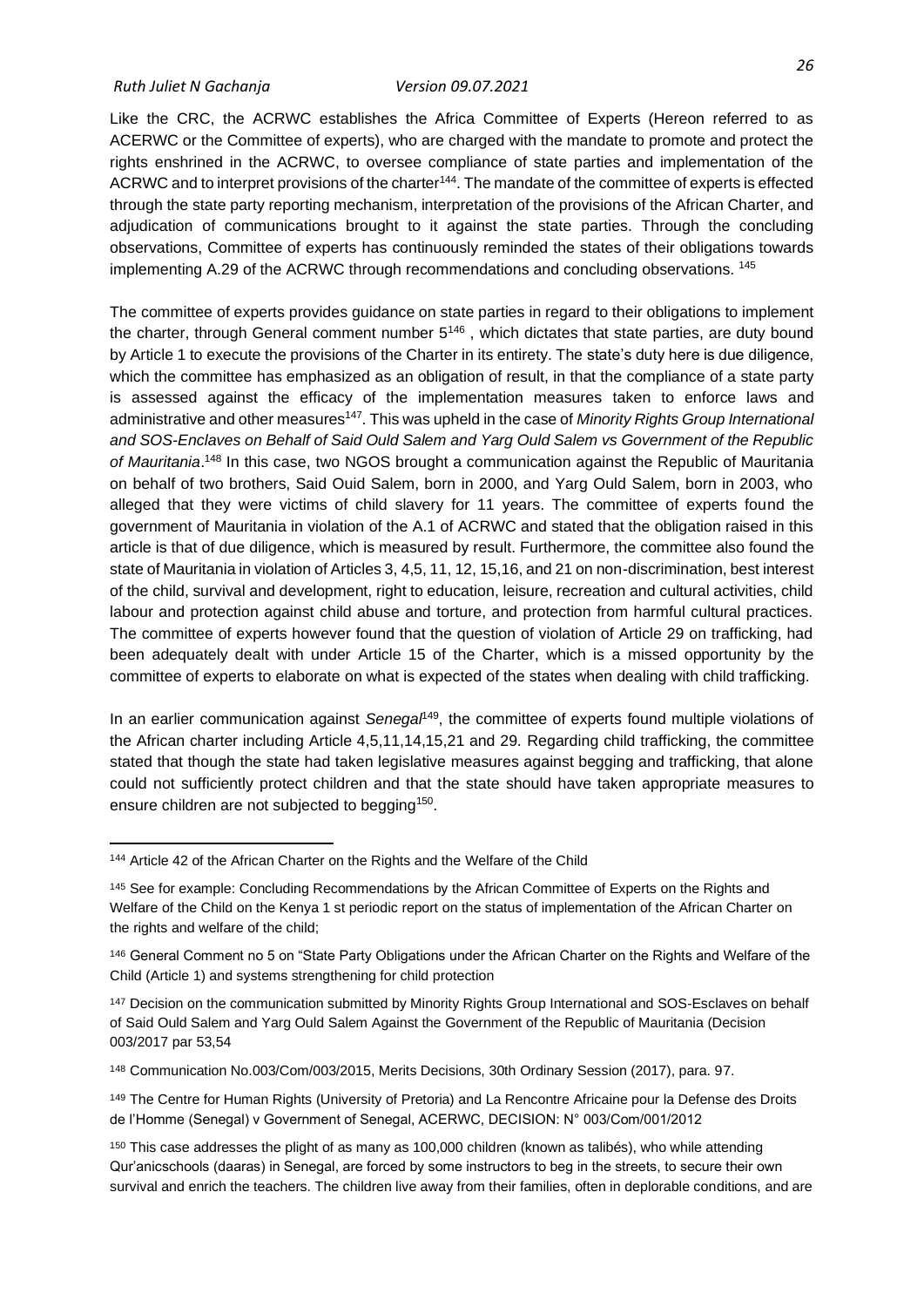Based on the provisions of the African Charter and the Committee of experts' views, a clear inference can be drawn on the nuanced nature of the obligations of the African states towards prevention of child trafficking and unique issues bedevilling the African child such as begging. In that, there is a clear direction that the Committee of experts has given through the various general comments on the implementation of the ACRWC. Member states have a higher threshold in fulfilling the obligations under the ACRWC, beyond due diligence, meaning a state's action is required to produce results. To address the root causes of trafficking, states must assure that the social economic rights enunciated within the ACRWC are available, accessible and adequate.

#### <span id="page-36-0"></span>**2.5 Obligation to prevent through the European Court of Human Rights**

The obligation of the states has also been laid out by the European court of Human rights<sup>151</sup> held in the case of Rantseva case<sup>152</sup>; where the court was called to determine whether the state of Russia and Cyprus had violated Article 2,4 and 5 of the European Convention on Human Rights (ECHR). In this case, Ms Rantseva, a Russian national, had died of unexplained circumstances after falling from a window of private property in Cyprus in March 2001. She had arrived in Cyprus on a cabaret-artiste visa, but had left her work and lodging, stating that she wanted to go back to Russia. The court held first that indeed trafficking as defined within Article 3 of the Palermo protocol and 4(a) of the Council of Europe Convention on Action against Trafficking in Human Beings, fell within the scope of Article 4 of the European convention. In this regard, the court found that the states had a positive obligation, emanating in part from the Palermo convention, and The Council of Europe Convention on Action against Trafficking in Human Beings, illustrating that only a combination of measures proves effective, hence giving rise to positive obligations to take measures to prevent trafficking, protect victims, and prosecute those responsible for trafficking. The court found that Cyprus had failed to comply with the positive obligation on two fronts: putting in place appropriate legal and administrative frameworks to combat trafficking, and the procedural obligation to investigate the case. The court found that the artiste visas regime by Cyprus had failed to grant Ms. Rantseva practical and effective protection against trafficking and exploitation. Similarly, against Russia, the court found that the state had failed in its positive obligation when investigating her death and circumstances of her departure.

This ruling was founded on the court's decision on *Siliadin's case against France*<sup>153</sup> where the ECtHR delivered its first judgement related to a trafficking case. Siliadin was a 15-year-old girl from Togo brought to France with intentions to study. The plan was that she would work for Mrs. D for a period to pay for her airfare, after which she would be placed in school. She was instead made to work as a domestic servant without pay in Mrs. D's house, who also confiscated her passport. She was later lent to another family-B by Mrs. D, where she worked for 15 hours a day without breaks or pay. The ECtHR determined whether France had any positive obligations stemming from the ECHR Article 4. The court stated that it would be contrary to international laws if a state's responsibility is limited to only negative obligation, stopping state's interference with Article 4 of the ECHR. As a result, the court observed that

exposed to brutal physical assaults, malnutrition, illness, sexual abuse, and several other vulnerabilities. The forced begging leaves no time for a proper education. In 2012, the Centre for Human Rights jointly with La Rencontre Africaine pour la Defense des Droits de l'Homme, submitted a communication (case) on this matter to the African Committee of Experts on the Rights and Welfare of the Child (Committee).

<sup>151</sup> Hereinafter referred to as ECtHR

<sup>152</sup> Rantsev v. Cyprus and Russia, App. No. 25965/04 (Eur. Ct. H.R. 2010), available at http://hudoc.echr.coe.int/eng?i=001-96549

<sup>153</sup> Application No 73316/01, Merits and Just Satisfaction, 26 July 2005.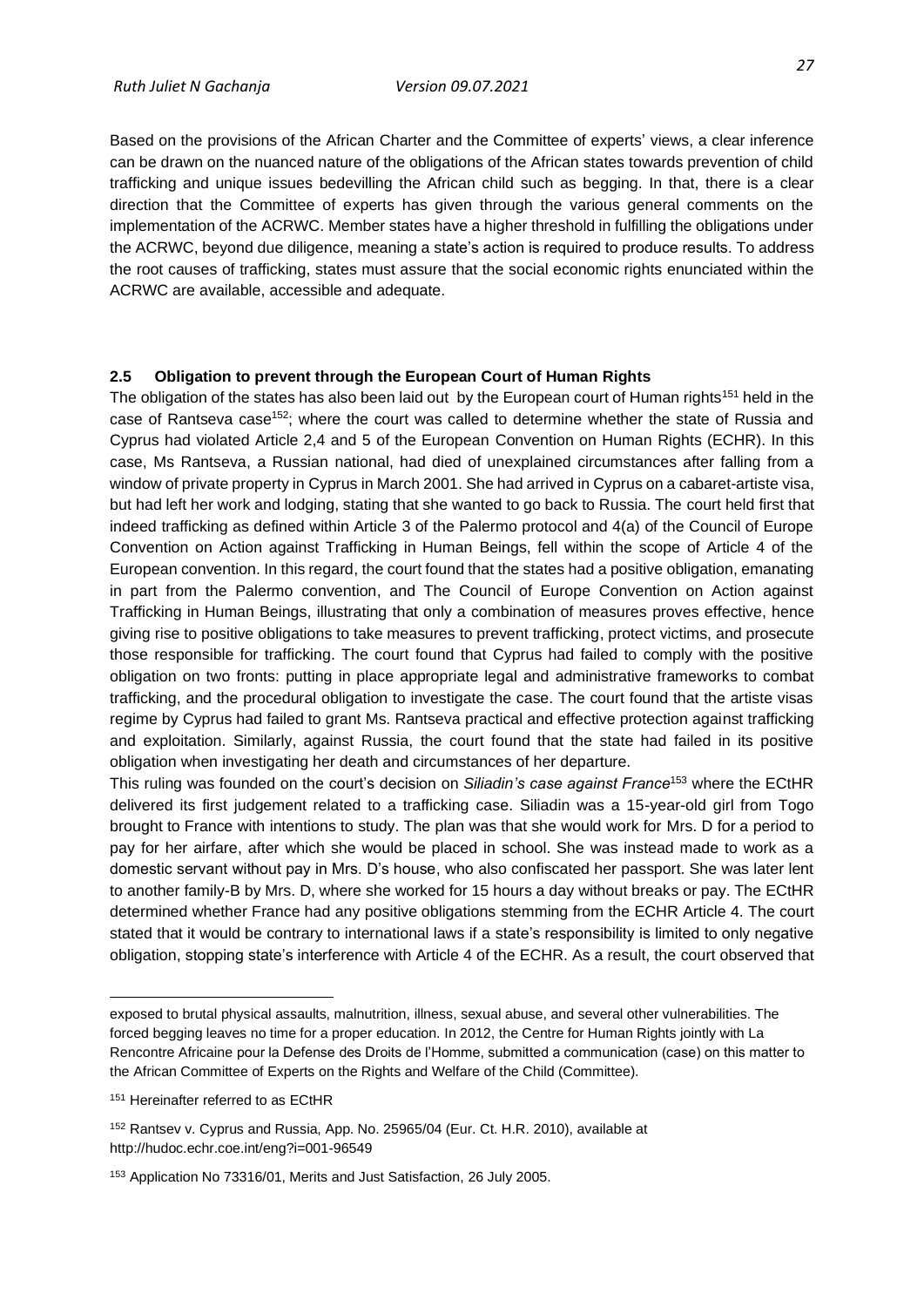the positive obligations of the state include adopting effective criminal law to punish private and public actors<sup>154</sup>. The court noted that slavery and servitude were not explicitly limited under the French criminal law and therefore failed to protect the child victim.<sup>155</sup>

Article 4 of the ECHR prohibits slavery, servitude and forced labour, though not explicitly defined in its text, the ECtHR has relied on the interpretation from of the ILO Forced Labour conventions and the CRC. The ECtHR also continues to recognize positive obligations<sup>156</sup> as they are used to compensate for the lack of social economic rights in the ECHR or to reinforce the deeper concept of human rights<sup>157</sup>.

### <span id="page-37-0"></span>**2.6 Conclusion**

This chapter provides an analysis of the development of the laws towards trafficking in persons with a focus on child trafficking. From the 1904 Agreement to the Palermo protocol, the need to protect children from exploitation has been a key factor towards the development of laws to prevent and suppress trafficking in persons. The after-the-fact response mechanisms the states utilize have resulted in the law only requiring the states to respond to the already existing cases of sexual exploitation. In addition, the chapter has shown the struggle between the human rights approach vis a vis the criminal justice approach to dealing with trafficking. Evidently, the provisions of the CRC and the regional standards on child trafficking, brings a balance between the two systems, thereby viewing the child as an autonomous rights bearer who needs to be protected from the harms that may occur due to vulnerability.

This chapter has established that the states have a positive legal obligation to prevent child trafficking. Article 9 of the Palermo protocol, Article 19 and 35 CRC, Article 1 and 29 of the African Charter and Article 4 of ECHR, give rise to both substantive and procedural duty of the state towards preventing child trafficking. As such states are under duty to develop and or strengthen existing policies and programs that prevent child trafficking and procedural obligation to ensure that the said policies and programs are addressing demand and the factors that make children vulnerable to trafficking. One thing is clear, that the states are required to go beyond paying lip service to trafficking by ratifying treaties and domesticating them but making actual resultant progress towards child trafficking, including administrative measures. These obligations have been buttressed by the CRC Committee, the African Committee of experts, and the European Court of Human Rights.

Having established this, the question therefore remains; what can the states do to fulfil the obligation to prevent child trafficking? Development of legislative measures are just one side of the coin in addressing child trafficking. The next chapter will therefore delve into the practical aspects of shifting to a prevention orientated strategy.

<sup>154</sup> Ibid n. 30 para 89

<sup>155</sup> Ibid n. 30 para 148

<sup>156</sup> See case of V.C.L. and A.N. v. the United Kingdom, App. nos. 77587/12 and 74603/12, (Eur. Ct. H.R. 2021), available at [http://hudoc.echr.coe.int/eng?i=001-207927;](http://hudoc.echr.coe.int/eng?i=001-207927) where the court held that the state is under obligation not to prosecute victims of child trafficking and that failure to adequately investigate such cases undermines the right to fair trial.

<sup>157</sup> McBride, 'Protecting Life: A Positive Obligation to Help', (1999) 24 *European Law Review, Supplement Human Rights Survey* 43.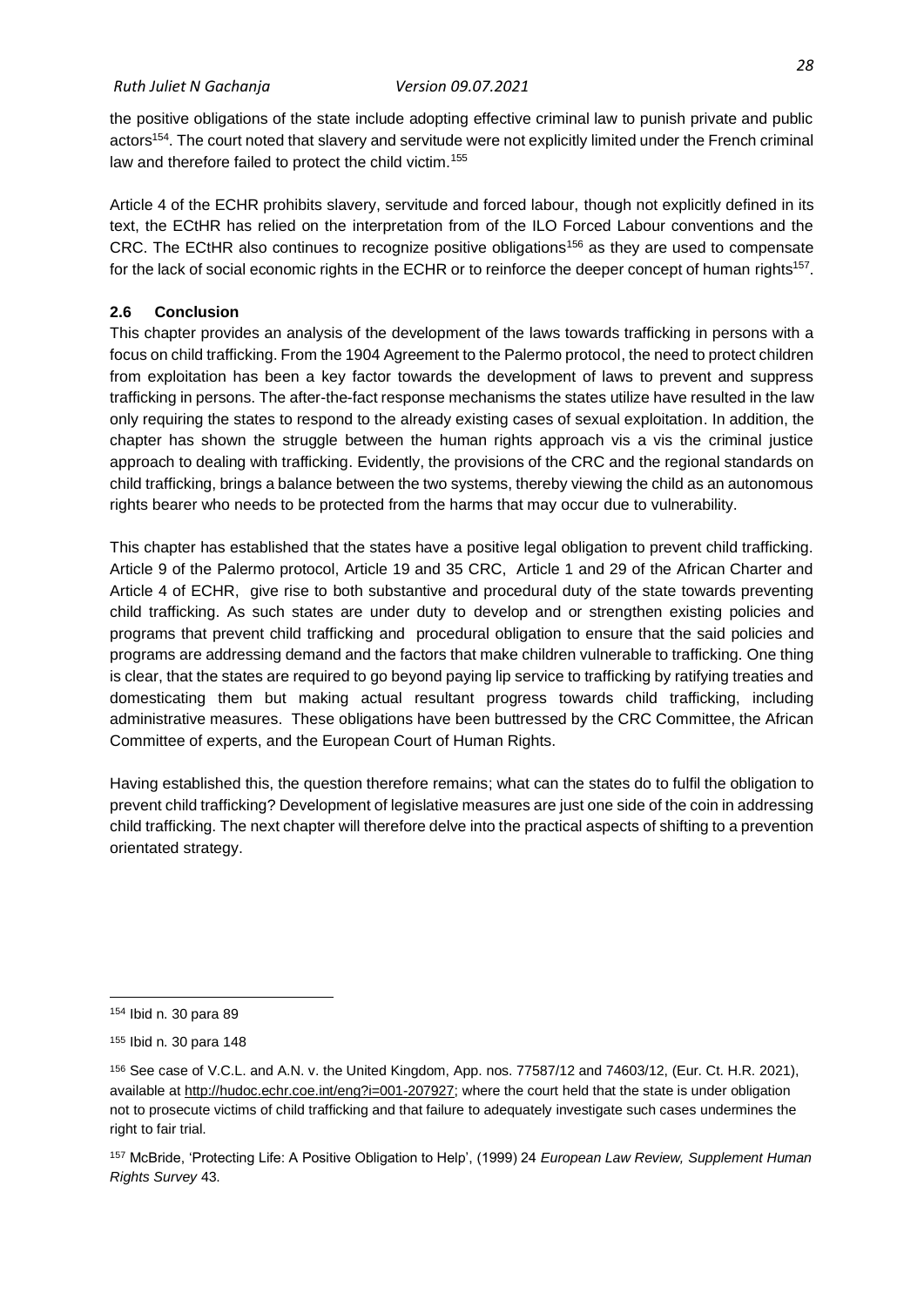# <span id="page-38-1"></span><span id="page-38-0"></span>**Chapter 3 Preventing Child trafficking: A contextualised view from Kenya and Nepal**

Having established the State's positive obligations to prevent child trafficking by addressing the factors that increase vulnerability, this chapter shall propose mechanisms that give effect to this obligation. To offer a contextualised discourse on the subject matter, this chapter will have two main parts. The first part will offer a synopsis into the child trafficking situation in Nepal and Kenya, which are both signatories to the CRC and the Palermo Protocol. The two countries present a unique angle to child trafficking, in that while Kenya is an origin, transit and destination country, Nepal is mostly a country of origin and transit. In fact, in the recent past, several victims from Nepal have been found working in Kenya's entertainment clubs<sup>158</sup>. Both are placed in Tier  $2^{159}$  on the US Trafficking in Persons Report, meaning that they do not fully comply with the minimum standards of the Trafficking Victims Protection Act, but are making significant efforts towards compliance<sup>160</sup>. According to reports, the factors contributing to child trafficking, in these two countries are the same: poverty, limited access to education, health, domestic violence, gender discrimination, and practices that normalize violence against children. Despite enactment of laws and policies on child trafficking, the States' actions remain more reactionary as opposed to proactive. The situation analysis of the two countries does not purport to be conclusive or comprehensive due to limitations of time and space. It does, however, lay the foundation that will be used to anchor the proposed strategies towards preventing child trafficking.

The second part of the chapter will then propose a two-pronged approach towards preventing child trafficking, first, in reducing vulnerabilities through examples provided by CRC Committee in General comment Number 13. Secondly in applying transit border monitoring mechanism to intercept child trafficking, a project that was started in Nepal but is currently being implemented in various countries with tremendous success. The main aim of this part is therefore to raise awareness of some aspects of prevention that States like Kenya and Nepal which are countries of origin, can apply towards a comprehensive prevention-oriented approach to child trafficking.

The subsequent pages will first provide a brief description of the child trafficking situation in Kenya followed by measures that the Kenyan government has put in place to combat it. A similar trajectory will be used to provide a snapshot into the state of Nepal. In the end, the chapter offers practical solutions aimed at minimizing vulnerabilities to child trafficking and strengthening of border controls. This chapter asserts that by applying the said solutions, the States will not only be fulfilling their legal obligations but in addition, will be inadvertently dealing with other forms of violence against children.

## <span id="page-38-2"></span>**3.1 Child trafficking: A situation analysis of Kenya and Nepal**

## <span id="page-38-3"></span>3.1.1 Child Trafficking Trends In Kenya

Kenya is as an origin, transit and destination country when it comes to trafficking in persons. Whilst children make about half of the Kenyan population, they are also the most susceptible to child trafficking. The National Crime Research Centre study on human trafficking indicated that Child trafficking was the

<sup>158</sup> Supra note 67

<sup>159</sup> Ibid at 292 for Kenya and at 364 for Nepal.

<sup>160</sup> See ibid., at 39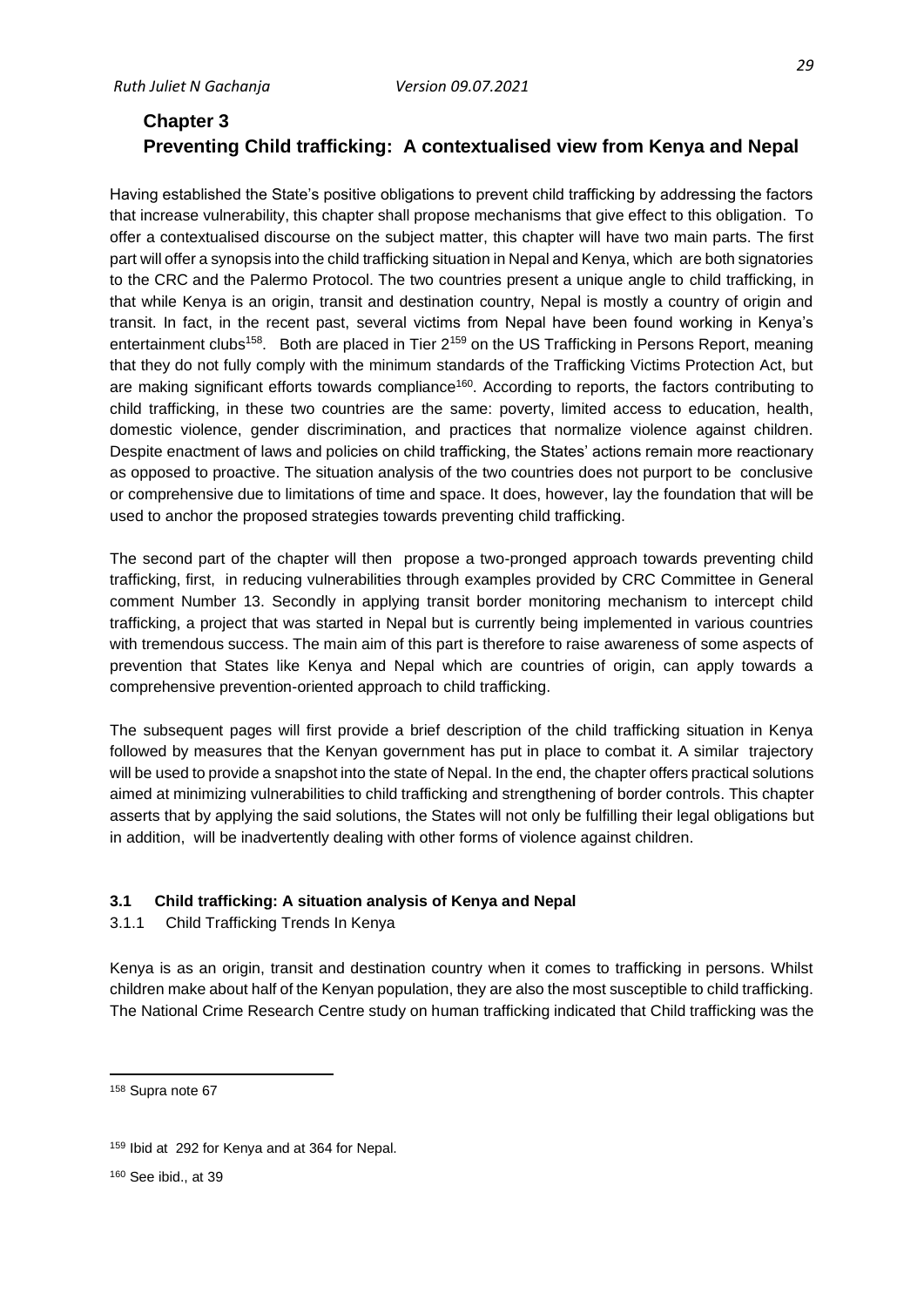most prevalent in Kenya by 39%.<sup>161</sup> However, out of the child trafficking cases detected, few of them are reported and action taken against the perpetrators. As the 2020 Economic Survey of Kenya also indicates, that within the Child protection management system there were only  $2,329^{162}$  cases of child trafficking reported. Nonetheless, there is a consensus that there has been an increase in reported cases of children trafficking by 34.9 percent, between 2017-2019.<sup>163</sup>

According to the US TIP report on Kenya, Children are trafficked for purposes of forced labour in domestic servitude, agriculture, fishing, cattle herding, street vending and begging. Boys are increasingly subjected to trafficking. Driven by poverty, rural to urban migration whilst seeking a better life, lack of access to education opportunities and unstable family life<sup>164</sup>, girls and boys are sexually exploited throughout Kenya, including in sex tourism in Nairobi, Kisumu and on the coast, particularly in informal settlement<sup>165</sup>. Children are also exploited in sex trafficking by people working in khat cultivation areas, near gold mines in western Kenya, by truck drivers along major highways and by fishermen on Lake Victoria<sup>166</sup>. Sometimes this is facilitated by their parents or guardians<sup>167</sup>. Reports indicate that domestic servitude by children is the most prevalent but also a hidden industry through which children are exploited.<sup>168</sup> This is because of the cultural connotations of child work, where it is seen as respectful for children to help their elders with work either at home or in the farms. Reportedly children from the rural part of Kenya are trafficked to the urban centres such as Nairobi, Mombasa (coast) and Kisumu mostly for domestic servitude, sexual exploitation and to the work in the fishing industry, respectively. This is due to the high demand for domestic work in the Nairobi and the surrounding areas, demand in the sex tourism industry mostly plaguing the coast and demand in the fishing industry in Kisumu.<sup>169</sup> Above is just a synopsis of the trends of child trafficking in Kenya, an exhaustive description can be found in the referenced reports.

#### 3.1.1.1 Action by the Kenyan government to Curb Child trafficking

As signatory to the Palermo protocol<sup>170</sup> and the CRC<sup>171</sup>, the Kenyan government has taken legislative administrative and other measures to curb child trafficking. The US TIP report concurs, that over time

<sup>167</sup> Ibid

<sup>161</sup> National Crime Research Centre Report, Kenya, Human Trafficking in Kenya. June 2015 at 27

<sup>162</sup> Kenya National Bureau of Statistics, Economic Survey Kenya 2020, at 327

<sup>163</sup> Ibid at 237

<sup>164</sup> Terre des Hommes Netherlands, East Africa Office, Child Trafficking in Urban Kenya, April 2014 at 7

<sup>165</sup> STOP THE TRAFFIK , Child Trafficking in Kenya: Trends in Kisumu, Nairobi and Mombasa. Centre for Intelligence Led Prevention, London, August 2018 at 3

<sup>166</sup> International Organisation for Migration, Assessment report on the human trafficking situation in the coastal region of Kenya, May 2018, at 14

<sup>168</sup> Supra note 161 at 3

<sup>169</sup> Supra note 161 at 4

<sup>170</sup> Kenya Acceded to the Palermo Protocol on 16 Jun 2004

<sup>171</sup> Kenya Acceded to the CRC on 30 Jul 1990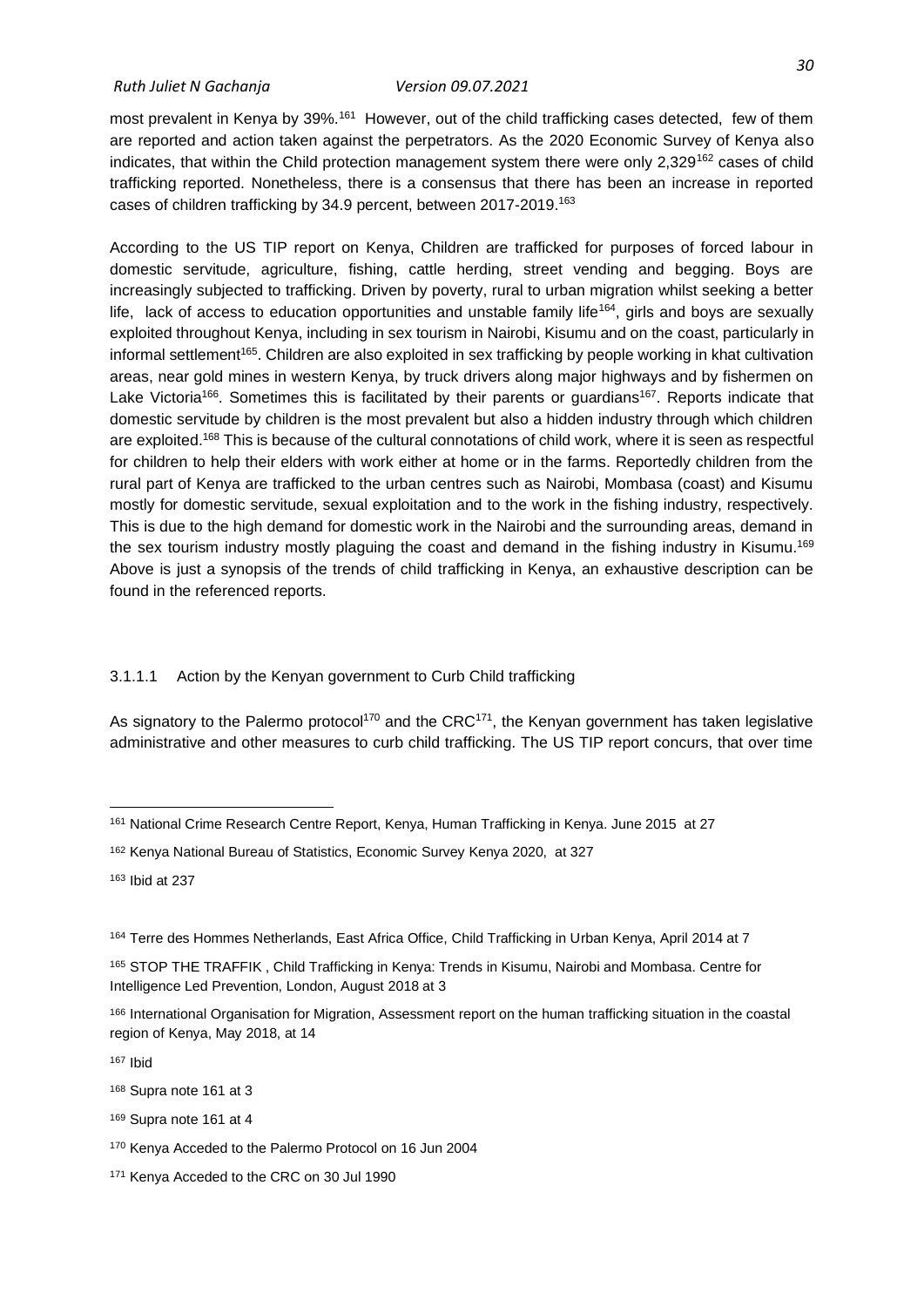the Government has demonstrated relatively increasing efforts to combat child trafficking<sup>172</sup>. The government in its report to the CRC Committee<sup>173</sup> confirms that it has taken legislative measures to curb child trafficking through enacting the Sexual offences Act 2006; the Counter trafficking in Persons Act 2010 and the Children Act 2001, albeit all of which are in the process of amendments to harmonize them with the Constitution 2010. Article  $2(5)^{174}$  of the Kenyan Constitution (2010) establishes that all international treaties that Kenya has signed, automatically become law. However, since the Palermo protocol and the CRC were ratified before the 2010 Constitution, they were domesticated through the Counter trafficking in Persons Act and the Children Act 2001 respectively. In addition, the rights of the child are anchored within the bill of rights which provides that the best interest of the child are of paramount importance<sup>175</sup>. However, the provision of Child trafficking within the Children Act, in particular the penal sanctions,  $176$  conflict with the provisions in the Counter trafficking in Persons Act<sup>177</sup>. This has been identified as one of the hinderances to enforcing the law as the prosecutors rely on other laws that address child neglect, child labour, exploitation or immigration illegalities and not the entire trafficking process as described in the Counter trafficking in Persons Act<sup>178</sup>.

Administratively, Kenya made steps towards implementation of the Counter trafficking in persons Act through the establishment of the Counter trafficking in Person advisory committee in 2014 and the National Assistance Trust Fund for victims of trafficking board. The two bodies are mandated to lead the government in implementing the Counter trafficking In person Act<sup>179</sup>. To effectively support their mandate the government of Kenya, under the Ministry of Labour has established Counter Trafficking in Persons Secretariat.<sup>180</sup> To date, the Committee has developed Kenya's first National Plan of Action on Combatting Trafficking in Persons 2013-2017, currently under review<sup>181</sup>, and enabled victims' identification and support through the development of the National Referral Mechanism<sup>182</sup>. This national plan of action is anchored on the 3P strategy discussed on Chapter 1 and has an indicative cost of implementation. A study of it reveals that the government's plan at the time was more geared towards protection and victim support and very limited actions towards prevention, save for the capacity building, public awareness campaigns and reducing fraudulent employment opportunities<sup>183</sup>. Thus demonstrates the State's ineffectiveness in addressing the root causes of trafficking from a prevention standpoint. The government is also implementing national action plans Against Sexual Exploitation of Children 2018-

<sup>174</sup> Article 2 (5) Any treaty or convention ratified by Kenya shall form part of the law of Kenya under this Constitution.

175 Article 53 of the Kenyan Constitution

- <sup>176</sup> Section 13 and Section 20 of Children Act 2001, Act Number 8, Laws of Kenya
- <sup>177</sup> Section 3 (5) of the Counter Trafficking in Persons Act

<sup>178</sup> Supra note 161 at 293

<sup>180</sup> https://www.socialprotection.go.ke/counter-trafficking-in-persons-sectionctip-section/

<sup>181</sup> National Plan of Action for Combating Human Trafficking, Strategic Framework, 2013-2017. Available on https://laboursp.go.ke/wp-content/uploads/2018/05/26-May-2015-NPA-Human-Trafficking-2013-2017-final.pdf

<sup>182</sup> National referral Mechanism for assisting Victims of Human Trafficking in Kenya https://www.socialprotection.go.ke/wp-content/uploads/2019/07/NRM-Guidelines-for-Kenya-law-res.pdf

<sup>183</sup> Supra 181 at 8

<sup>172</sup> Supra note 161 at 292

<sup>173</sup> Combined third, fourth and fifth periodic reports of States parties-Kenya, 2015, CRC/C/KEN/3-5

<sup>179</sup> Section 15,20 and of the Counter trafficking in Persons Act 2010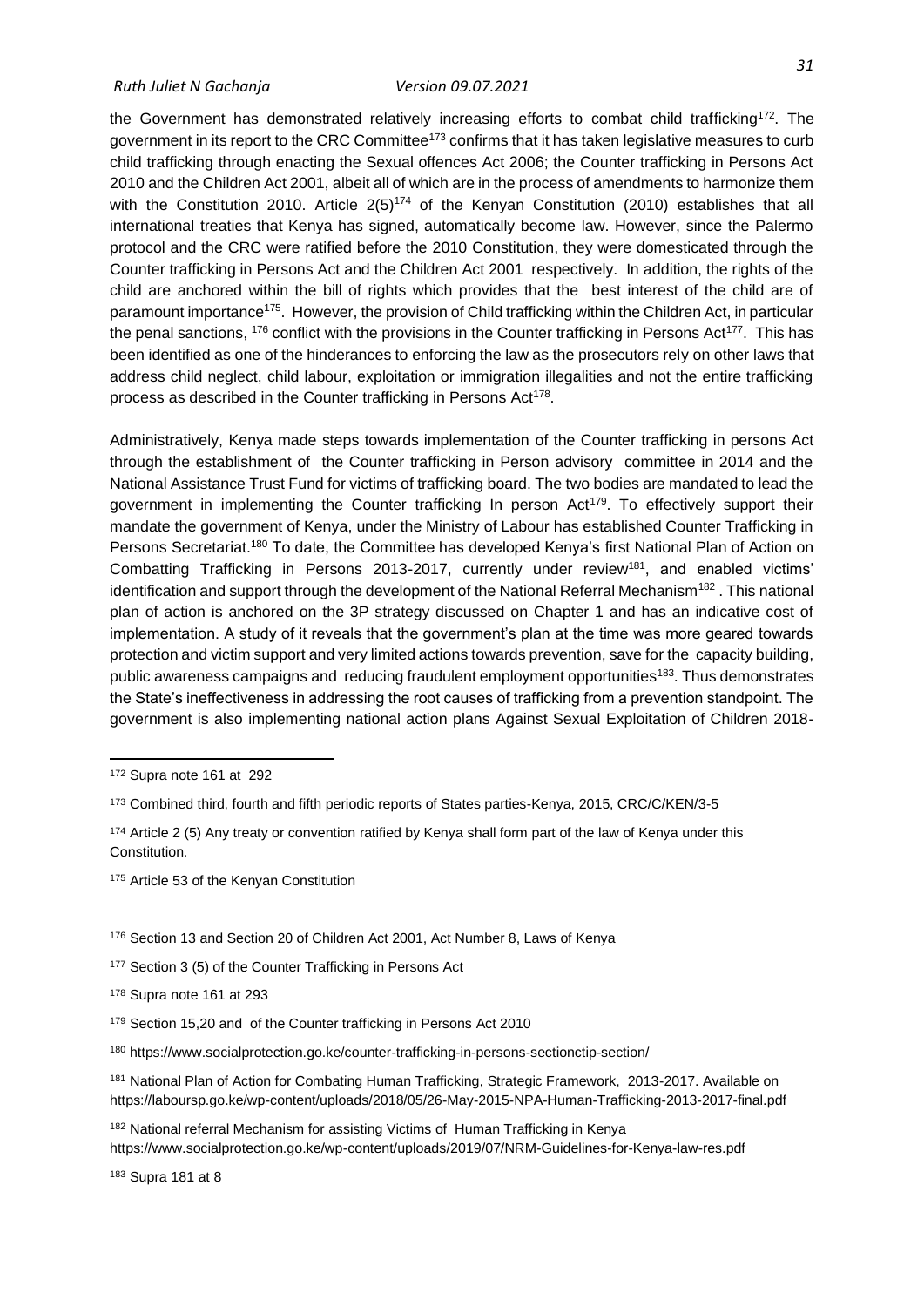2022 and the National Plan of Action for Children in Kenya 2015-2022, which though are not specific on trafficking address violence against children. This shows that the State's efforts while necessary, are disjointed and duplicated.

The government has further established a specialised unit under the directorate of criminal investigations, known as the Anti-Human trafficking and Child Protection Unit (AHTCPU). The unit's work is enhanced through continuous specialised training and investigative platforms such as the cybercrime centre. The AHTCPU has partnered with both local and international organisation such as INTERPOL, and National Centre for Missing and Exploited Children (NECMEC) which provide avenues for high level investigation and cyber tips in relation to online child sexual exploitation coordination. Although the US TIP report shows that there was a decline in the number of investigations and prosecutions and convictions in 2020<sup>184</sup>, through close partnerships, the State was able to rescue 96 Ugandan victims, 41 of these victims were Children aged between 14-18 years, and over 30 Nepalese Women and girls all who were victims of trafficking<sup>185</sup>. However, there was concern on the allocation of funding for the victim protection fund, which is aimed at supporting victims of trafficking, to reduce trafficking<sup>186</sup>.

From the foregoing, efforts that Kenya has put in place to fight against child trafficking, are reactive and not proactive. There are two significant weaknesses in the action plan against trafficking, neither does it fully address the root causes of trafficking nor does it provide a comprehensive prevention strategy that is focused reducing vulnerabilities. In addition, the various action plans on child rights indicate duplicated and disjointed responses of addressing violence against children in Kenya. In fact, the CRC Committee has raised its concern with Kenya's efforts in addressing Child trafficking especially towards begging and domestic servitude and therefore recommends that Kenya, to pay special attention to combating the use of children as domestic work, to harmonize all legislation on child labour to children working in non-contractual employment.<sup>187</sup>

## <span id="page-41-0"></span>3.1.2 Child Trafficking Trends In Nepal

Human trafficking in Nepal happens both internally and across the border, mainly to countries across Asia and the Middle East. Nepal acts majorly as the source of human trafficking for both sex trafficking and forced labour.<sup>188</sup> The border between India and Nepal is open, making it convenient for not only those who travel between the countries, but also for child traffickers to cross in and out.<sup>189</sup>

 $185$  ibid

<sup>186</sup> , US TIP Report 2020 at 296

<sup>187</sup> UN Committee on the Rights of the Child (CRC), *Concluding observations on the combined third to fifth periodic reports of Kenya*, 21 March 2016, CRC/C/KEN/CO/3-5, para 72

188 National Human Rights Commission (NHRC), Trafficking in Persons Especially on Women and Children in Nepal: National Report, 2011.

189 Dennis and Patrick Weinert, The Danger of Human Trafficking Is No Secret in Nepal. Why Is It Still So Common? *World Politics Review*, 21 August 2018

<sup>184</sup> US TIP Report 2020 at 293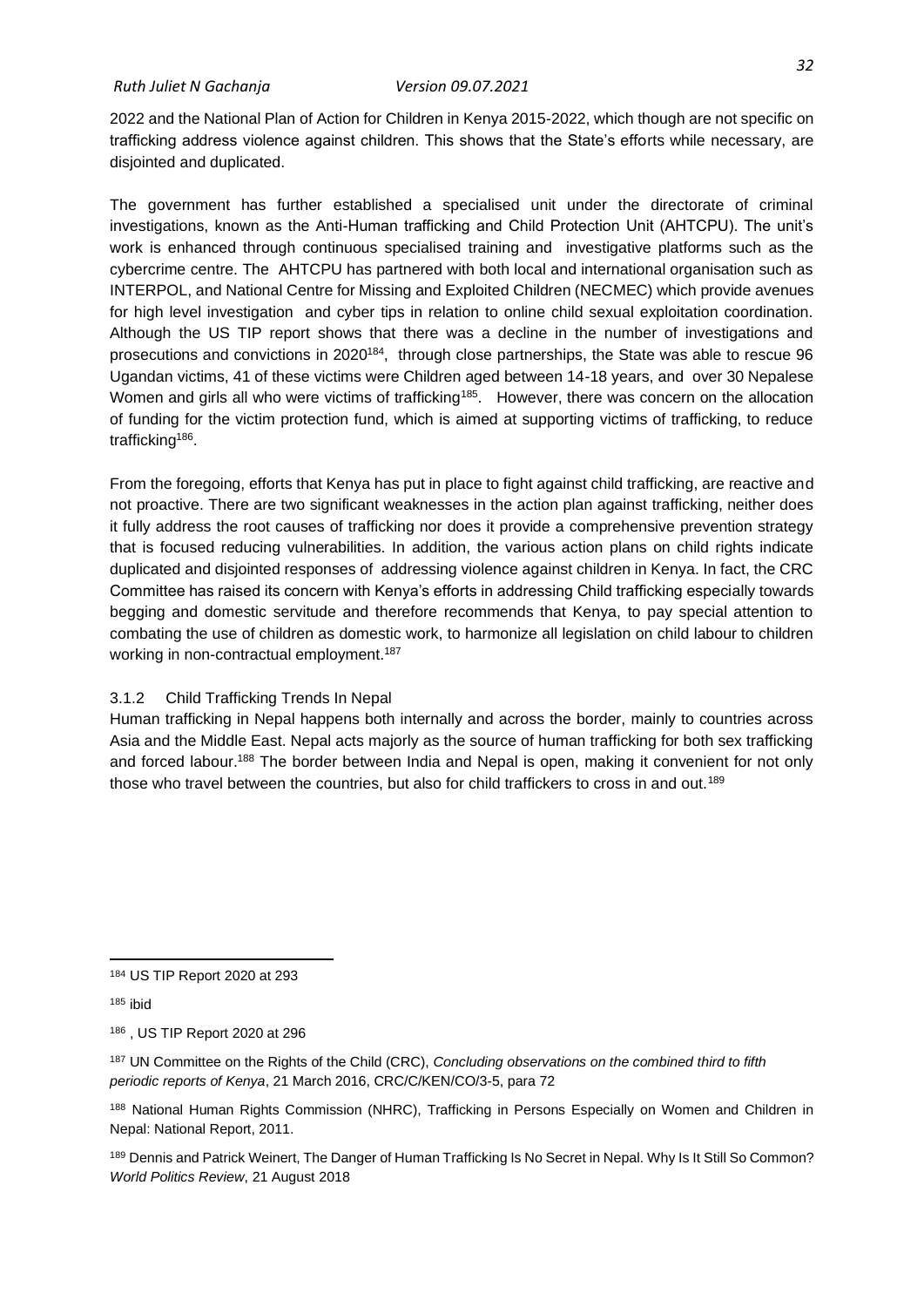#### *Ruth Juliet N Gachanja Version 09.07.2021*

It has been estimated that there are approximately 12000 children who are trafficked to India mainly for purposes of sexual exploitation<sup>190</sup>. An estimated 11000-13000, girls (some as young as *eight* or *nine* years) and women are working in the night entertainment industry, in Kathmandu valley, alone<sup>191</sup>. The main destinations for victims of child trafficking in Nepal are Nepal itself, that is, from rural areas to the urban areas. Outside Nepal, victims of child trafficking are often taken to India, Saudi Arabia, Pakistan, the United Arab Emirates, Malaysia, Russia and most recently East Africa.

The most prevalent form of child trafficking is for sexual exploitation especially within the tourism sector. Children are trafficked for sexual exploitation in places such as dance restaurants, massage parlours, and other places within the tourism sector. <sup>192</sup> Another common form of child trafficking in Nepal is forced labour. Forced labour comprises elements of deception, exploitation and abuse, in violation of the International Labour Organization standards of labour.<sup>193</sup> The traffickers lure the children with promises of a better future, education, and meals, only for them to end up being exploited and abused.<sup>194</sup> Nepal has a high rate of child labour with children often working in exchange for money to give to their parents, with many of them being girls.<sup>195</sup> Victims often end up working in various places and are not allowed to leave their places of work which are mostly of slave-like conditions. Forced labour can be in form of slavery or debt bondage, the latter being common in Nepal. Debt bondage happens when individuals give themselves into slavery as a form of repayment to a loan owed to traffickers or those associated with them. Bonded labour is mostly in agriculture, hospitality sector, domestic work and embroidery workshops.<sup>196</sup> Families are tricked or trapped into working for very little or no pay, as they find that debt repayment is impossible.

The current high rates of child trafficking in Nepal could be attributed to the earthquake in 2015. It was feared that there would be a surge in trafficking cases as a result of the second deadly earthquake within that year in Nepal in 2015<sup>197</sup>. The earthquake greatly disrupted the social and economic structures of the country, leaving many people in poverty. In the rural areas of Nepal, children are expected to take care of their family members, especially younger siblings, when they are still of a young age. In contrast, children from in the urban areas spend their time doing schoolwork and playing as a normal part of their upbringing.<sup>198</sup>

192 Subedi Govind, Trafficking in Girls and women in Nepal for Commercial Sexual Exploitation: Emerging Concerns and Gaps, *Pakistan Journal of Women's Studies,* Vol 16, 2009; 121-143

<sup>195</sup> CNN, 'No life for a Child: The Grim Reality of Nepal's Child Labourers', 2017 retrieved from [www.cnn.com](http://www.cnn.com/) on 26 May 2021

<sup>196</sup> End Slavery Now, 'Bonded Labour/Debt Bondage or Peonage', 2016 from [www.endslaverynow.org](http://www.endslaverynow.org/) accessed 26 May 2021

<sup>198</sup> Giri B, 'The Bounded Labour System in Nepal: Perspectives of Haliya and Kamaiya Child Workers'*, Journal of Asian and African Studies, 2009, 599-623*

<sup>190</sup> ILO (International Labour Organisation). 2002. A Future Without Child Labour: Global Report Under the Follow-up to the ILO Declaration on Fundamental Principles and Rights at Work. Geneva: ILO

<sup>191</sup> Terre des Hommes (2010). Trafficking and Exploitation in the Entertainment Sector and Sex Industries in Nepal: A Handbook for Decision Makers.

Available from: https://www.tdh.ch/sites/default/files/study\_trafficking\_tdhl\_2010.pdf

<sup>193</sup> International Labour Organization Declaration on Fundamental Principles and Rights at Work (adopted 18 June, 1998)

<sup>194</sup> The Circle, 'Stopping Child Trafficking', 2020 available at<https://thecircle.ngo/project/stopping-child-trafficking/> accessed 26 May 2021

<sup>197</sup> United States Department of State, 2016 Trafficking in Persons Report - Nepal, 30 June 2016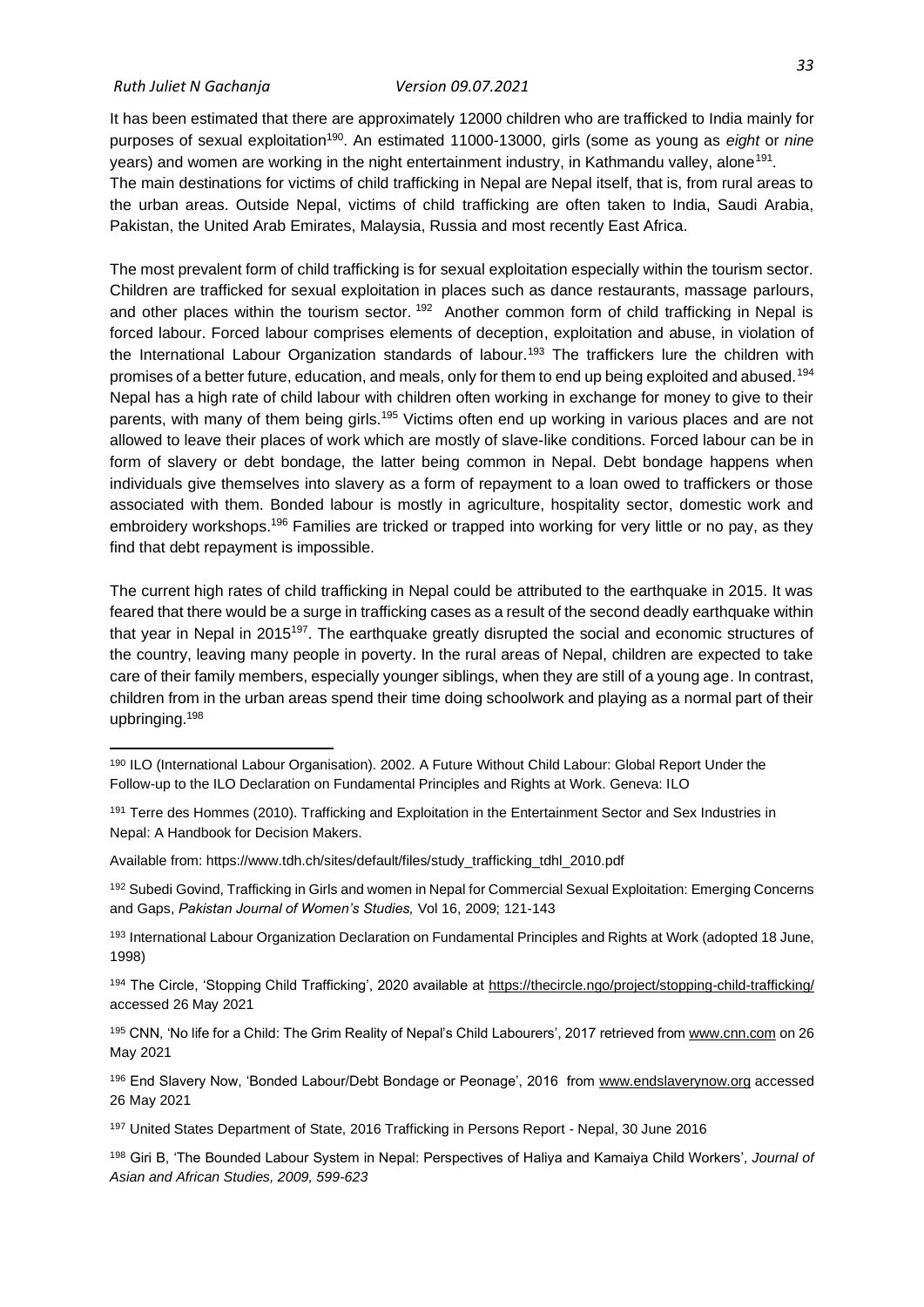In addition to the false promise of a better life, traffickers use the 'dowry' trick in places that particularly practice the Hindu religion. Male recruiters target impoverished families and present themselves as potential grooms looking for a bride, without asking for dowry from the girl's family as is required by custom. The girl's family gets lured by the idea of not having to pay dowry for their daughter, which is usually exorbitant. The girl then leaves with the 'groom', only to end up being sexually exploited<sup>199</sup>. Usually, 'demand' for children is translated to be demand for commercial sex from boys and men. However, the main demand for children who are trafficked often comes from those who can potentially make a profit out of them, either while recruiting them for exploitation, or when they reach the destination where exploitation takes place. The potential of high 'profits', coupled with failures of law enforcement enables traffickers to continue recruiting children to make money out of them.<sup>200</sup>

#### *3.1.2.1 Action Taken by Nepal To Combat Child Trafficking*

In a bid to protect human trafficking, especially of women and children, Nepal has enacted the Human Trafficking and Transportation (Control) Act, 2007 which defines human trafficking in line with the Palermo Protocol, provides for the punishment of the crime trafficking. Nepal also has enacted the Children's Act, 1992 and the National Child Policy, 2012<sup>201</sup> and the National Plan of Action Combating trafficking 2001. The law's however do not criminalize all forms of labour trafficking and sex trafficking. The US TIP report noted that the identification of male victims was considerably low as a result of the inadequacies of the law on forced labour.<sup>202</sup> At the international level, Nepal has ratified several international instruments These instruments include: the UN Convention against Transnational Organized Crime, Palermo Protocol, ILO Convention No. 182 on the Worst Forms of Child Labour, ILO Forced Labour Convention No. 29 to combat trafficking and forced labour and UNCRC and optional Protocol on the Sale of Children, Child Prostitution and Child Pornography.<sup>203</sup>

Administratively, the government of Nepal has established agencies the Secretariat to combat trafficking under the e Ministry of Women, Children, and Senior Citizens. The Ministry has established Women and Children Offices in all the districts in Nepal. The programs and services under the ministry include, raising awareness in the communities, expanding local committees on child trafficking and funding rehabilitation centres for victims of trafficking.<sup>204</sup>

Nonetheless, the efforts of the Nepali government are hampered by severe corruption and complicity in trafficking offences, which the government has not taken any measures against, in clear violation of human rights obligations. Further the government's efforts have been criticized for decreasing the efforts towards preventing trafficking, for example the National Committee for Controlling Human Trafficking (NCCHT) which is the lead agency in interagency efforts is highly underfunded, which hampers its efforts largely. Like Kenya, the efforts are mostly reactionary focused on the rescue, repatriation and rehabilitation and thus fails to examine the root causes of child trafficking<sup>205</sup>

<sup>199</sup> UNICEF, Report on Action to Prevent Child Trafficking in South Eastern Europe, 2020

<sup>200</sup> UNICEF, Report on Action to Prevent Child Trafficking in South Eastern Europe, 2020

<sup>201</sup> Shovita Dhakal Adhikari & Jackie Turton, *Understanding 'trafficking vulnerabilities' among children: the responses linking to child protection issues in Nepal*, Children's Geographies, (2020) 18:4, at 394

<sup>202</sup> US TIP report (2020) at 364

<sup>203</sup> https://tbinternet.ohchr.org/\_layouts/15/TreatyBodyExternal/Treaty.aspx?CountryID=122&Lang=EN

<sup>204</sup> UNICEF, Q&A: Trafficking of Children and Women In Nepal, June 2015

<sup>205</sup> Shovita Dhakal et al (2020) at 397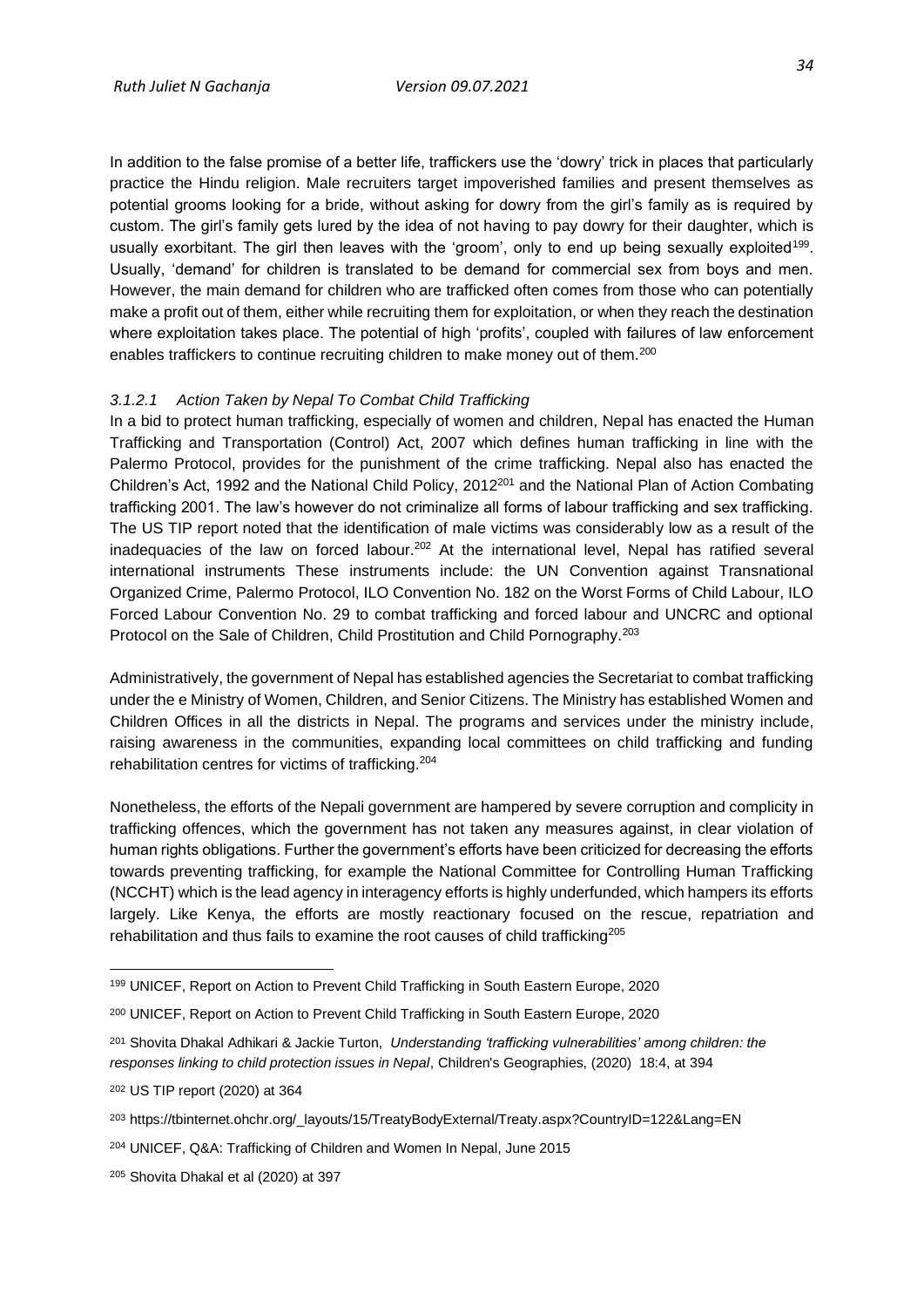## <span id="page-44-0"></span>**3.2 Prevention Is Better Than Cure**

Regardless of the efforts that have been put in by Kenya and Nepal, the goal to end violence against children, particularly child trafficking seems like an insurmountable task especially since the States focus seem to be more geared to responding after the harm is done. The Special Rapporteur on trafficking in persons, especially women and children, observes, that states have a responsibility to address the root causes of child trafficking and failure to do so is tantamount to violation of human rights as the states will have failed in their due diligence<sup>206</sup>. Particularly in the present age where the world has been hit by the COVID19 pandemic which puts children in a more precarious state than before and thereby exposing the gaps in the existing child protection systems. Ending child trafficking as is the motto of various campaigns and SDG 5.2,8.7 and 16.2 will certainly not be achieved by waiting to see how many trafficked children are rescued, and the number of cases brought to court or number of perpetrators found guilty. It is only by States refocusing their strategies to prevention by targeting children at risk of being trafficked.

A re-orientation of the states' strategies ought to minimise vulnerabilities to child trafficking by reenforcing social safety nets for households in economic need, ensure access to education both formal and informal, building comprehensive prevention strategies through a prevention focused national coordinating framework and improving coordination, cooperation, and budgetary allocation towards preventing child trafficking. These proposed measures are anchored on General Comment Number 13<sup>207</sup>, as the CRC Committee identifies that child trafficking is one of the forms of violence that states must proactively prevent. The other proposed measure is transit border monitoring anchored on the states responsibility to strengthen, border controls to prevent trafficking in persons.

#### <span id="page-44-1"></span>3.2.1 Minimizing Vulnerabilities to child trafficking:

### *a)Strengthening household economies*

Social economic inequalities have a ripple effect on the lives of children, best described by the butter effect analogy. As seen in the first chapter of the thesis, Children born in economically challenged families are susceptible to domestic violence, lack of education, lack of access to social assistance and their quality of life is severely diminished, all of which increase vulnerabilities to child trafficking. In this regard, the CRC committee through GC.13 recommends that states ought to provide basic and targeted services to vulnerable groups<sup>208</sup>. This includes, integrating child caregiving and protection measures into mainstream of social policy by providing financial and social support to families at risk and identifying and preventing factors and circumstances which hinder vulnerable groups from fully enjoying their rights. Over time, this has been successfully achieved through cash transfers programs. There is strong evidence<sup>209</sup> that cash transfers have for instance significantly contributed to a reduction in child labour. Through the additional income in the household and the conditionalities that come with the programs, it enables parents or caregivers, to substitute child labour with school enrolment. As a result of the

<sup>206</sup> Human Rights Council (HRC) Report by Special Rapporteur on trafficking in persons, especially women and children, (6 April 2020 ) UN Doc A/HRC/44/45 para 14-17

<sup>207</sup> Supra note 8 / CRC/C/GC/13

<sup>208</sup> CRC/C/GC/13 para. 43

<sup>&</sup>lt;sup>209</sup> Simulating the impact of the global economic crisis and policy responses on children in West and Central Africa (socialprotection.gov.bd) at and Food and Agriculture Organisation of the UN (FAO), The economic impacts of cash transfer programmes in sub-Saharan Africa, October 2014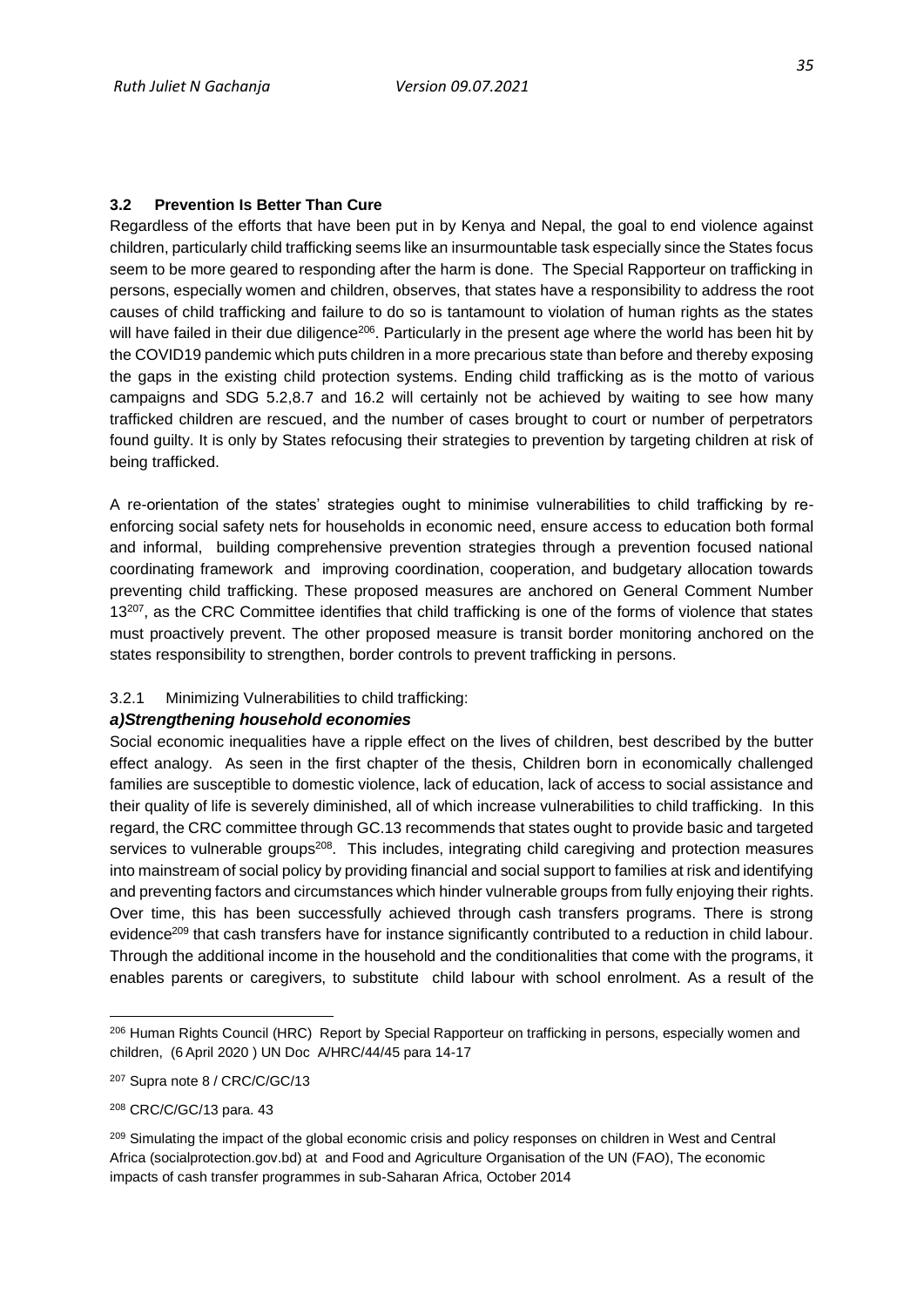conditionalities, such as birth registration, school enrolment and attendance, these programs provide avenues for states to monitor a child's development trajectory and thus create a safety net around the child. Examples from Mexico, Kenya, Malawi amongst others indicate that such programs have improved school attendance and higher retention particularly for the girl child.<sup>210</sup> As such the CRC Committee through the Concluding observations urge the State of Nepal to establish units of social services, including technical and financial resources, to ensure the needs of children vulnerable to human trafficking are addressed.<sup>211</sup>

### *b) Education*

The right to education is central to the realisation of the rights of the child. It is the way through which children find their voice and agency. The CRC committee urges states to put in place educational measures that addressing attitudes, traditions, customs, and behavioural practices which condone violence against children.<sup>212</sup> This is important as it has been established in the first chapter, that child trafficking is sometimes driven by traditions such as child marriage and child labour. The form of education here, however, is not limited to institutional and formal education, but it also includes ageappropriate knowledge on life skills, self-protection and on specific risks including those associated with the technological advancements. It should also empower children on their rights to be heard and the need to participate in matters concerning them, this is targeted at the different levels for instance, stakeholders, families and communities as well as governments.<sup>213</sup> Seeing as the child victims of trafficking are mostly those who cannot access formal education, the states must therefore adopt education measures that are available, accessible and adaptable<sup>214</sup> to the various environs that the children find themselves in. As indicated in previous part, access to education removes children from being at risk to traffickers.

## *c) Coordination, cooperation, and budgetary allocations*

The CRC committee recommends that states take administrative measures to combat violence against children at the national and subnational governmental level<sup>215</sup>. They include, inter-alia, establishing government focal point to coordinate child protection services and strategies, ensuring decentralization of safeguarding services and establishing national data collection systems to ensure systematic monitoring and evaluation. In responding to organised crime such as child trafficking, there is need to for the state and its partners to be organised, otherwise the cracks in the systems and the silo mentality discussed in the previous part increases opportunities for children to be trafficked. Coordination and corporation especially amongst sectors are a great challenge for many countries. As such the committee through the concluding observation underscore the need for a coordinated response amongst the government bodies as well as its partners.<sup>216</sup>

<sup>210</sup> ibid

<sup>211</sup> CRC Committee, Concluding observations on the combined third to fifth periodic reports of Nepal, 8 July 2016, CRC/C/NPL/CO/3-5, para 67

<sup>212</sup> CRC/C/GC/13 para. 44

<sup>213</sup> CRC/C/GC/13 para. 44, b,c,d

<sup>214</sup> Committee on Economic, Social and Cultural Rights, General Comment Number 13, (1999) ESCR E/C.12/1999/10

<sup>215</sup> CRC/C/GC/13 para. 42

<sup>216</sup> See Supra note 224 and CRC/C/KEN/CO/3-5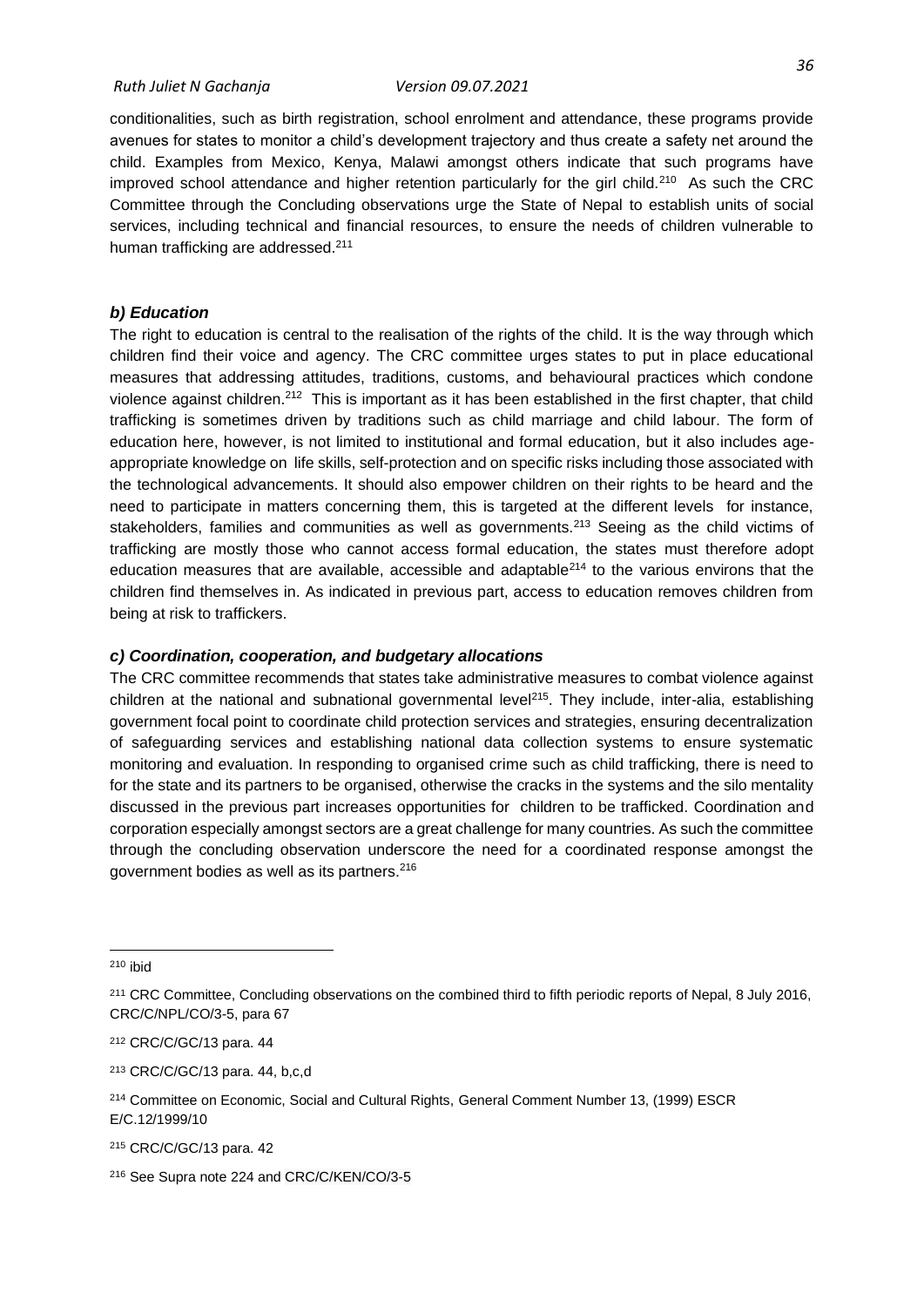#### *Ruth Juliet N Gachanja Version 09.07.2021*

At the heart of any prevention strategy is adequate budgetary allocation as provided in para. 40 of the GC.13. Dealing with the aftermath of child trafficking is a costly affair, this can be seen through the budget implications of Kenya's first national plan of action, where the state estimated to use more resources to support, rescue, rehabilitate, and repatriate victims of trafficking as compared to the preventing it.<sup>217</sup> The CRC Committee on its concluding observations to Kenya and Nepal expressed their concern on the budgetary allocation and therefore recommends that they should endeavour to increase and prioritize allocations to ensure the implementation of the rights of the child at all levels.  $218$ 

Finally, the national coordinating framework. Borrowing a leaf from the bible, "… Write the vision; make it plain on tablets, so he may run who reads it."<sup>219</sup> A comprehensive prevention mechanism can only be fully implemented if all the aspirations of the state are properly documented. To this end, the CRC committee recognises that states have had challenges implementing, monitoring, and evaluating the National Plans of Action, albeit their successes, <sup>220</sup> and hence proposes a coordinating framework on violence against children. In this regard, the coordinating mechanism is seen as a tool that promotes communication between the various forms of government and civil society and one that allows for flexibility on implementation of the various initiatives. The committee recommends that this coordinating framework includes comprehensive prevention measures.

This paper postulates that prevention of child trafficking requires a multifaceted approach with a strong coordination and adequate allocation of funds. The examples provided above are not just proposal for the governments of Kenya and or Nepal to undertake, they are also legal obligations, which of not undertaken, the states must provide remedies for their violations.

#### <span id="page-46-0"></span>3.2.2 Transit Border Monitoring

The second proposed mechanism to prevent child trafficking is anchored on Article 11 of the Palermo protocol, which requires states to strengthen border controls as may be necessary to prevent trafficking in persons and to adopt measures to prevent transporters to be complicit in the crime of trafficking. To this end, the paper proposes that States ought to adopt the transit monitoring as tool to prevent trafficking<sup>221</sup>. Transit monitoring is premised on the fact that it is possible and preferrable to identify victims and potential victims of trafficking, both children and adults while they are on transit and before they are exploited. The benefits of transit monitoring is that it acts as a go-between. If the states prevention mechanisms proposed in the first part are not adequate and a child falls in the hands of the trafficker, this process would enable the quick identification and rescuing of the child after the process of trafficking has begun but before the exploitation actually takes place<sup>222</sup>. While transit monitoring is not a new concept, it is however mostly relegated narrowly to migration officers at international border crossings<sup>223</sup>, which is mostly not effective as the officials are mostly looking at the validity of the travel documents.

<sup>219</sup> Habakkuk 2:2-3

<sup>222</sup> Fighting Human Trafficking Through Transit Monitoring: A Data-Driven Model Developed in Nepal

<sup>223</sup> Several articles from the 2013 special issue of the *Anti-Trafficking Review* describe the conceptual challenges associated with identifying victims of human trafficking at border crossings but fail to consider the benefits that

<sup>217</sup> Ibid (NPA Trafficking)

<sup>218</sup> CRC Concluding observation- Kenya CRC/C/KEN/CO/3-5 para 11

<sup>220</sup> CRC/C/GC/13 para. 68

<sup>221</sup> Kaufman, M. R., & Crawford, M. (2011). Research and activism review: Sex trafficking in Nepal: A review of intervention and prevention programs. *Violence Against Women*, 17(5), 651–665.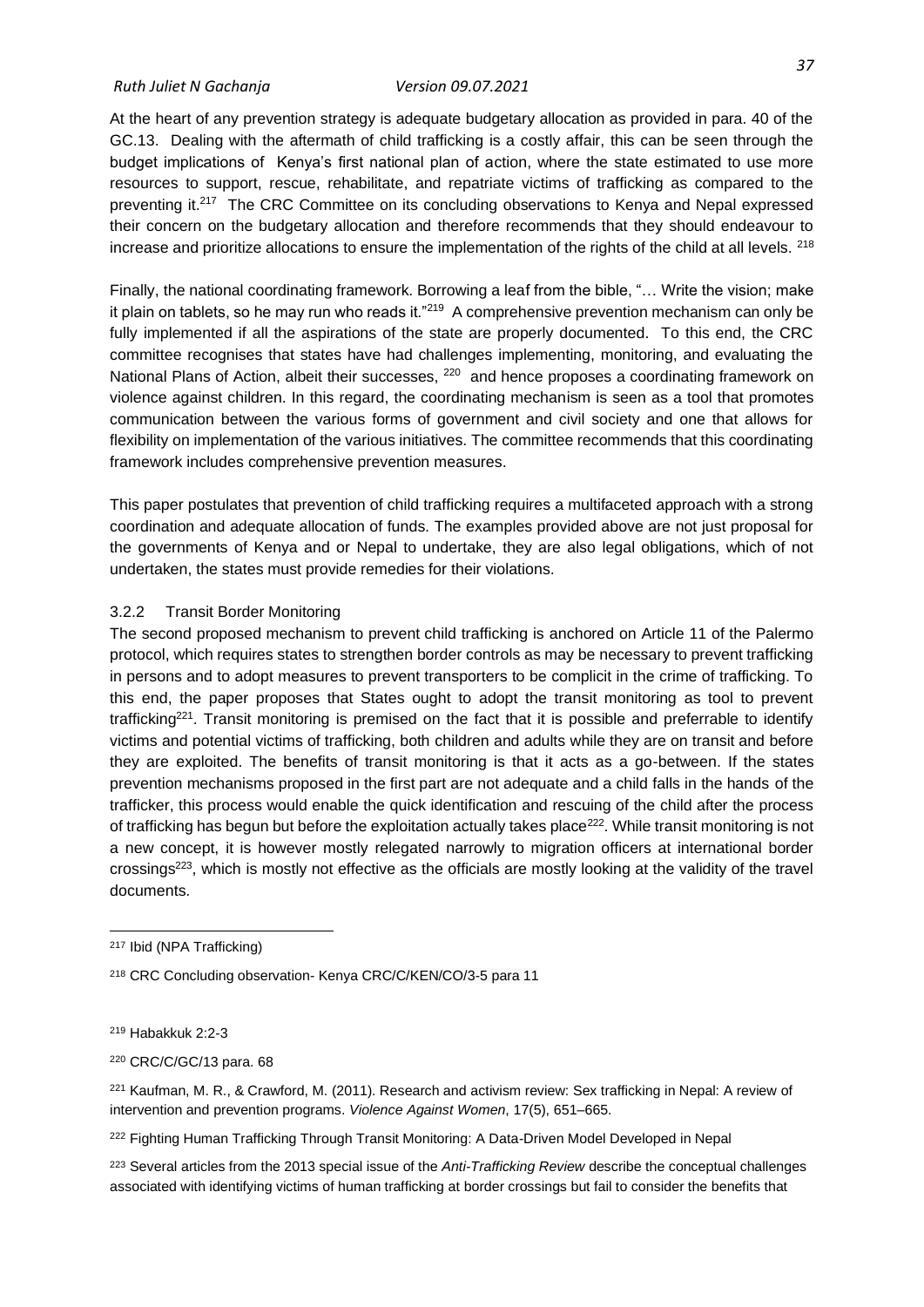The proposed concept is based on a project by Love Justice International<sup>224</sup> (LJI) which, amongst other organizations, initiated the project in Nepal. The 1850 kilometres, open border connecting Nepal and India, where Nepalese and Indian citizens are allowed to cross without showing any form of official documentation, creates an environment for transnational crime including smuggling, drug trafficking and human trafficking.<sup>225</sup> This approach to human trafficking has helped the organization to intercept over 24,000 individuals, preventing them from being trafficked.<sup>226</sup> The modus operendi as established by LJI is that the organization works with community volunteers mostly under the guidance and supervision of a local church and in close collaboration with the law enforcement. They work at identified hotspots, including border points, bust stations, markets and unofficially marked routes at international borders. The volunteers, who mostly work in pairs are stationed at the border points and or hotspots to identify potential victims of trafficking who are on transit on foot or in the buses sometimes with their trafficker in tow. One of the observations made by LJI is that the traffickers at the border points, are aware of the various organizations that are conducting border monitoring activities and therefore have managed to use different routes or means of transport to avoid getting caught.<sup>227</sup> LJI therefore has gotten better at transit border monitoring by setting up the transit sights further from the borders.<sup>228</sup> This approach has a three-step process consisting of: (a) of visual identification of suspicious signs of trafficking, (b) of a conversation with possible victims or traffickers aimed at obtaining responses to specific questions, through a form known as Intercept record form, and (c) verification of the responses given through independent sources.

The volunteers who are placed at the borders or hotspots must constantly be on the lookout for any suspicious behaviour among people crossing the border or walking around the hotspots especially if they appear to be a couple, a group of children, or an adult male walking with a young girl. Some of the giveaway signs have been of a young girls or boys travelling with adults looking drugged, drowsy, nervous, scared or confused<sup>229</sup>. Though very subjective at this point and can lead to having conversations with a large group of people especially at the initial stages of the project, a person can only be intercepted subject to confirmation and evidence that they are at risk of being trafficked or that they are indeed being trafficked.

The second step is more targeted as the volunteer(s) are able to identify indicators or risk factors of trafficking while engaging the individuals in a conversation. At this point the volunteers will engage suspected travellers, after introducing themselves with their NGO ID Cards and requesting them if they

#### <sup>226</sup> https://www.lovejustice.ngo/projectbeautiful

<sup>227</sup> Jonathan Hudlow (2015) Fighting Human Trafficking Through Transit Monitoring: A Data-Driven Model Developed in Nepal, Journal of Human Trafficking, 1:4, 275-295, DOI: 10.1080/23322705.2015.1098521 at page

<sup>228</sup> Maiti Nepal has also operated monitoring stations away from border areas at least since 2001 when it opened a station at Thankot on the road out of Kathmandu (Maiti Nepal, 2013b).

229UNODC, Anti-human trafficking manual for criminal justice practitioners: Module 2, at 9 these have also been identified as human trafficking indicators in the training manual developed by UNODC

NGOs can bring to intervention at this stage (Miller & Baumeister, [2013;](https://www.tandfonline.com/doi/full/10.1080/23322705.2015.1098521) McAdam, [2013;](https://www.tandfonline.com/doi/full/10.1080/23322705.2015.1098521) Ham, Segrave, & Pickering, [2013\)](https://www.tandfonline.com/doi/full/10.1080/23322705.2015.1098521).

<sup>224</sup> Kansakar, V. B. S. (2001). Nepal-India open border: Prospects, problems and challenges. Retrieved from [http://www.nepaldemocracy.org/documents/treaties\\_agreements/nep\\_india\\_open\\_border.htm](http://www.nepaldemocracy.org/documents/treaties_agreements/nep_india_open_border.htm)

<sup>225</sup> Felbab-Brown, V. (2013). The impact of organized crime on governance: A case study of Nepal. In C. Kavanagh (Ed.), *Getting smart and scaling up: Responding to the impact of organized crime on governance in developing countries* (pp. 52–96). New York, NY: New York University Center on International Cooperation. Retrieved from: [http://cic.nyu.edu/sites/default/files/kavanagh\\_crime\\_developing\\_countries\\_nepal\\_study.pdf](http://cic.nyu.edu/sites/default/files/kavanagh_crime_developing_countries_nepal_study.pdf)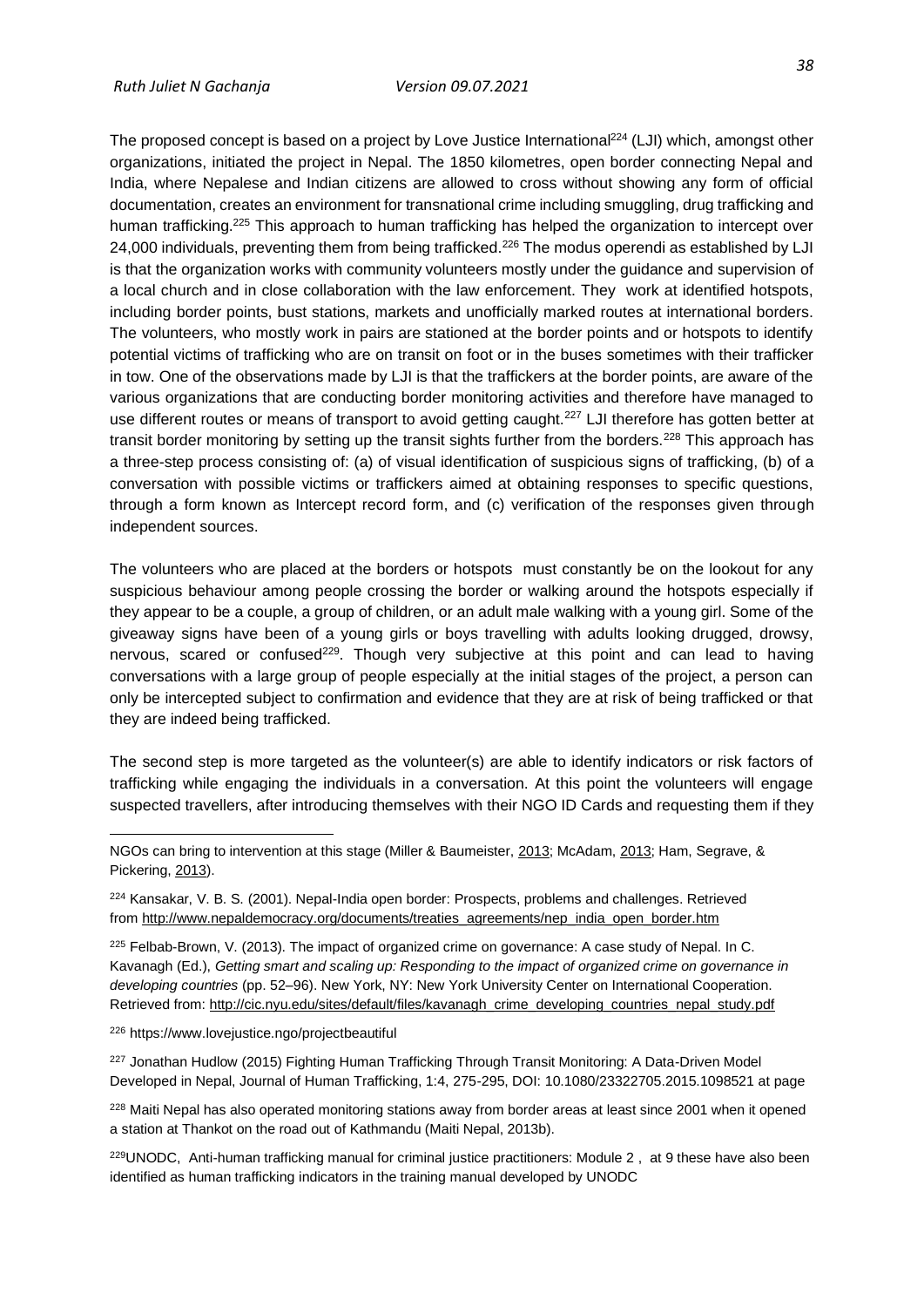would ask them a set of questions. The questions are guided by a protocol known as the Intercept Record Form (IRF) which has a set of weighted red flags and green flags. The questions are designed to bring out the aspect of trafficking, from identifying the traveller, the documents they possess, with whom they are travelling with and for what reason the person(s) is traveling. The weighting of the red flags , based on a point system is helpful as it guides the volunteers on when to intercept. Examples of red flags include, travelling without proper documentation, when someone believes they are going for work with a relatively higher pay than what they have been paid in the past as well as going to meet someone who has promised them a job. Another give away is mostly when an adult traveling with a young girl says that they are relatives while it is clear from the information collected that they are from a different caste.<sup>230</sup> The IRF also collects information of the travellers such as their residence, towns, villages which has proven to be useful to identify sources of trafficking victims and perpetrators.<sup>231</sup>

The last step is the verification of key responses, done via a phone call to a third party for example a parent of the child, or the would-be employer who the traveller is said to be meeting in India and or confirmation of enrolment documents for education. A red flag at this point is when the said employer cannot verify the job and or knowing the employee. Another form of verification involves a process of calling and cross checking the names of possible traffickers against a *central fusion centre.* This is a database that is maintained by LJI in Nepal. The fusion centre contains information of more than 9000 individuals known or suspected as perpetrators of human trafficking. The centre also contains information about possible victims collected through the IRFs. Once a trafficker is identified through the centre, the volunteers involve the police as this is clear evidence of trafficking. If none of the red flags are checked, then the persons is allowed to continue with their trip. Notably, it is easiest for the volunteers of LJI to decide on intercepting cases of children, particularly when the child is traveling with someone without informed consent from the parent.<sup>232</sup> At this point the child is rescued and taken to the LJI shelter awaiting to be picked up by the parent or await trial. The success of this process is the fact that evidence of trafficking is collected at this point and can be adduced in court even before the exploitation takes place.

This concept, however, is not without its challenges, in practice it is not easy to identify potential victims of trafficking in a border or any kind of hotspot like a market. The challenges are compounded when the victims themselves proactively evade detection at the borders, believing that they are smuggled persons or that the "grass is greener on the other side".<sup>233</sup> Further even when there is evidence of trafficking, it is very hard to intercept people who are already on the move, especially when they have travelled from far to get there. The victims normally inquire if they would get their money back. In addition, it maybe insufficient to intercept a person and send them back home, as they are still at the risk of being retrafficked since the concept does not address the social economic equalities that pushed the person to this situation in the first place.

The transit monitoring approach is one of the most practical, tried, and tested methods of preventing child trafficking. Save for the fact that it directly implements Article 11 of the Palermo protocol, the indepth data collected from travellers: potential victims of trafficking, the process through which they were trafficked, specific locations of the victims and perpetrators can be synthesized to develop trends of trafficking. Further this information collected enables intelligence led investigations, as this information is used to crack trafficking rings and follow high level perpetrators. Finally, the process is cost effective,

<sup>230</sup> Ibid note 227 at 275

<sup>231</sup> Ibid note 227 at 276

<sup>232</sup> Ibid at 277

<sup>233</sup> Ibid note 278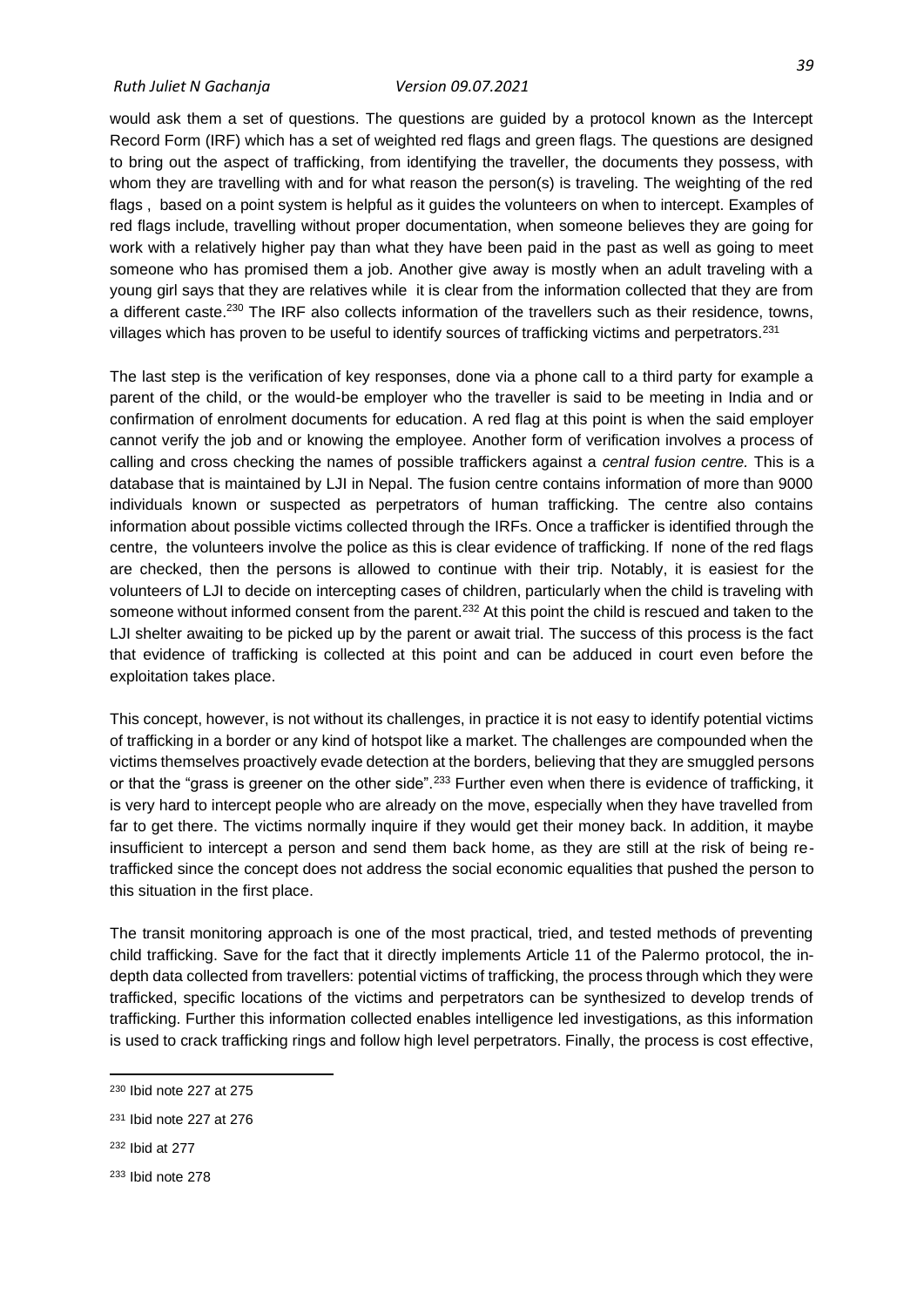as all LJI has pegged the cost to intercept one person at \$100 dollars.<sup>234</sup> This project that begun 11 years ago, has now grown from one project site in Nepal, in 2020, to other countries totalling to 55 stations in Africa and in Asia. In 2020, they had 3,118 intercepts out of which emanated 138 arrests<sup>235</sup>. A move that greatly contributes to the fight against not just child trafficking but also violence against

### <span id="page-49-0"></span>**3.3 Conclusion**

children.

This chapter has delved into child trafficking in Kenya and Nepal, showing the different approaches that the government have undertaken to combat child trafficking. As demonstrated the government's efforts towards combating child trafficking are partially effective to dealing with child trafficking. This is because the states' efforts are hampered by disjointed approaches, lack of adequate resources, corruption, and complicity in governance of child trafficking issues, as well as conflict within the various statutory instruments. The short study on the states' response to child trafficking, also reveal that their focus is largely on victim protection, support and a considerable investment on investigation and investigative techniques, and lacking in nuanced prevention measures, save for capacity building and training. It is evident that whilst developing their national action plans, the states' have not given considerable thought to prevention aspect of their mandate. In this regard, this paper asserts that the states are in violation of the legal obligations established under the Palermo Protocol and the CRC.

To address how the states can fulfil their obligations to prevent child trafficking, the chapter has extrapolated examples from the CRC Committee's, General Comment Number 13 and a case study of the Transit border Monitoring project from Love Justice international. This chapter proposes that states can prevent child trafficking by reducing vulnerabilities, through strengthening household economies, ensuring that education (formal and informal) is available, accessible and adaptable and through coordination, cooperation and adequate budgetary allocation. As echoed by the CRC Committee in their concluding observations, the states must consider cash transfer to support vulnerable families, ensure that all children and their guardians have to education, that will empower them to participate and finally, with adequate budgetary allocation, develop a comprehensive national coordinating mechanism that is focused on prevention. In the end this chapter demonstrated the workings of the transit border monitoring, which is a practical prevention mechanism that leads to the implementation of Article 11 of the Palermo protocol. These proposals do not claim to be a fail-proof plan to prevent child trafficking, instead, they offer to raise awareness of some aspects of prevention that States like Kenya and Nepal which are countries of origin, can do to develop a comprehensive prevention-oriented approach to child trafficking.

<sup>234</sup>Ibid note 278

<sup>235</sup> Love Justice International, Annual Report 2020.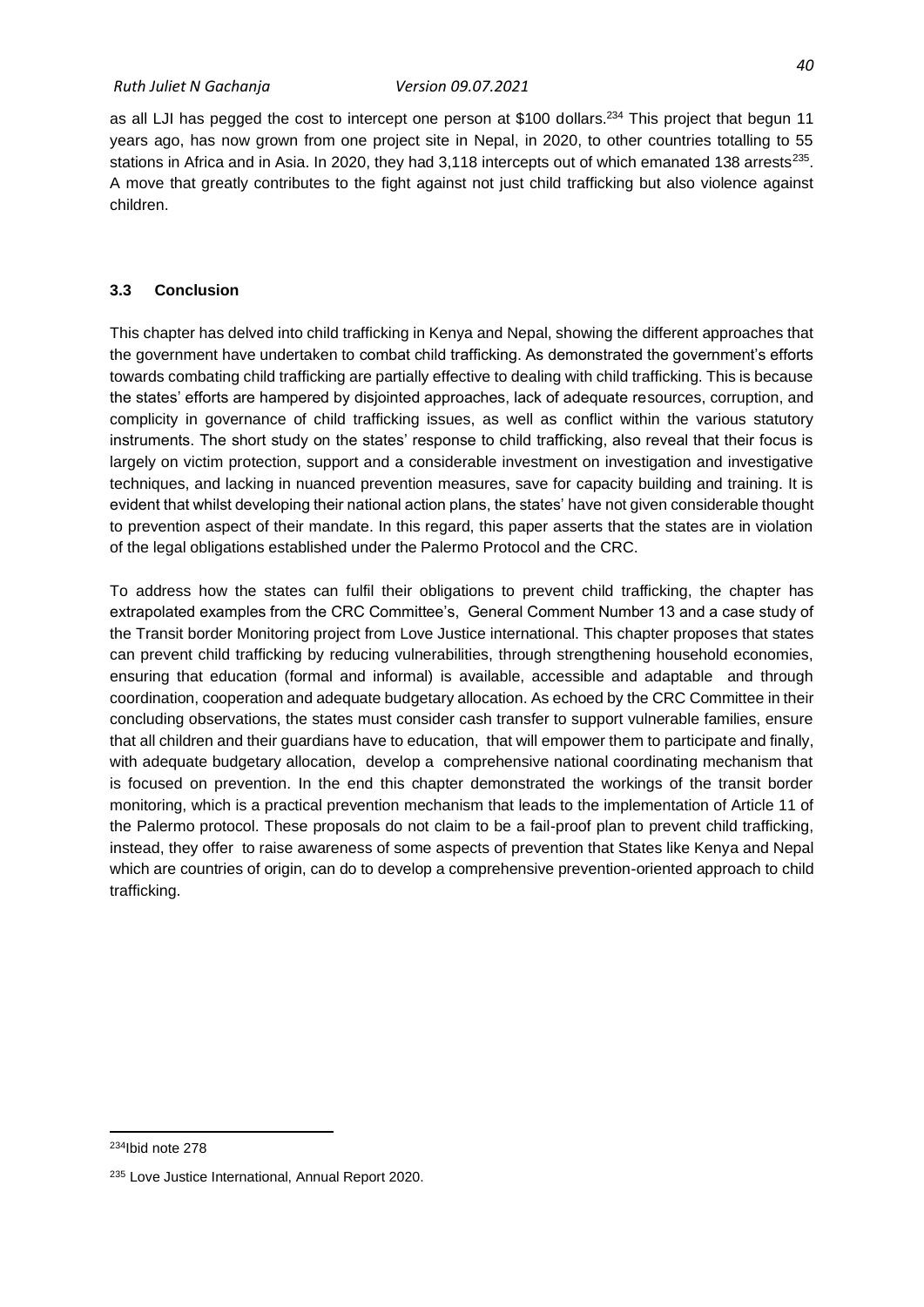## <span id="page-50-0"></span>**4 Conclusion**

This thesis set out to establish the following fundamental question, why should the states re-orient the focus on the strategies to end child trafficking? What is the extent of legal obligation of the states to prevent child trafficking, and how can the states, for example, Kenya and Nepal, fulfil their legal obligation to prevent?

This thesis established that child trafficking is clouded with intricacies stemming from the compounded definitions; manifestation; and the different approaches that are needed to combat it. It also highlighted the trends and the drivers of child trafficking, ranging from age, lack of socio-economic opportunities, gender inequalities; domestic violence; amongst other factors that exacerbate the vulnerabilities of children. An analysis of the 3P- Prevention, Protection and Prosecution, known as the UN Global Action Plan against Human trafficking and the Sustainable development goals agenda 5.2, 8.7, and 16.2 demonstrated that focusing on the reactionary strategies such as protection and prosecution, which are somewhat driven by demand from the international community, leads to an unwinnable situation in the fight against child trafficking.

Secondly, the thesis established the states positive obligations towards preventing child trafficking. Article 9 of the Palermo protocol, Article 19 and 35 CRC, Article 1 and 29 of the African Charter and Article 4 of ECHR, give rise to both substantive and procedural duties of the state towards. The substantive obligation is to develop and/or strengthen existing policies and programs and the procedural obligation is to ensure that they are addressing demand and the factors that make children vulnerable to trafficking. The states are required to go beyond simple acknowledgment of trafficking by ratifying treaties and domesticating them, but making tangible progress towards child trafficking, including administrative measures.

Following an analysis of the situation child trafficking in Kenya and Nepal, the paper reveals that the two states are in violation of the obligations set out within the Palermo Protocol and the CRC towards preventing child trafficking. In addition, that albeit the important responses of the state towards child trafficking, they are reactive and hampered by a myriad of issues for example the disjointed approach to child trafficking. To guide the states in fulfilling its obligations, thesis proposes a two-pronged approach. First, is in reducing vulnerabilities through examples provided by CRC Committee in General comment Number 13 . Secondly is applying transit border monitoring mechanisms to intercept child trafficking, a project that was started in Nepal but is currently being implemented in various countries with tremendous success.

## **1. Minimizing Vulnerabilities to child trafficking:**

## a)Strengthening household economies

Social economic inequalities have a ripple effect on the lives of children, best described by the butterfly effect analogy. Children born in economically challenged families are susceptible to domestic violence, lack of education, lack of access to social assistance and their quality of life is severely diminished, all of which increase vulnerabilities to child trafficking. In this regard, the CRC committee through GC.13 recommends that state integrate child caregiving and protection measures into mainstream of social policy by providing financial and social support to families at risk. In this regard, this paper proposes that cash transfer programs is one of the tried and tested methods of strengthening household economies. b) Education

The right to education is central to the realisation of the rights of the child. It is the way through which children find their voice and agency. The CRC committee urges states to put in place educational measures that addressing attitudes, traditions, customs, and behavioural practices which condone violence against children. This is important as it has been established that child trafficking is sometimes driven by traditions such as child marriage and child labour. The form of education here, however, is not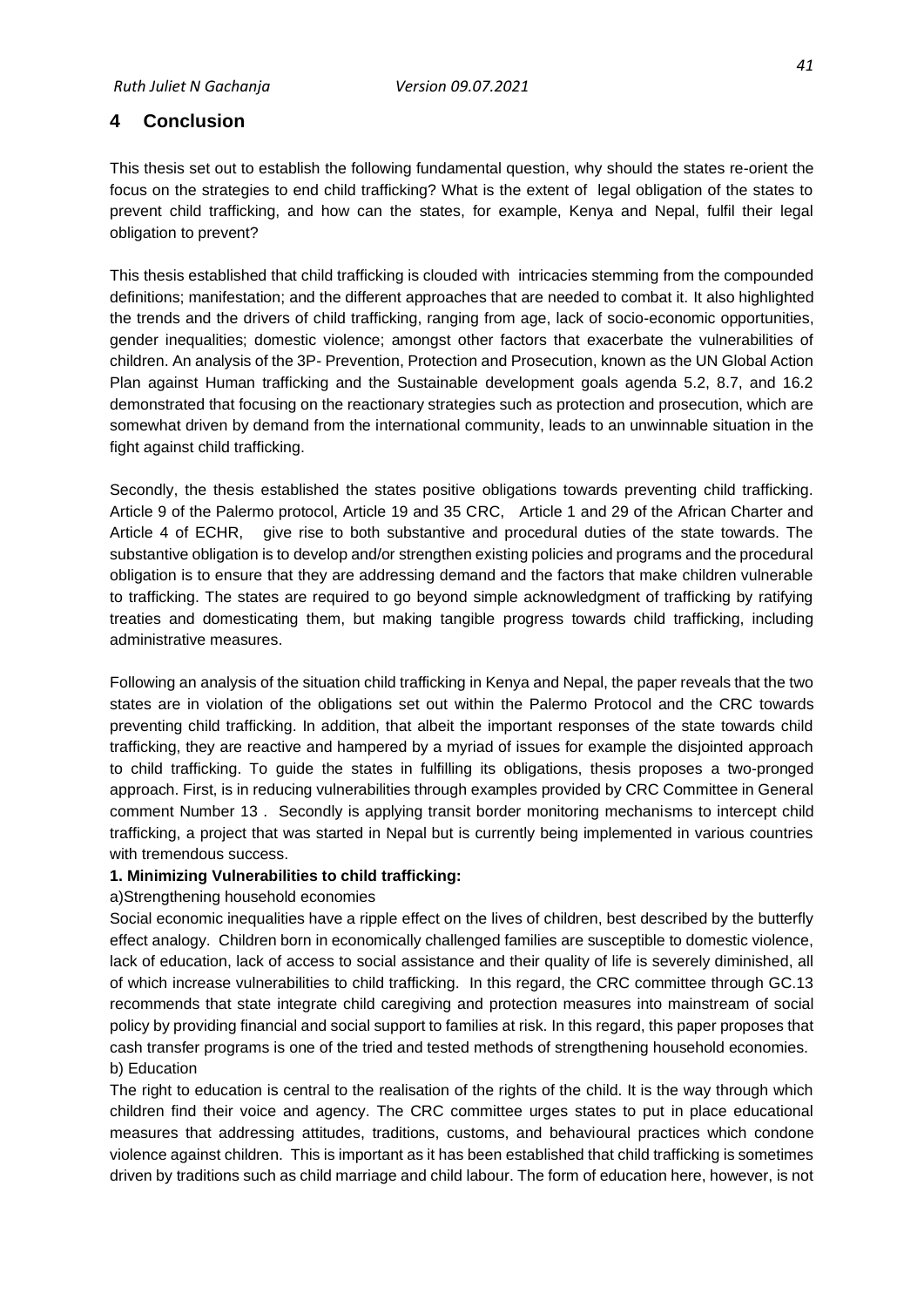#### *Ruth Juliet N Gachanja Version 09.07.2021*

limited to institutional and formal education, but also includes age-appropriate knowledge on life skills, self-protection and on specific risks including those associated with the technological advancements. This paper asserts that seeing as child victims of trafficking are mostly those who cannot access formal education, the states must therefore adopt education measures that are available, accessible, and adaptable for all categories of children.

c) Coordination, cooperation, and budgetary allocations

In responding to organised crime such as child trafficking, there is need to for the state and its partners to be organised, otherwise the cracks in the systems and the silo mentality discussed in this thesis increases opportunities for children to be trafficked. An effective prevention strategy requires adequate budgetary allocation as provided in para. 40 of the GC.13. The thesis further recommends that all prevention measures ought to be designed into a comprehensive national coordinating framework with prevention as its central focus.

### **2 Transit Border Monitoring**

The second proposed approach is anchored on Article 11 of the Palermo protocol, which requires states to strengthen border controls as may be necessary to prevent trafficking in persons. To this end, the paper proposes that States ought to adopt the transit monitoring as tool to prevent child trafficking . It is premised on the fact that it is possible and preferrable to identify victims and potential victims of trafficking, both children and adults while they are on transit and before they are exploited. This approach has a three-step process consisting of: (a) of visual identification of suspicious signs of trafficking, (b) of a conversation with possible victims or traffickers aimed at obtaining responses to specific questions, through a form known as Intercept record form, and (c) verification of the responses given through independent sources. The proposed concept is based on a project by Love Justice International (LJI) which, has since its inception 11 years ago, has intercept over 24,000 individuals, preventing them from being trafficked.

Ending child trafficking as is the motto of various campaigns and achieving SDG agenda, 5.2,8.7 and 16.2, will certainly not be done by waiting to see how many trafficked children are rescued, the number of cases brought to court or number of perpetrators found guilty. This paper asserts that it can only be achieved by a re-orientation of the strategies, from responding to preventing. Consequently, comprehensive approaches to child trafficking requires a re-thinking of the strategies from criminal justice-based solutions to child rights-based solutions which answer the question, why are really children trafficked? Perhaps it is time states are put to task litigiously to establish why they have not effectively addressed the root causes of child trafficking despite the countless research have identified them.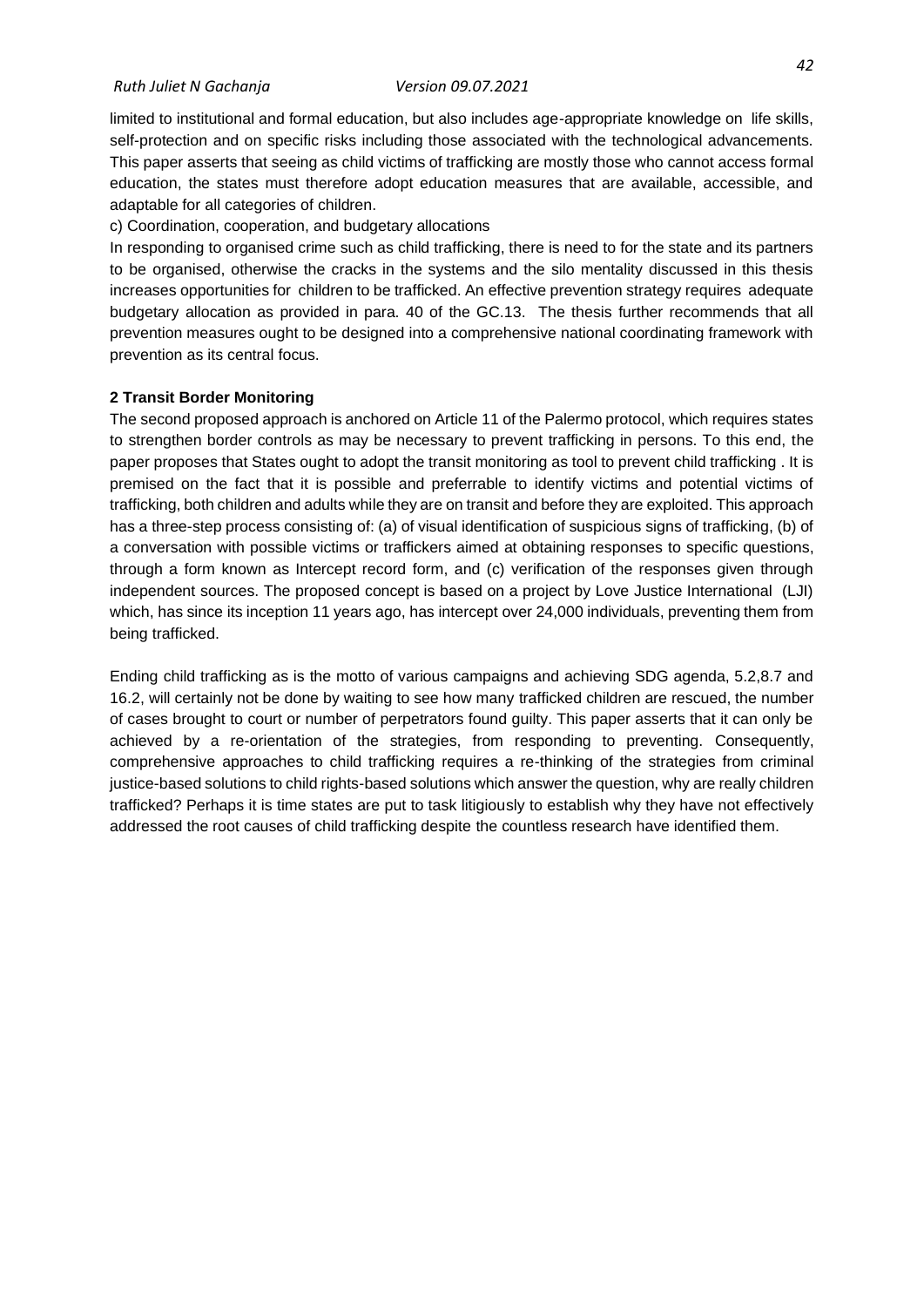## <span id="page-52-0"></span>**Bibliography**

Legal framework

1948 Universal Declaration of Human Rights

1959 Declaration Children of the Rights of the Child.

1966 International Covenant on Civil and Political Rights, International Covenant on Economic, Social, and Cultural **Rights** 

The United Nations Convention on the Rights of the Child 1989 and the Two Optional Protocols

United Nation Protocol to Prevent, Supress and Punish Trafficking in Persons, especially Women and Children, 2000.

African Charter on the rights and the welfare of the child

European Convention on Human Rights (ECHR), Council of Europe,

Policies

UN Committee on the Rights of the Child (CRC), General comment No. 13 (2011): The right of the child to freedom from all forms of violence, 18 April 2011, CRC/C/GC/13

United Nations Global Plan of Action to Combat Trafficking in Persons A/RES/64/293, 12/08/2010 UN Committee on the Elimination of Discrimination Against Women (CEDAW), General recommendation No. 38 (2020) on trafficking in women and girls in the context of global migration, 20 November 2020 UN General Assembly, Transforming our world : the 2030 Agenda for Sustainable Development, 21 October 2015, A/RES/70/1

Travaux Préparatoires for the Organized Crime Convention and Protocols National Plan of Action for Combating Human Trafficking, Strategic Framework, Kenya, 2013-2017 National referral Mechanism for assisting Victims of Human Trafficking in Kenya

#### **RELEVANT ACADEMIC LITERATURE, LEGAL CASES, AND OTHER SOURCES**

Angela Duger, Focusing on Prevention: The Social and Economic Rights of Children Vulnerable to Sex Trafficking, 17 HEALTH & HUM. Rts. J. 114 (2015).

Anne T. Gallagher, 'Trafficking in transnational criminal law', in *Routledge Handbook of Human Trafficking* (2017)

Bovarnick, Silvie. "How do you define a "trafficked child"? A discursive analysis of practitioners' perceptions around child trafficking'." *Youth and Policy* 104 (2010):

Blanchfield, L. 2009. The United Nations Convention on the Rights of the Child: Background and Policy Issues. Congressional Research Service, Retrieved January 12, 2012 from <http://fpc.state.gov/documents/organization/134266.pdf>

Chuang, Janie, "Beyond a Snapshot: Preventing Human Trafficking in the Global Economy" (2006). Articles in Law Reviews & Other Academic Journals. 1053.

[Child Trafficking: International Instruments To Protect The Most Vulnerable Victims -](https://onlinelibrary.wiley.com/doi/full/10.1111/j.1744-1617.2006.00098.x?casa_token=doXzxSW2OAEAAAAA%3A-o_lX4NOfKkwOIoVeejS5V-P1Rb_jJFdkEOIAmxpfkngd3Tte-Zuyv6Zlhl-7pHpikIYZauhkmUYnqqH) Scarpa - 2006 - Family Court Review - [Wiley Online Library](https://onlinelibrary.wiley.com/doi/full/10.1111/j.1744-1617.2006.00098.x?casa_token=doXzxSW2OAEAAAAA%3A-o_lX4NOfKkwOIoVeejS5V-P1Rb_jJFdkEOIAmxpfkngd3Tte-Zuyv6Zlhl-7pHpikIYZauhkmUYnqqH)

Cockbain, EP & Olver, K, 2019. In *Child Trafficking: Characteristics, Complexities, and Challenges*. Elsevier.

Jonathan Todres, Taking Prevention Seriously: Developing a Comprehensive Response to Child Trafficking and Sexual Exploitation, 43 VAND. J. Transnat'l L. 1 (2010).

Dennis and Patrick Weinert, The Danger of Human Trafficking Is No Secret in Nepal. Why Is It Still So Common? *World Politics Review*,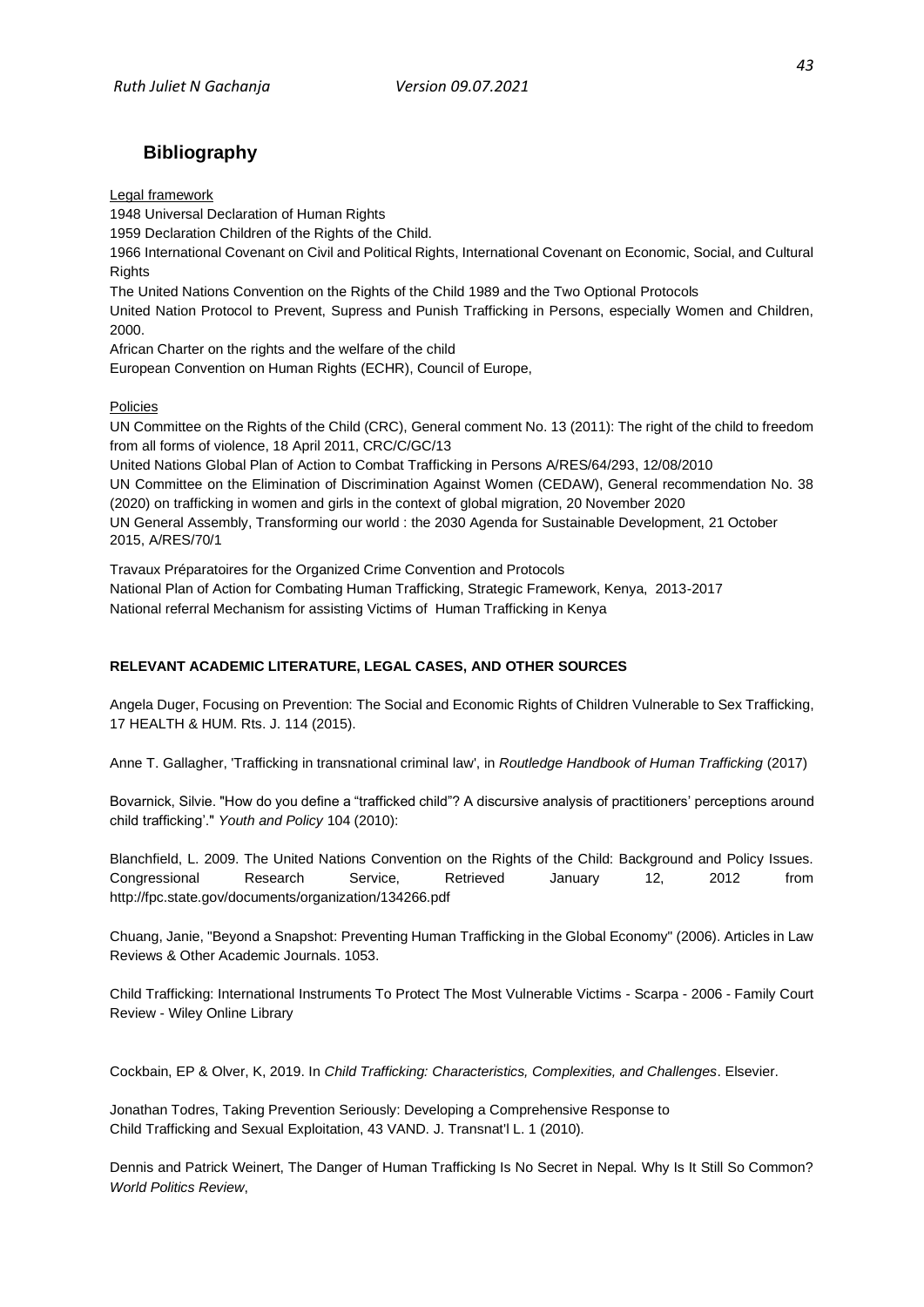*Ruth Juliet N Gachanja Version 09.07.2021*

Elizabeth A. Faulkner, 2019. The development of child trafficking within international law: a socio-legal and archival analysis. In Pluralising International Legal Scholarship. Edward Elgar Publishing

Elżbieta M. Goździak & Kathleen M. Vogel (2020) Palermo at 20: A Retrospective and Prospective, Journal of Human Trafficking, 6:2, 109-118, DOI: 10.1080/23322705.2020.1690117 at 111

Felbab-Brown, V. (2013). The impact of organized crime on governance: A case study of Nepal. In C. Kavanagh (Ed.), *Getting smart and scaling up: Responding to the impact of organized crime on governance in developing countries* (pp. 52–96). New York, NY: New York University Center on International Cooperation. Retrieved from: [http://cic.nyu.edu/sites/default/files/kavanagh\\_crime\\_developing\\_countries\\_nepal\\_study.pdf](http://cic.nyu.edu/sites/default/files/kavanagh_crime_developing_countries_nepal_study.pdf)

Fouladvand, Shahrzad, and Tony Ward. "Human Trafficking, Vulnerability and the State." The Journal of Criminal Law, vol. 83, no. 1, Feb. 2019, pp. 39–54, doi:10.1177/0022018318814373.

Gacinya John, 'Analysing the strategies of prevention and control of human trafficking in Rwanda' (2019)

Garry Haugen (2013) The Locust effect

Greenbaum, Jordan, MD, 2018. Child Sex Trafficking and Commercial Sexual Exploitation. *Advances in pediatrics*, 65(1), pp.55–70.

Jonathan Hudlow (2015) Fighting Human Trafficking Through Transit Monitoring: A Data-Driven Model Developed in Nepal, Journal of Human Trafficking, 1:4, 275-295,

Kaufman, M. R., & Crawford, M. (2011). Research and activism review: Sex trafficking in Nepal: A review of intervention and prevention programs. *Violence Against Women*, 17(5), 651–665.

Kansakar, V. B. S. (2001). Nepal-India open border: Prospects, problems and challenges. Retrieved from [http://www.nepaldemocracy.org/documents/treaties\\_agreements/nep\\_india\\_open\\_border.htm](http://www.nepaldemocracy.org/documents/treaties_agreements/nep_india_open_border.htm)

Kotiswaran, Prabha. "Trafficking: A Development Approach." *Current Legal Problems*, vol. 72, no. 1, 2019

Loria-Mae Heywood - Child Trafficking - Profiting from Vulnerability- 27 October 2020:

Mensah-Ankrah, *The Modern Trend of Human Trafficking in Africa and the Role of the African Union* (2017)

M. McAdam, 'The International Legal Framework on Human Trafficking: Contemporary Understandings and Continuing Confusions', in *The SAGE Handbook of Human Trafficking and Modern Day Slavery* (2019)

McBride, 'Protecting Life: A Positive Obligation to Help', (1999) 24 European Law Review, Supplement Human Rights Survey 43.

Muntarbhorn, V. (2007). A Commentary on the United Nations Convention on the Rights of the Child, Article 34: Sexual Exploitation and Sexual Abuse of Children, Leiden, The Netherlands: Brill | Nijhoff. Available From: Brill <https://doi.org/10.1163/ej.9789004148840.i-44>

Obokata, Tom. "Human Trafficking in Africa: Opportunities and Challenges for the African Court of Justice and Human Rights." The African Court of Justice and Human and Peoples' Rights in Context: Development and Challenges, edited by Charles C. Jalloh et al., Cambridge University Press, Cambridge, 2019,

Rafferty, Yvonne, 2013. Child Trafficking and Commercial Sexual Exploitation: A Review of Promising Prevention Policies and Programs. *American journal of orthopsychiatry*, 83(4), pp.559–575.

Susan O.V. Struensee, Violence, Exploitation and Children. Highlights of the United Nations Children's Convention and International Response to Children's Human Rights, 18 SUFFOLK TRANSNAT'L L. REV. (1995).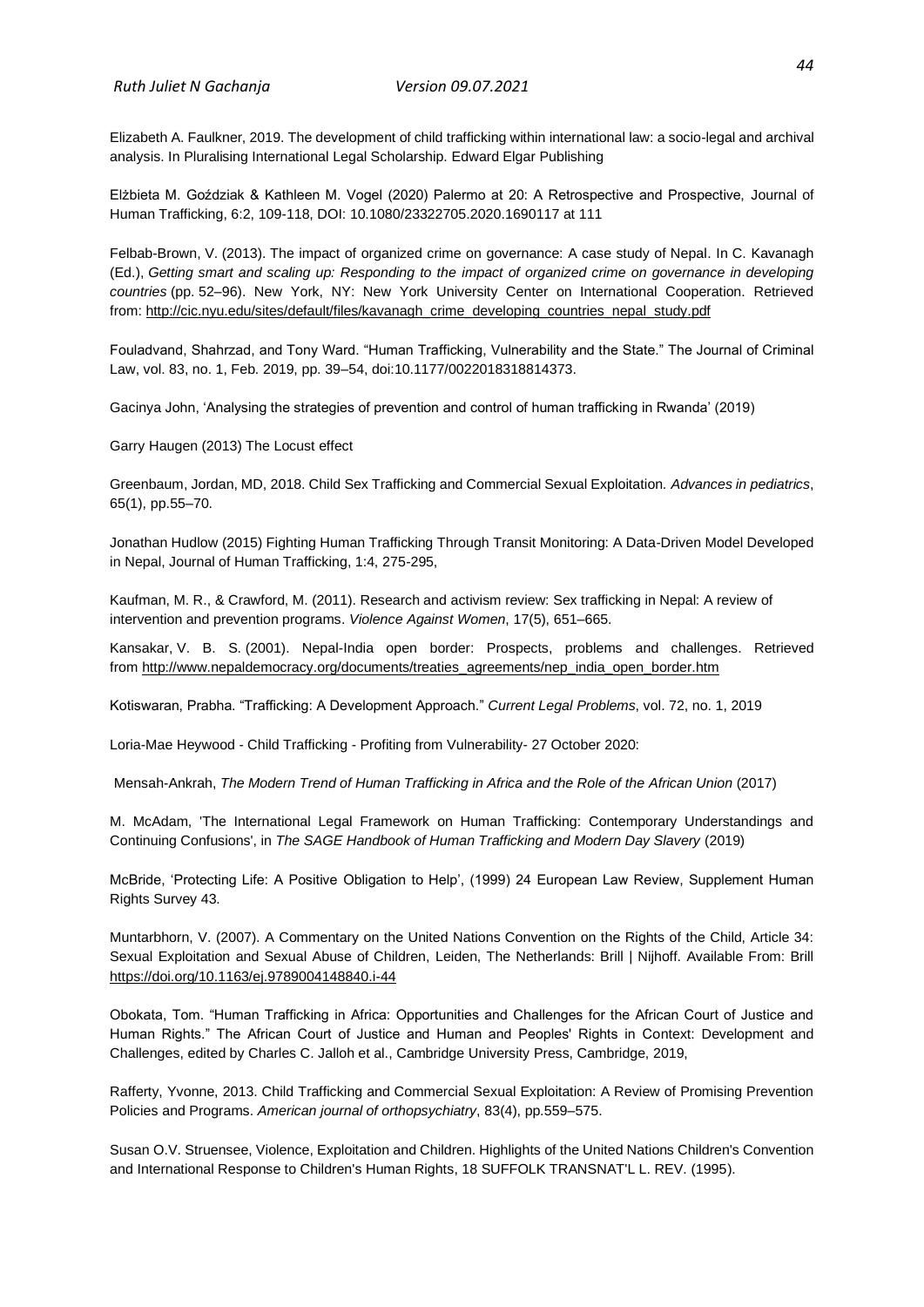*Ruth Juliet N Gachanja Version 09.07.2021*

Svevo-Cianci, Kimberly A et al., 2011. The new UN CRC General Comment 13: "The right of the child to freedom from all forms of violence"—Changing how the world conceptualizes child protection. *Child abuse & neglect*, 35(12), pp.979–989.

Subedi Govind, Trafficking in Girls and women in Nepal for Commercial Sexual Exploitation: Emerging Concerns and Gaps, *Pakistan Journal of Women's Studies,* Vol 16, 2009; 121-143

Shovita Dhakal Adhikari & Jackie Turton, *Understanding 'trafficking vulnerabilities' among children: the responses linking to child protection issues in Nepal*, Children's Geographies, (2020) 18:4

Todres, Jonathan, A Child Rights Framework for Addressing Trafficking of Children (May 5, 2014).

Truong, Thanh-Dam & Angeles, Maria. (2005). Searching for Best Practices Searching for Best Practices to Counter Human Trafficking in Africa: A Focus on Women and Children.

Tobin, John. "Understanding Children's Rights: A Vision beyond Vulnerability." *Nordic Journal of International Law = Acta Scandinavica Juris Gentium*, vol. 84, no. 2, 2015, at 158

Swepston, L. (2012). A Commentary on the United Nations Convention on the Rights of the Child, Article 32: Protection from Economic Exploitation, Leiden, The Netherlands: Brill | Nijhoff. Available From: Brill <https://doi.org/10.1163/9789004231467>

UNODC Issue paper on "Abuse of a position of vulnerability and other "means" within the definition of trafficking in persons" 2013

West, Amanda. "Child Trafficking: A Concept Analysis." *International Journal of Social Science Studies*, vol. 4, no. 5, 2016,

National Rapporteur on Trafficking in Human Beings and Sexual Violence against Children, Vulnerability up Close. An exploratory study into the vulnerability of children to human trafficking. The Hague: National Rapporteur 2016.

#### **Reports**

ILO Global Estimates of Child Labour: Results and trends, 2012-2016

International Labour Office (ILO) & Walk Free 2017, Methodology of the global estimates of modern slavery: Forced labour and forced marriage, ILO

National Human Rights Commission (NHRC), Trafficking in Persons Especially on Women and Children in Nepal: National Report, 2011.

Terre des Hommes (2010). Trafficking and Exploitation in the Entertainment Sector and Sex Industries in Nepal: A Handbook for Decision Makers.

UNICEF Innocenti Insight: (2009) South Asia in action: preventing and responding to child trafficking analysis of anti-trafficking initiatives in the region.

UNODC, Global Report on Trafficking in Persons 2020 (United Nations publication, Sales No. E.20.IV.3): accessed at<https://www.unodc.org/unodc/data-and-analysis/glotip.html>

International Labour Organization and United Nations Children's Fund, 'COVID-19 and Child Labour: A time of crisis, a time to act', ILO and UNICEF, New York, 2020

UNICEF 2020 Keeping the Promise: Ending Violence Against Children by 2030